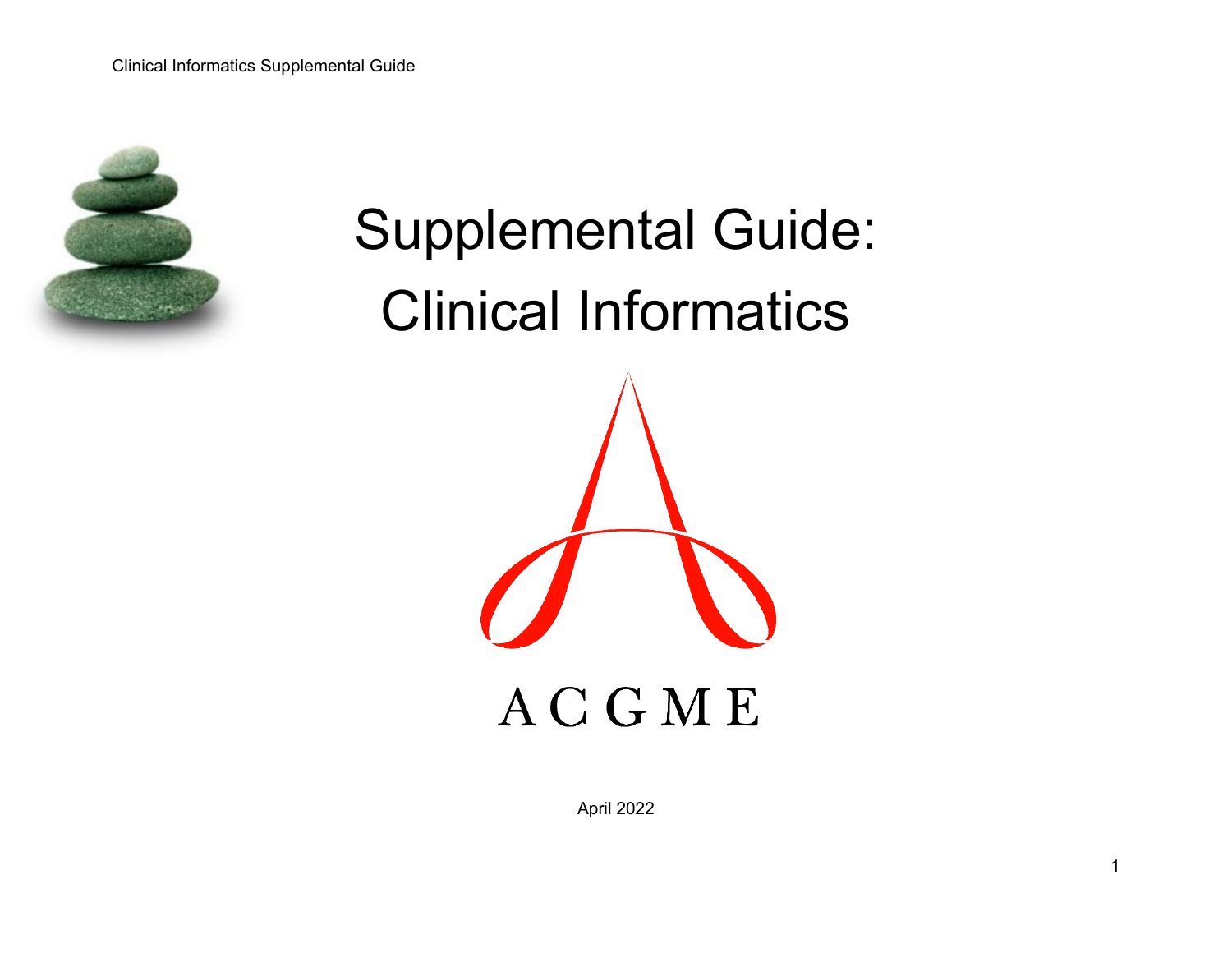# **TABLE OF CONTENTS**

| Health Information Technology (HIT) Knowledge of Current and New Testing, |  |
|---------------------------------------------------------------------------|--|
|                                                                           |  |
|                                                                           |  |
|                                                                           |  |
|                                                                           |  |
|                                                                           |  |
|                                                                           |  |
|                                                                           |  |
|                                                                           |  |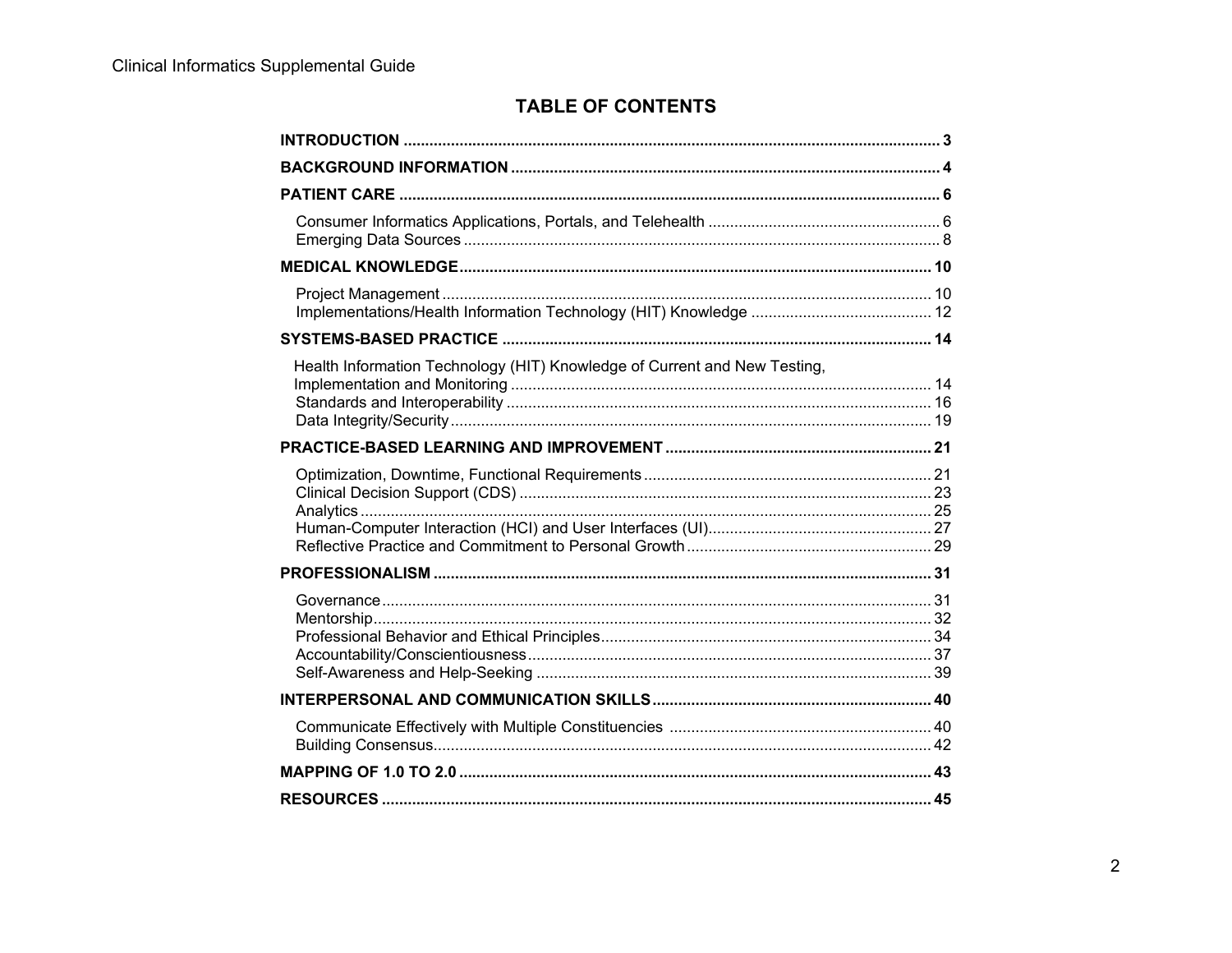### **Milestones Supplemental Guide**

This document provides additional guidance and examples for the Clinical Informatics Milestones. This is not designed to indicate any specific requirements for each level, but to provide insight into the thinking of the Milestone Work Group.

Included in this document is the intent of each Milestone and examples of what a Clinical Competency Committee (CCC) might expect to be observed/assessed at each level. Also included are suggested assessment models and tools for each subcompetency, references, and other useful information.

Review this guide with the CCC and faculty members. As the program develops a shared mental model of the Milestones, consider creating an individualized guide (Supplemental Guide Template available) with institution/program-specific examples, assessment tools used by the program, and curricular components.

Additional tools and references, including the Milestones Guidebook, Clinical Competency Committee Guidebook, and Milestones Guidebook for Residents and Fellows, are available on the [Resources](https://www.acgme.org/What-We-Do/Accreditation/Milestones/Resources) page of the Milestones section of the ACGME website.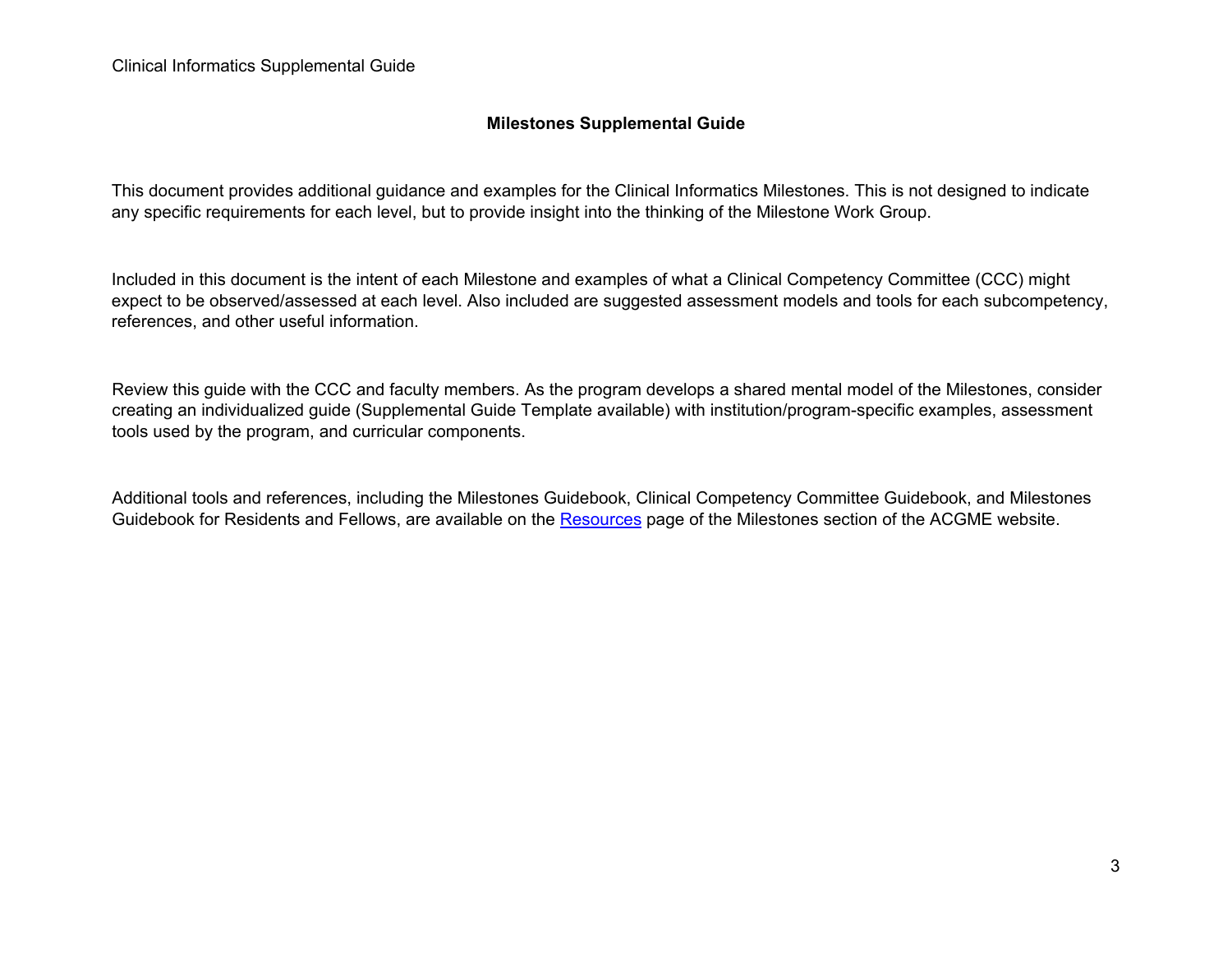#### Clinical Informatics Supplemental Guide

In 2009, the American Medical Informatics Association's (AMIA) development of the *Core Content for the Subspecialty of Clinical Informatics* was pivotal to the establishment of the clinical informatics subspecialty and accreditation of clinical informatics fellowship programs.<sup>[i,](#page-45-0) [ii](#page-45-1)</sup> The core content publication described clinical informatics practice in terms of four major domains and knowledge associated with each domain.

Since publication of the Core Content in 2009, clinical informatics specialty practice has evolved in response to:

- $\circ$  increased focus on using the data from electronic health records (EHRs) to support research, precision medicine, public health, and population health
- $\circ$  scientific advances such as phenomics that stimulated development and deployment of innovative data analytic methodologies
- $\circ$  expanded knowledge of how integrating health information technology into clinical processes impacts clinician productivity and patient satisfaction
- $\circ$  growing expectations among users (both clinicians and patients) for how they interact with computational resources.

Awareness of these changes prompted AMIA to consider how to update the Clinical Informatics Core Content to reflect current clinical informatics specialty practice. Additionally, as clinical informatics fellowship program directors gained experience in training and assessing fellows, it became clear that the knowledge outline in the clinical informatics specialty Core Content was not sufficient for developing competencies on which fellows could be both taught and assessed.<sup>[iii](#page-45-2)</sup> To provide more specific guidance on competencies required for fellows, the clinical informatics specialty Core Content needed to expand to include tasks performed by clinical informatics specialty practitioners.

To address these issues, AMIA and the American Board of Preventive Medicine (ABPM) agreed to update and expand the clinical informatics specialty Core Content using a formal practice analysis methodology. In 2018, AMIA conducted this clinical informatics specialty practice analysis in collaboration with ABPM and with the support of the American Board of Pathology (ABPath). This practice analysis resulted in a validated, comprehensive, and contemporary Delineation of Practice comprising five domains, 42 tasks, and 139 knowledge and skill statements.<sup>[iv](#page-45-3)</sup>

In September of 2018, the Community of Clinical Informatics Fellowship Directors (CIPD) Executive Council approved the formation of the [Clinical Informatics Fellowship] Criteria for Excellence Workgroup. This Workgroup was comprised of clinical informatics fellowship program directors and associate program directors and focused on the following aims:

- 1. Gather complete, accurate, and relevant Program Director for input into future ACGME Clinical Informatics Fellowship Program Requirement and Milestone revisions.
- 2. Build on the Clinical Informatics Subspecialty (CIS) Practice Analysis<sup>[v](#page-45-4)</sup>, particularly regarding delineating tasks and knowledge fellows should acquire during training.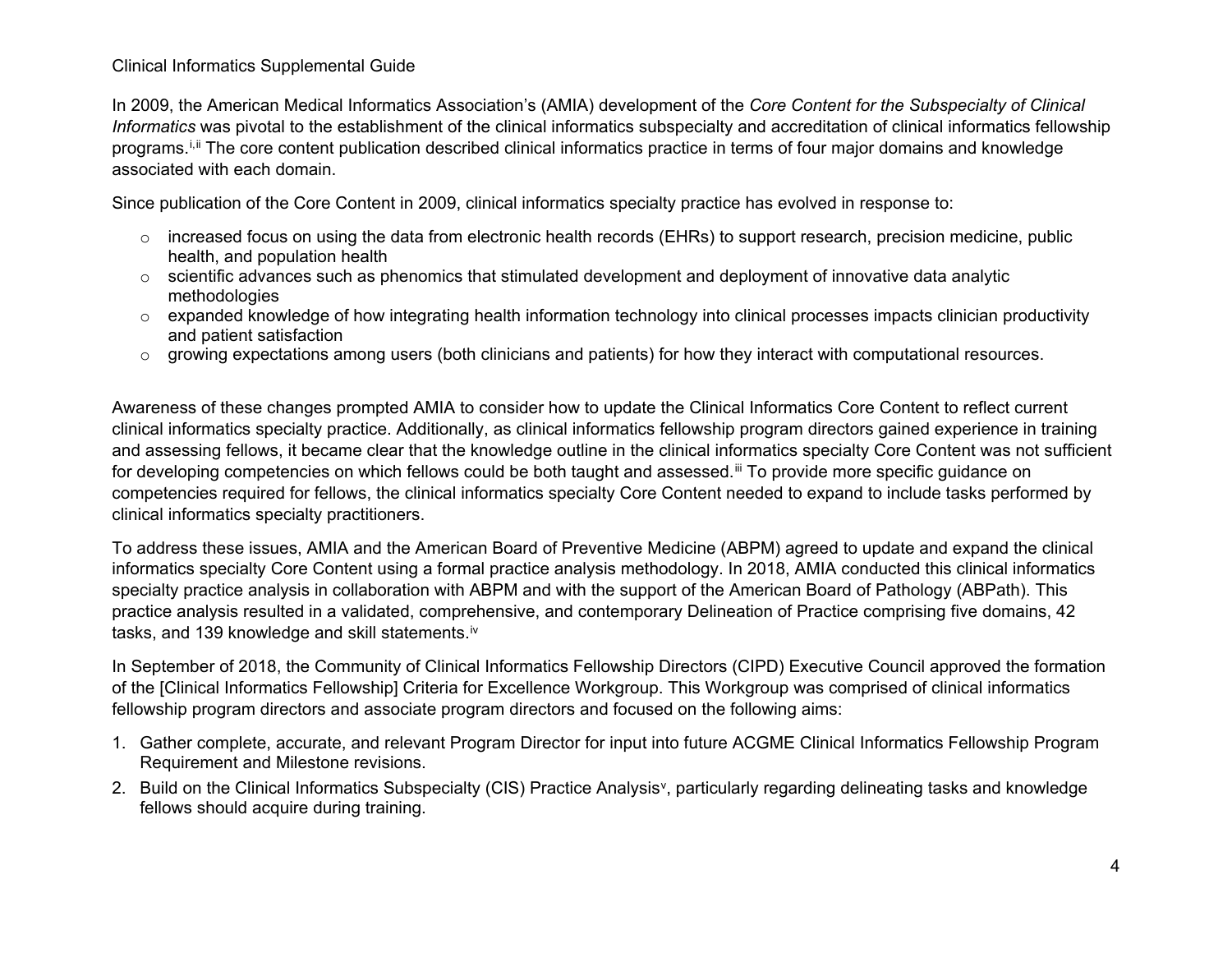Clinical Informatics Supplemental Guide

The primary focus of this group and processes was the methodologically rigorous review and analysis of the clinical informatics specialty Delineation of Practice<sup>4</sup> resulting in a list of appropriately worded core tasks/subcompetencies for clinical informatics fellows to achieve. Knowledge statements were also included along with a map indicating which knowledge statements supported each task/subcompetency.

Building on the work of the Criteria for Excellence Workgroup, in 2021 the CIPD Curriculum Subcommittee initiated a rigorous process to 1) map each Delineation of Practice derived clinical informatics fellowship subcompetency onto one of the six ACGME Core Competencies and 2) develop clusters of Delineation of Practice-derived subcompetencies within each ACGME Core Competency for the purpose of composing Milestone grids for formative and summative assessments of clinical informatics fellows. These materials were provided to the ACGME Milestones Development group as the starting point for the revision of Clinical Informatics Milestones.

- <sup>1</sup> Gardner RM, Overhage JM, Steen EB, et al. Core content for the subspecialty of clinical informatics. *J Am Med Inform Assoc* 2009;16:153-157.
- <sup>2</sup> Safran C, Shabot MM, Munger BS, et al. Program requirements for fellowship education in the subspecialty of clinical informatics*. J Am Med Inform Assoc* 2009;16:158-166. Erratum in: *J Am Med Inform Assoc* 2009;16:605.

<sup>3</sup> Silverman HS, Lehmann CU, Munger BS. Milestones: critical elements in clinical informatics fellowship programs. *Appl Clin Inform* 2016;7:177-90. 4 Silverman H, Steen EB, Carpenito JN, Ondrula CJ, Williamson JJ, Fridsma DB: Domains, tasks, and knowledge for clinical

informatics subspecialty practice: results of a practice analysis, *Journal of the American Medical Informatics Association* April 30, 2019. [https://doi.org/10.1093/jamia/ocz051.](https://doi.org/10.1093/jamia/ocz051)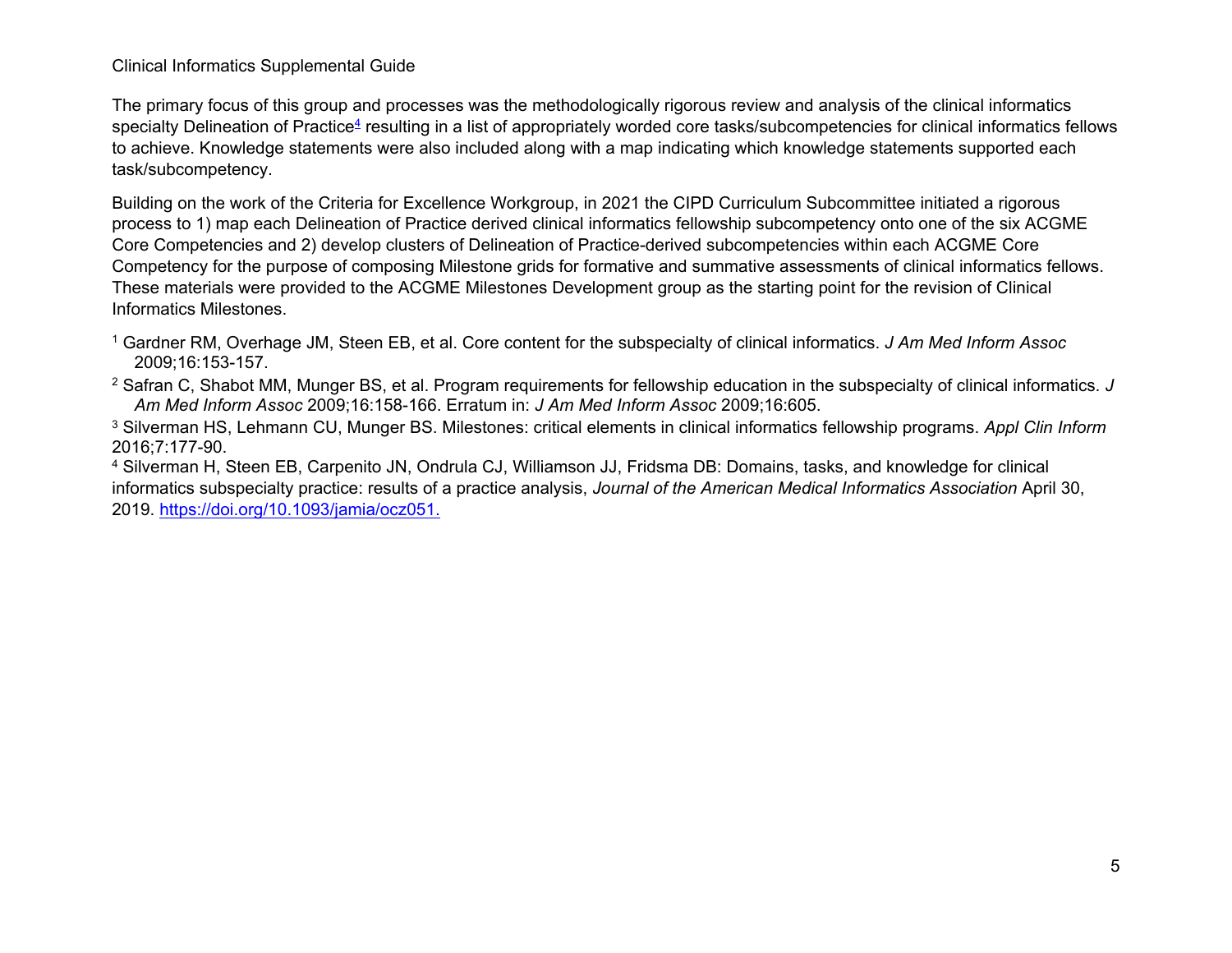# **Patient Care 1: Consumer Informatics Applications, Portals, and Telehealth**

**Overall Intent:** To develop, implement, evaluate and/or integrate portals and other consumer-facing health informatics applications (e.g., disease management, patient education, behavior modification); to participate in the design, evaluation, implementation, and/or support of telehealth and health information systems

| <b>Milestones</b>                                                                                                              | <b>Examples</b>                                                                                                                                                                          |
|--------------------------------------------------------------------------------------------------------------------------------|------------------------------------------------------------------------------------------------------------------------------------------------------------------------------------------|
| Level 1 Discusses the basis for a consumer-<br>facing health informatics application                                           | • Articulates the advantages, disadvantages, initial and ongoing costs, and drivers for a<br>specific consumer-facing application within the organization                                |
| Describes the key components and processes<br>of telehealth, portals, and health information<br>systems                        | • Articulates infrastructure and processes necessary to allow telemedicine visits for primary<br>care and specialty consultations                                                        |
| Level 2 Identifies a use case for a consumer-<br>facing health informatics application and<br>deduces required functionalities | · Identifies needs for a COVID-19 dashboard to inform consumers about local case rates,<br>testing/vaccination sites, and other COVID-19-related information                             |
| Identifies a use case for telehealth, portals, and<br>health information systems and describes<br>workflow and functionalities | • Identifies a specific telehealth use case within telepsychiatry                                                                                                                        |
| Level 3 Applies tools for a consumer-facing<br>health informatics application                                                  | • Accesses and describes current COVID-19-related consumer-facing health informatics<br>applications                                                                                     |
| Evaluates applications for telehealth, portals,<br>and health information systems                                              | • Evaluates existing telepsychiatry use cases                                                                                                                                            |
| Level 4 Designs a consumer-facing health<br>informatics application prototype                                                  | • Designs a COVID-19 dashboard to inform consumers about local case rates,<br>testing/vaccination sites, and other COVID-19 information                                                  |
| Develops improvements to existing telehealth,<br>portals, and health information system<br>applications                        | • Improves and/or expands existing telepsychiatry capabilities                                                                                                                           |
| Level 5 Implements or leads implementation of<br>a consumer-facing health informatics application                              | . Implements, maintains, and improves a COVID-19 dashboard to inform consumers about<br>local case rates, outcomes, testing/vaccination sites, and other COVID-19-related<br>information |
| Designs and implements telehealth, portals, and<br>health information systems                                                  | • Designs and implements new telepsychiatry systems and processes                                                                                                                        |
| <b>Assessment Models or Tools</b>                                                                                              | • Direct observation                                                                                                                                                                     |
|                                                                                                                                | • End-user evaluation                                                                                                                                                                    |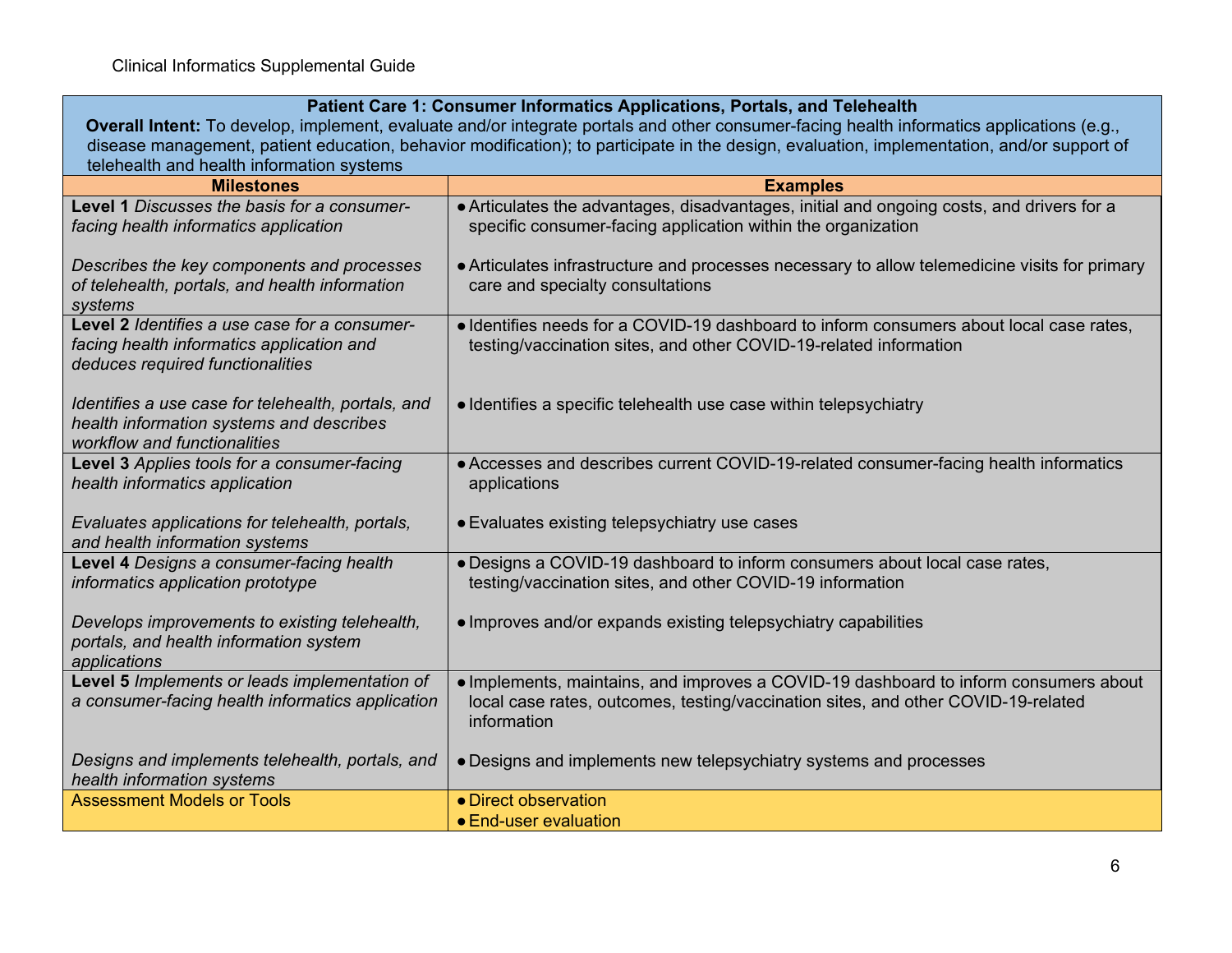|                           | • Multisource feedback                                                               |
|---------------------------|--------------------------------------------------------------------------------------|
|                           | • Portfolio review of written project documentation of project process and results   |
| <b>Curriculum Mapping</b> |                                                                                      |
| <b>Notes or Resources</b> | • American Medical Association (AMA). Digital health implementation playbook series. |
|                           | https://www.ama-assn.org/practice-management/digital/digital-health-implementation-  |
|                           | playbook-series-introduction                                                         |
|                           | • American Telemedicine Association. https://www.americantelemed.org/                |
|                           | • US Department of Health and Human Services. Getting started with telehealth.       |
|                           | https://telehealth.hhs.gov/providers/getting-started/                                |
|                           | • Johnson K, Jimison HB, Mandl KD. Consumer health informatics and personal health   |
|                           | records. In <i>Biomedical Informatics</i> . London: Springer; 2014:517-539.          |
|                           | • Starren JB, Nesbitt TS, Chiang MF. Telehealth. In Biomedical Informatics. London:  |
|                           | Springer; 2014: 541-560.                                                             |
|                           | • Wilson A, Lehmann C, Saleh S, Hanna J, Medford R. Social media: A new tool for     |
|                           | outbreak surveillance. Antimicrobial Stewardship & Healthcare Epidemiology           |
|                           | 2021;1(1),E50. doi:10.1017/ash.2021.225.                                             |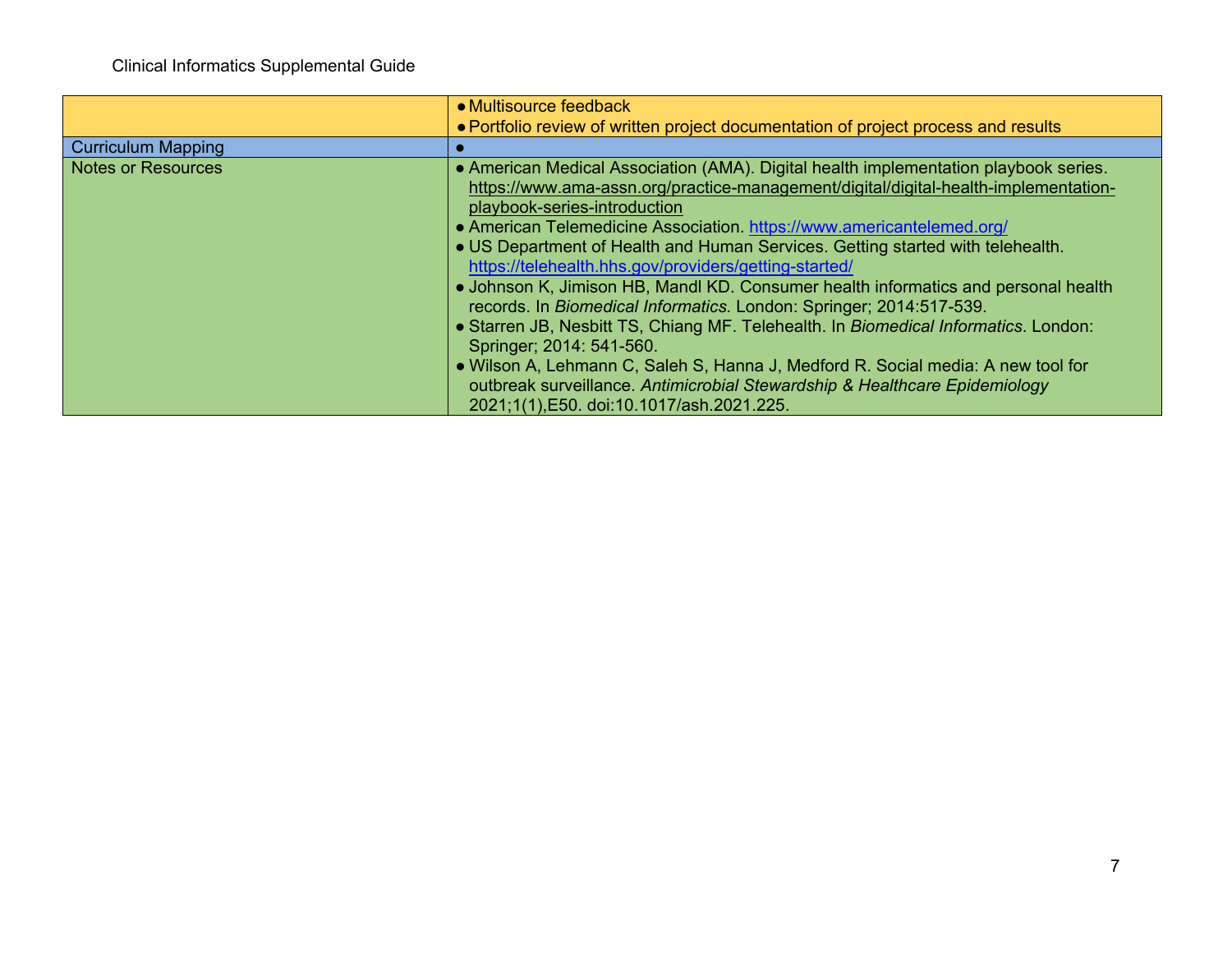|                                                                                                                                               | <b>Patient Care 2: Emerging Data Sources</b>                                                                                             |
|-----------------------------------------------------------------------------------------------------------------------------------------------|------------------------------------------------------------------------------------------------------------------------------------------|
| Overall Intent: To access and incorporate information from emerging data sources (e.g., imaging, bioinformatics, internet of things, patient- |                                                                                                                                          |
|                                                                                                                                               | generated, social determinants); to assess and prioritize the integration of data from medical devices (e.g., pumps, telemetry monitors, |
| consumer devices) into information systems                                                                                                    |                                                                                                                                          |
| <b>Milestones</b>                                                                                                                             | <b>Examples</b>                                                                                                                          |
| Level 1 Describes opportunities and challenges                                                                                                | • Describes the challenges of importing data from various emerging data sources such as                                                  |
| to the acquisition and use of emerging data                                                                                                   | glucose monitors to the EHR for decision support and medical decision making                                                             |
| sources                                                                                                                                       |                                                                                                                                          |
|                                                                                                                                               |                                                                                                                                          |
| Describes medical device data formats, types,                                                                                                 | • Describes what the data look like that are derived from a glucose monitor                                                              |
| and architecture                                                                                                                              | • Lists the data types that include HgbA1c, blood glucose, and insulin dosing, etc.                                                      |
| Level 2 Creates a plan to analyze and develop                                                                                                 | · Identifies use cases to incorporate data from emerging sources such as continuous                                                      |
| knowledge from emerging data sources                                                                                                          | glucose monitors                                                                                                                         |
|                                                                                                                                               |                                                                                                                                          |
| Defines and electronically accesses medical                                                                                                   | • Outlines a project that includes data from personal devices such as smart watch and                                                    |
| device data                                                                                                                                   | assess the feasibility                                                                                                                   |
| Level 3 Analyzes and develops knowledge from                                                                                                  | • Combines longitudinal glucose monitoring with HgA1c data for analysis of control of                                                    |
| emerging data sources                                                                                                                         | diabetes; summarizes on cohort and patient levels in a dashboard                                                                         |
|                                                                                                                                               |                                                                                                                                          |
| Extracts, stores, and analyzes data from                                                                                                      | • Analyzes data from telemetry alarms to aid in identifying error rates                                                                  |
| medical devices                                                                                                                               | • Applies informatics methods in the analysis of longitudinal medical device data, such as                                               |
|                                                                                                                                               | data from intravenous (IV) pumps, intensive care unit (ICU) monitors, and ventilators                                                    |
| Level 4 Implements specialty-specific systems                                                                                                 | . Works with a project team to implement an application programming interface (API) or                                                   |
| to access and incorporate emerging data                                                                                                       | other interface to import patient-generated data from diabetes management apps into the                                                  |
| sources into the electronic health record (EHR)                                                                                               | <b>EHR</b>                                                                                                                               |
|                                                                                                                                               |                                                                                                                                          |
| Assesses and prioritizes the integration of data                                                                                              | • Uses data from IV pumps, ICU monitors, and ventilators to improve early warning systems                                                |
| from medical devices                                                                                                                          |                                                                                                                                          |
| Level 5 Accesses and incorporates information                                                                                                 | • Uses commercially available tools to develop a mobile device-based app to deliver patient                                              |
| from emerging data sources                                                                                                                    | derived data to a provider for analysis                                                                                                  |
|                                                                                                                                               |                                                                                                                                          |
| Develops improvements to integration and use<br>of medical device data                                                                        | • Works on a project to use artificial intelligence (AI) to analyze echocardiogram data to<br>predict outcomes                           |
| <b>Assessment Models or Tools</b>                                                                                                             | • Direct observation                                                                                                                     |
|                                                                                                                                               | • End-user evaluation                                                                                                                    |
|                                                                                                                                               | • Multisource feedback                                                                                                                   |
|                                                                                                                                               |                                                                                                                                          |
|                                                                                                                                               | • Portfolio review of written project documentation of project process and results                                                       |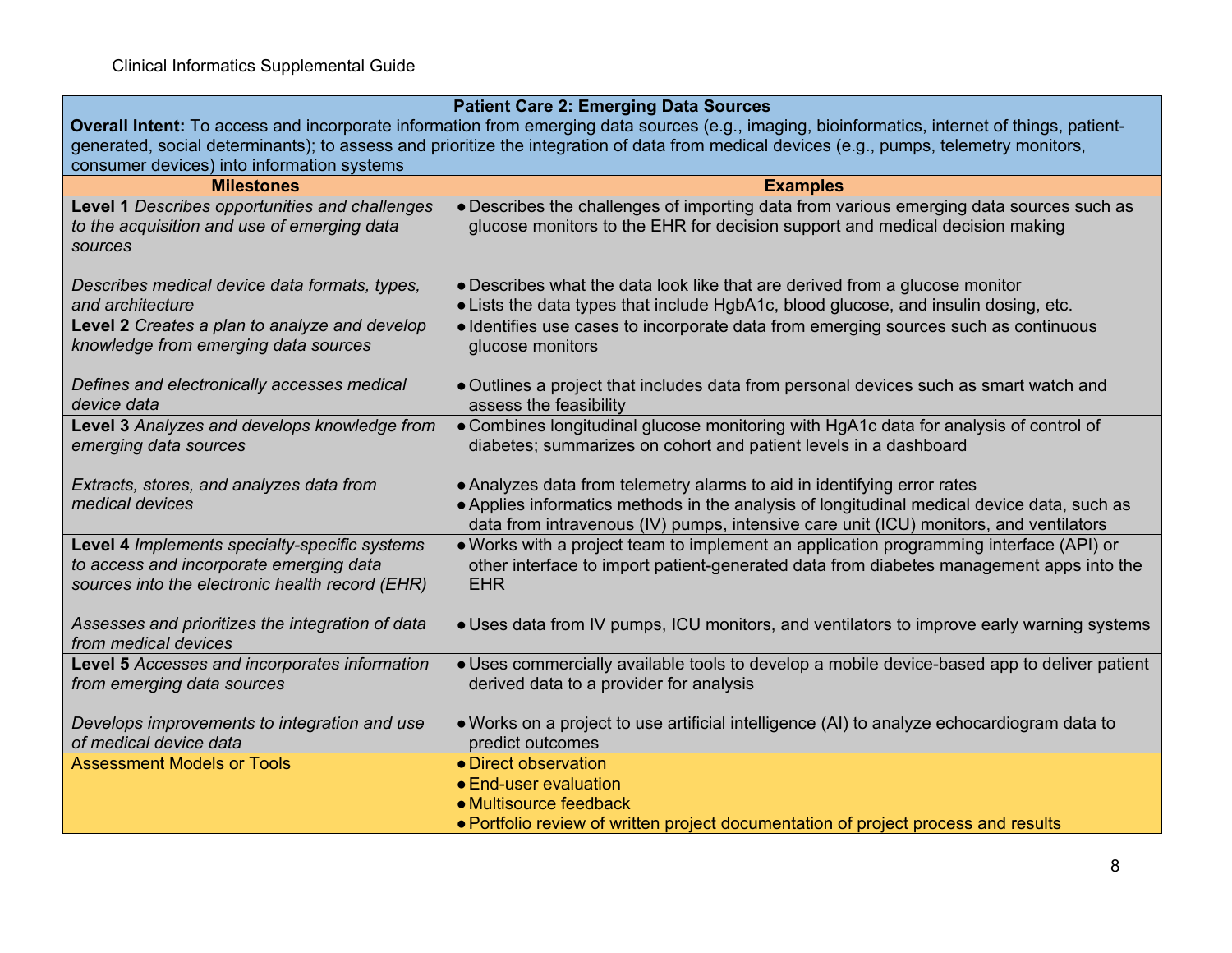| <b>Curriculum Mapping</b> |                                                                                                |
|---------------------------|------------------------------------------------------------------------------------------------|
| <b>Notes or Resources</b> | • Baig MM, GholamHosseini H, Gutierrez J, Ullah E, Lindén M. Early detection of                |
|                           | prediabetes and T2DM using wearable sensors and internet-of-things-based monitoring            |
|                           | applications. Applied Clinical Informatics. 2021;12(1):001-9.                                  |
|                           | • Galindo RJ, Umpierrez GE, Rushakoff RJ, et al. Continuous glucose monitors and               |
|                           | automated insulin dosing systems in the hospital consensus quideline. J Diabetes Sci           |
|                           | Technol. 2020;14(6):1035-1064. doi: 10.1177/1932296820954163. Epub September 28,               |
|                           | 2020. PMID: 32985262; PMCID: PMC7645140.                                                       |
|                           | • IEEE. Pre-standards workstream report: Clinical IoT [internet of things] data validation and |
|                           | interoperability with blockchain. In Pre-Standards Workstream Report: Clinical IoT Data        |
|                           | Validation and Interoperability with Blockchain Published June 28, 2019. 1-29.                 |
|                           | https://ieeexplore.ieee.org/servlet/opac?punumber=8764086                                      |
|                           | • IEEE Internet of Things Journal https://ieee-iotj.org                                        |
|                           | • O'Leary CP, Matthew A. Emerging opportunities to harness real world data: An                 |
|                           | introduction to data sources, concepts, and applications. Diabetes, Obesity and                |
|                           | Metabolism. 2020, 22(S3):3-12. https://doi.org/10.1111/dom.13948.                              |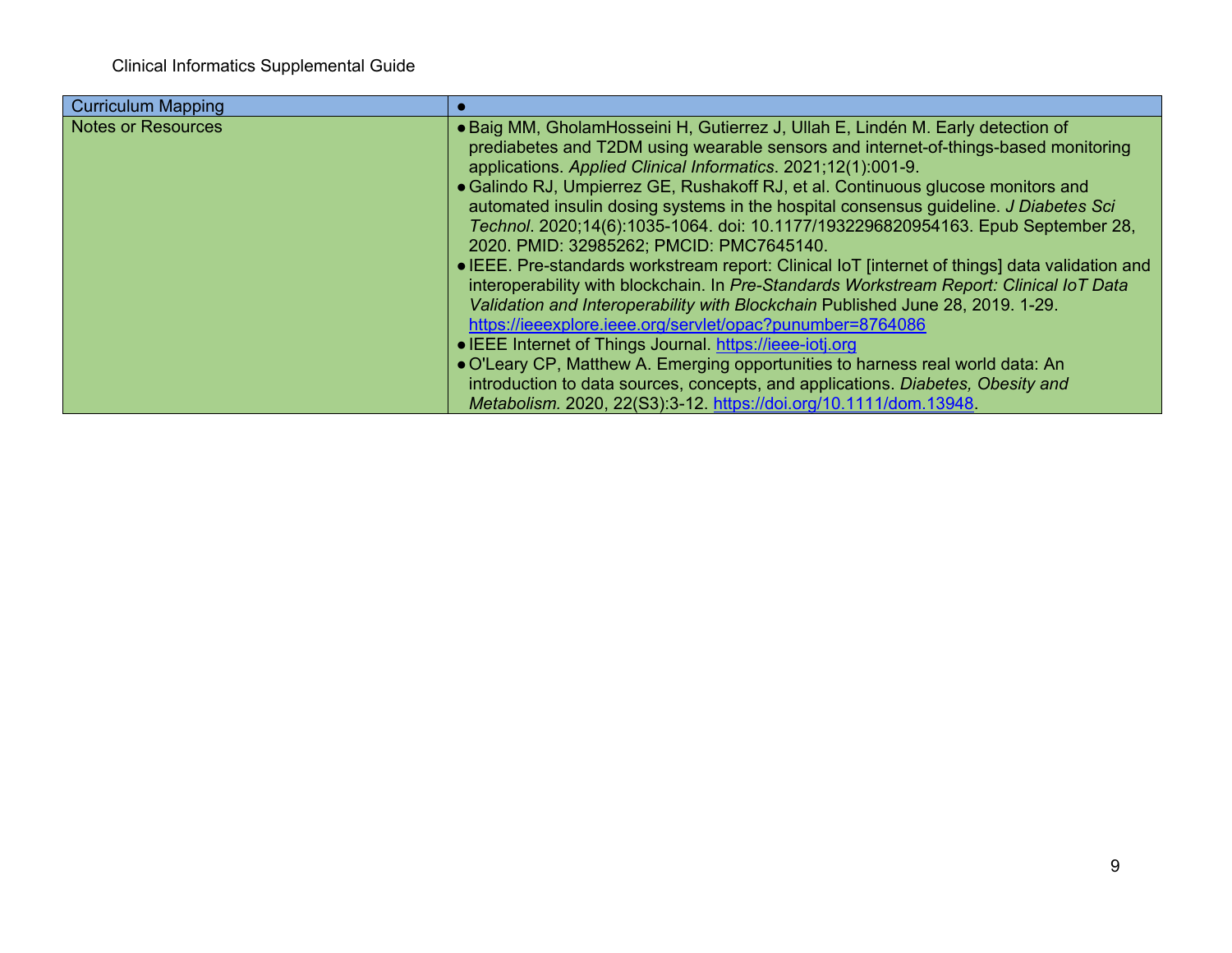| <b>Medical Knowledge 1: Project Management</b><br><b>Overall Intent:</b> To leverage the processes and principles of project management to facilitate the successful completion of projects |                                                                                                                                                                                                                                                                            |
|---------------------------------------------------------------------------------------------------------------------------------------------------------------------------------------------|----------------------------------------------------------------------------------------------------------------------------------------------------------------------------------------------------------------------------------------------------------------------------|
| <b>Milestones</b>                                                                                                                                                                           | <b>Examples</b>                                                                                                                                                                                                                                                            |
| Level 1 Describes basic project management<br>principles and identifies resources and tools for<br>projects                                                                                 | • Identifies Gantt charts as a project management tools                                                                                                                                                                                                                    |
| Plans and develops a project idea                                                                                                                                                           | • Participates in brainstorming for possible solutions in patient safety projects, including<br>decision support<br>• Explores and reports on situations and conditions that may be dangerous for patient care,<br>such as the use of imperial and metric weight recording |
| Level 2 Identifies suitable areas to apply project<br>management tools                                                                                                                      | • Identifies the part of the project for which a Gantt chart is appropriate                                                                                                                                                                                                |
| Creates and leads a team                                                                                                                                                                    | • Identifies subject matter experts in clinical decision support to build the team                                                                                                                                                                                         |
| Level 3 Designs a project, leveraging project<br>management principles                                                                                                                      | • Puts together a project charter                                                                                                                                                                                                                                          |
| Sets deadlines and monitors project progress<br>according to the project plan                                                                                                               | • Monitors clinical decision support project progress and sets appropriate deadlines<br>• Monitors to ensure deadlines are met                                                                                                                                             |
| Level 4 Implements a project using project<br>management principles                                                                                                                         | • Implements clinical decision support project using appropriate project management tools,<br>according to Gantt chart timeline<br>• Is familiar with locally used project management tools (e.g., Jira)                                                                   |
| Addresses and solves problems                                                                                                                                                               | • Identifies risks, potential points of failure, and critical path for clinical decision support<br>project                                                                                                                                                                |
| Level 5 Manages a project from initiation to<br>completion, including scope, resources, and<br>timeline                                                                                     | • Manages a clinical decision support project team from needs assessment to evaluation,<br>including budget development                                                                                                                                                    |
| Successfully manages customer expectations<br>and evaluates projects                                                                                                                        | • Manages clinical sponsors' expectations and develops solutions that align with customers'<br>needs                                                                                                                                                                       |
| <b>Assessment Models or Tools</b>                                                                                                                                                           | • Direct observation<br>• End-user evaluation<br>• Multisource feedback                                                                                                                                                                                                    |
|                                                                                                                                                                                             | • Portfolio review of written project documentation of project process and results                                                                                                                                                                                         |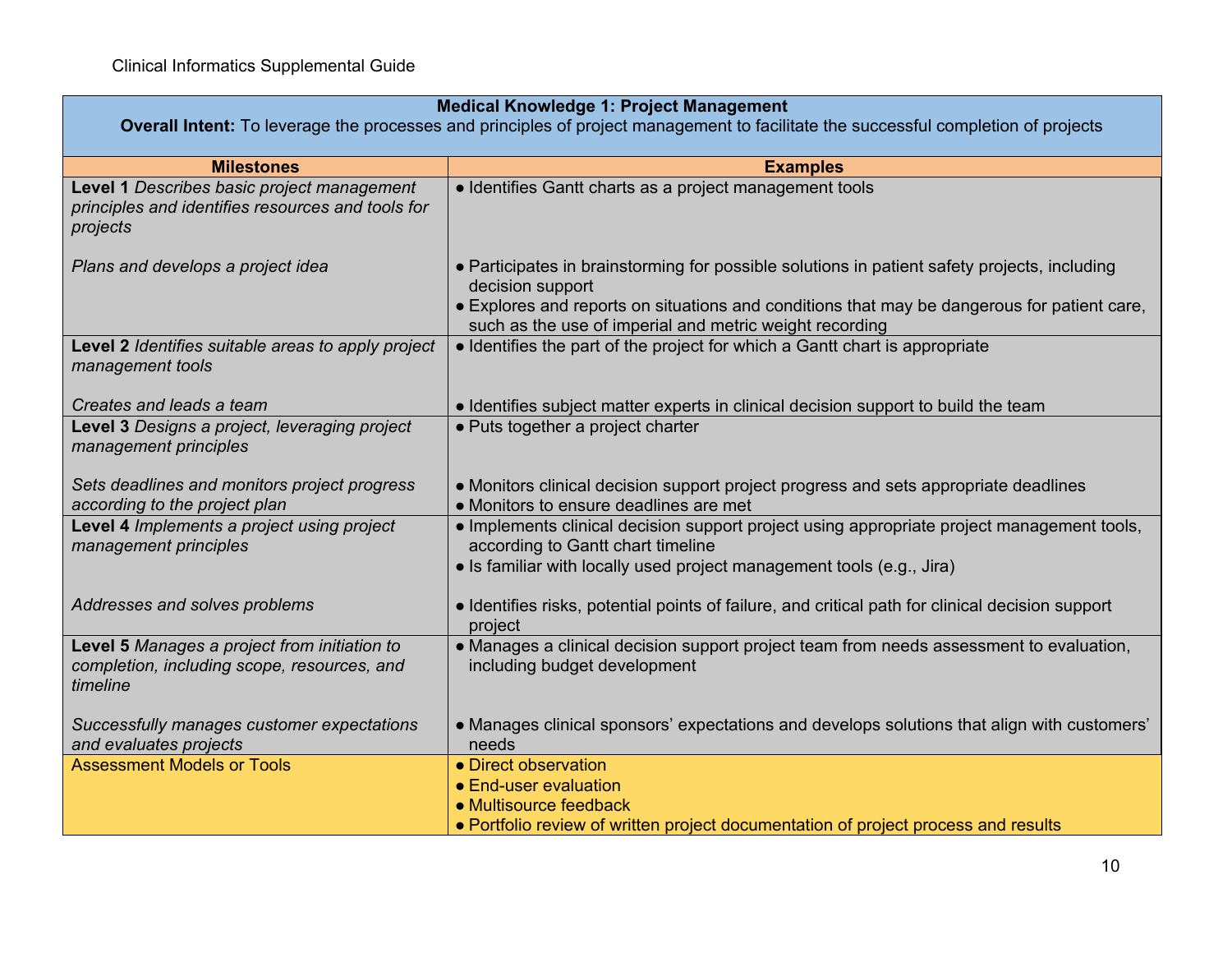| <b>Curriculum Mapping</b> |                                                                                     |
|---------------------------|-------------------------------------------------------------------------------------|
| Notes or Resources        | • Microsoft Project for GANTT charts                                                |
|                           | • Project Management Institute. A Guide to the Project Management Body of Knowledge |
|                           | (PMBOK® Guide). Newton Square, PA: Project Management Institute; 2001.              |
|                           | • Project Management Institute. A Guide to the Project Management Body of Knowledge |
|                           | (PMBOK® Guide). 6th ed. Newton Square, PA: Project Management Institute; 2017.      |
|                           | https://www.pmi.org/pmbok-guide-standards/foundational/pmbok                        |
|                           | • Verzuh, E. The Fast Forward MBA in Project Management. 5th ed. Wiley; 2016.       |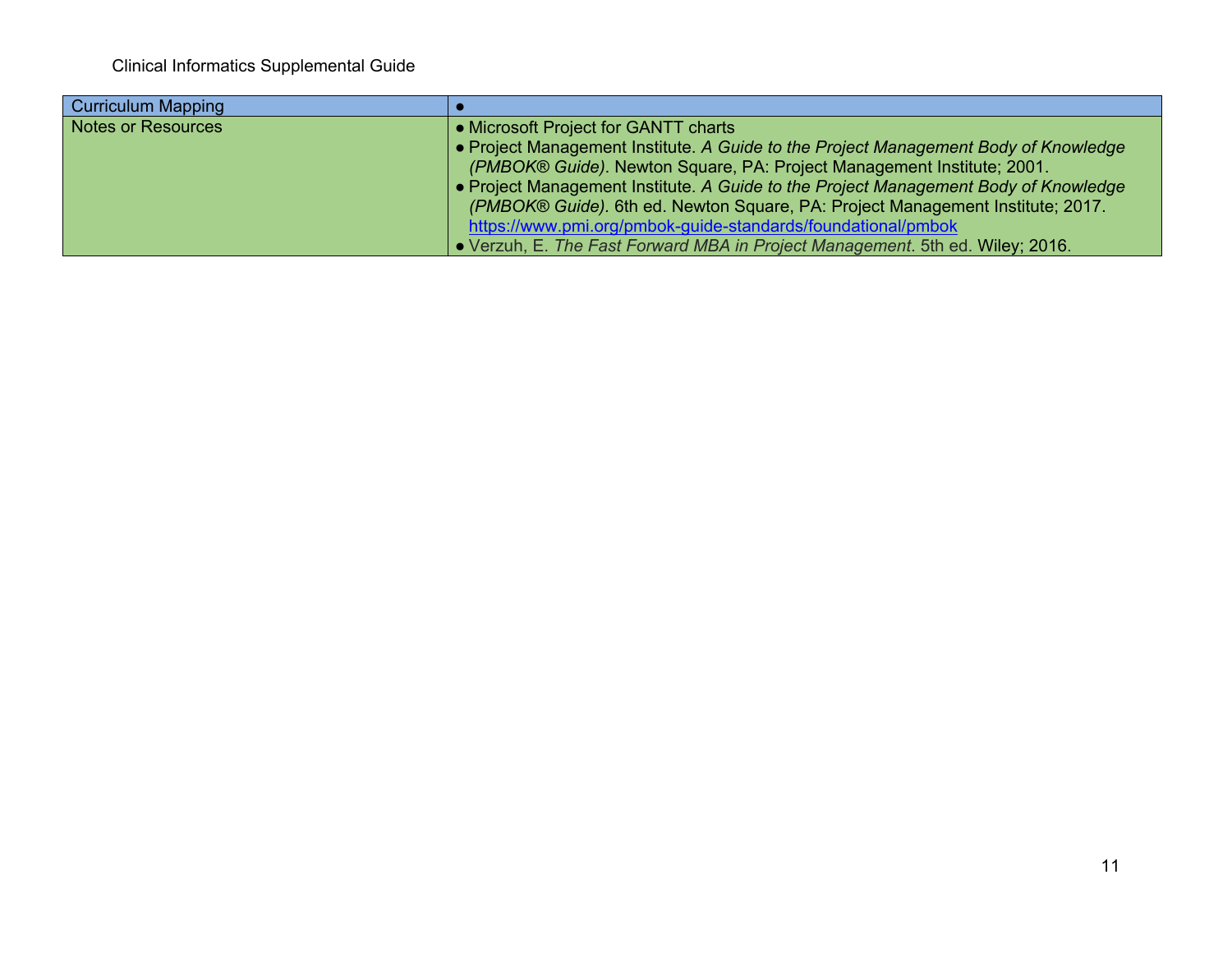# **Medical Knowledge 2: Implementations/Health Information Technology (HIT) Knowledge**

**Overall Intent:** To plan and/or participate in HIT implementations and upgrades; to implement, integrate, monitor, evaluate, and maintain EHR and/or applied HIT systems, in collaboration with information technology (IT) staff, based on clinical expertise and best practice to support optimum clinical workflow

| support optimam olimoar workiiow<br><b>Milestones</b>                                                                                                                                   | <b>Examples</b>                                                                                                                                                                                                                                          |
|-----------------------------------------------------------------------------------------------------------------------------------------------------------------------------------------|----------------------------------------------------------------------------------------------------------------------------------------------------------------------------------------------------------------------------------------------------------|
| Level 1 Discusses the features and<br>functionalities of EHRs and other clinical<br>information systems                                                                                 | • Describes EHR functional model<br>• Describes features of provider order entry                                                                                                                                                                         |
| Possesses basic knowledge of HIT systems and<br>their integration into the enterprise                                                                                                   | • Discusses workflow of Laboratory Information Systems data in the enterprise<br>• Describes SNOMED Clinical Terms (SNOWMED CT), LOINC, and RxNorm ontologies                                                                                            |
| Demonstrates basic knowledge of HIT industry<br>standards and ontologies                                                                                                                | • Familiar with definition and functionality of Digital Imaging and Communications in<br>Medicine (DICOM), Fast Healthcare Interoperability Resources (FHIR), and Health Level<br>Seven International (HL7) standards                                    |
| Level 2 Conducts requirement specifications                                                                                                                                             | • Develops requirement specifications for new antibiotic orders in provider order entry                                                                                                                                                                  |
| Defines best practices for EHR implementation<br>and maintenance                                                                                                                        | • Defines best practices such as weight-based prescribing, where needed and looks for<br>allergies, drug-drug interactions, and other drug-disease contraindications to prescribing<br>new antibiotics                                                   |
| Identifies and maintains stakeholder<br>expectations                                                                                                                                    | • Manages to achieve an alert volume that is acceptable to end users and avoids alert<br>fatigue<br>• Communicates with clinical end-users regarding new feature expectation, and explains<br>why a feature is or is not included in the next EHR update |
| Level 3 Participates in the system selection<br>process using shared principles for the selection                                                                                       | • Evaluates existing decision support systems from a vendor                                                                                                                                                                                              |
| Collaborates with members of an<br>interprofessional clinical informatics team to<br>implement, integrate, monitor, or evaluate the<br><b>EHR</b> or other clinical information systems | • Serves on the implementation team for a new clinical decision support system, such as<br>physician order entry                                                                                                                                         |
| Designs and implements solutions                                                                                                                                                        | • Designs and implements a new antibiotic order set with embedded clinical decision<br>support (CDS)<br>• Is included as member of product selection committee                                                                                           |
|                                                                                                                                                                                         | • Interviews stakeholders in clinical departments to identify needs                                                                                                                                                                                      |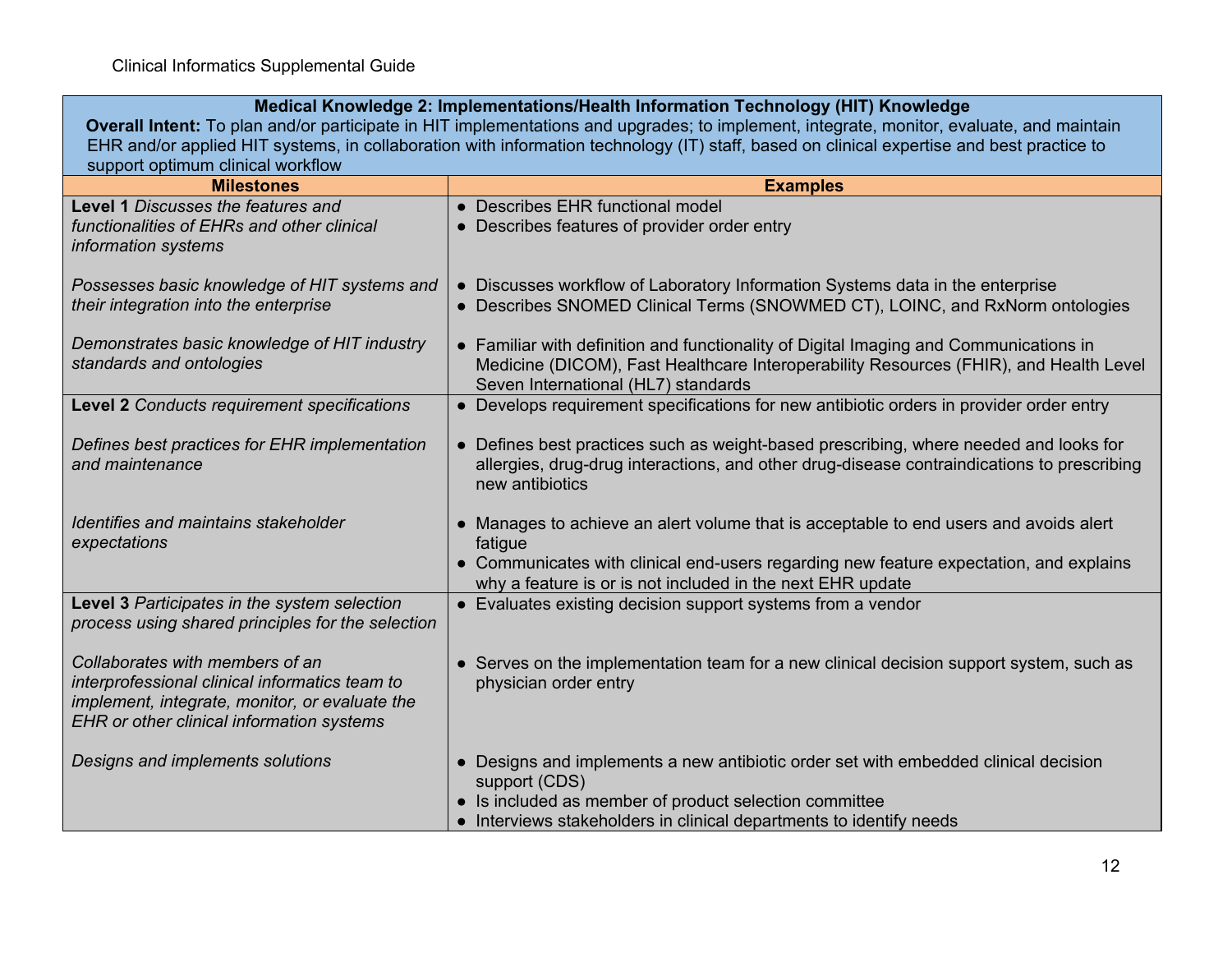| Level 4 Participates in leadership of the project<br>group                                                                   | • Serves as the lead for a specific aspect of the design and implementation of the order set<br>for clinical decision support                                                                                                                                                                                                                                                                                                                                     |
|------------------------------------------------------------------------------------------------------------------------------|-------------------------------------------------------------------------------------------------------------------------------------------------------------------------------------------------------------------------------------------------------------------------------------------------------------------------------------------------------------------------------------------------------------------------------------------------------------------|
|                                                                                                                              | • Meaningfully participates in LEAN/Six Sigma project                                                                                                                                                                                                                                                                                                                                                                                                             |
| Demonstrates leadership skills during                                                                                        | • Demonstrates ability to reach out to constituencies for information and feedback                                                                                                                                                                                                                                                                                                                                                                                |
| <i>implementation projects</i>                                                                                               | • Runs an effective meeting; creates an agenda, facilitates discussion, builds consensus<br>leading to decisions, and generates actionable documentation                                                                                                                                                                                                                                                                                                          |
| Evaluates projects and provides solutions                                                                                    | • Evaluates a new order set for collision and consistency with other order sets as well as<br>for risk for duplicate ordering                                                                                                                                                                                                                                                                                                                                     |
| Level 5 Leads project groups in the design,<br>implementation, and upgrade of EHRs and other<br>clinical information systems | • Evaluates success factors of an EHR upgrade or other clinical informatics project                                                                                                                                                                                                                                                                                                                                                                               |
| Leads the evaluation a of clinical informatics<br>project related to EHRs and other clinical<br>information systems          | • Acts as subject matter expert to describe EHR solutions to issues raised by clinical<br>departments/stakeholders                                                                                                                                                                                                                                                                                                                                                |
| Provides knowledge management to existing<br>solutions                                                                       | • Creates a systematic method using existing clinical decision support performance<br>information to improve ability to meet evolving guidelines                                                                                                                                                                                                                                                                                                                  |
| <b>Assessment Models or Tools</b>                                                                                            | • Direct observation                                                                                                                                                                                                                                                                                                                                                                                                                                              |
|                                                                                                                              | • End-user evaluation                                                                                                                                                                                                                                                                                                                                                                                                                                             |
|                                                                                                                              | • Multisource feedback                                                                                                                                                                                                                                                                                                                                                                                                                                            |
|                                                                                                                              | • Portfolio review of written project documentation of project process and results                                                                                                                                                                                                                                                                                                                                                                                |
| <b>Curriculum Mapping</b>                                                                                                    |                                                                                                                                                                                                                                                                                                                                                                                                                                                                   |
| <b>Notes or Resources</b>                                                                                                    | • McEvoy DS, Sittig DF, Hickman TT, et al. Variation in high-priority drug-drug interaction<br>alerts across institutions and electronic health records. J Am Med Inform Assoc.<br>2017;24(2):331-338. doi: 10.1093/jamia/ocw114. PMID: 27570216; PMCID:<br>PMC5391726.<br>• Office of the National Coordinator for Health Information Technology. HealthIT.gov<br>Implementation Resources.https://healthit.gov/healthit-resources/implementation-<br>resources. |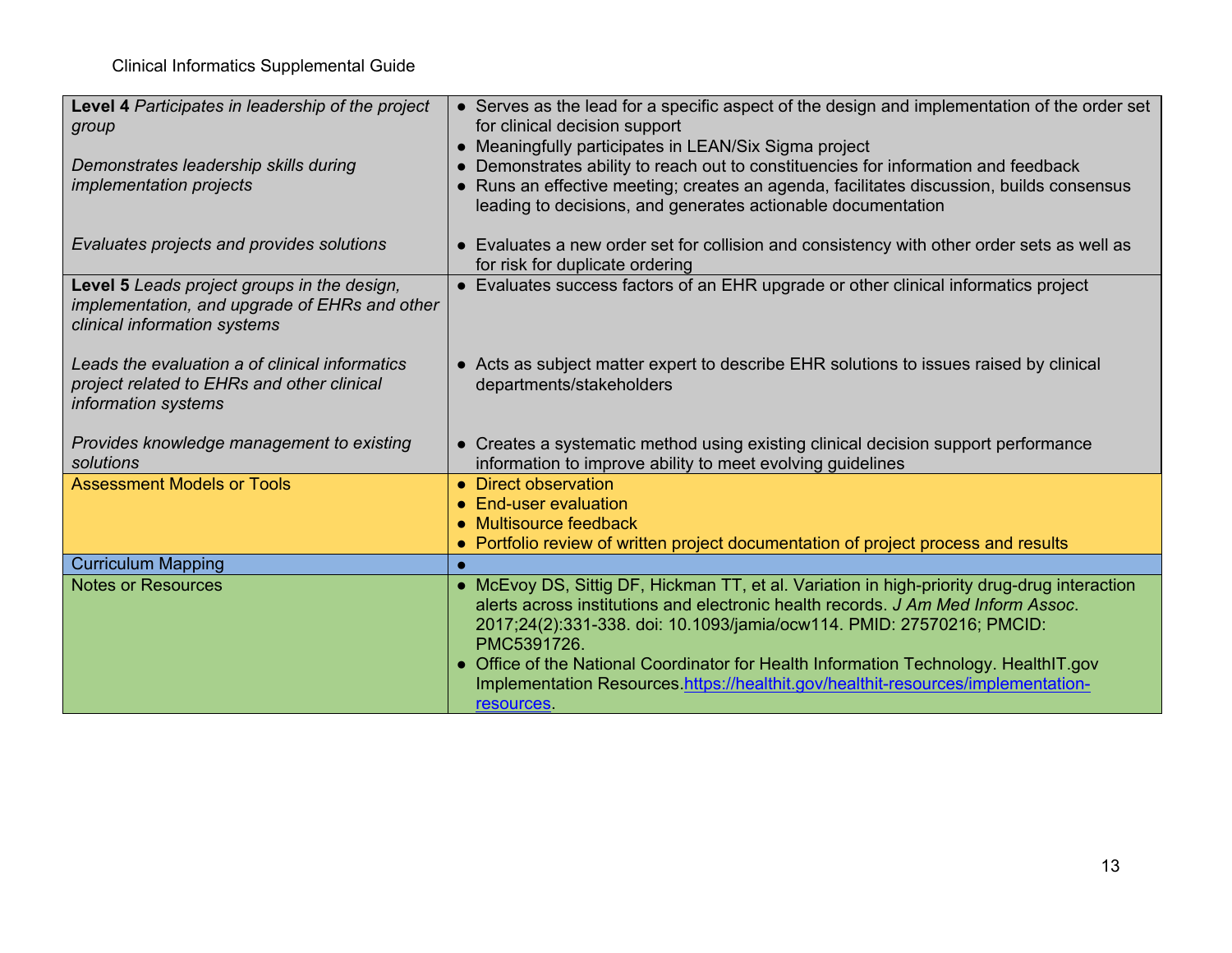| Systems-Based Practice 1: Health Information Technology (HIT) Knowledge of<br><b>Testing, Implementation, and Monitoring</b>                           |                                                                                                                                                                                                                                                                                         |
|--------------------------------------------------------------------------------------------------------------------------------------------------------|-----------------------------------------------------------------------------------------------------------------------------------------------------------------------------------------------------------------------------------------------------------------------------------------|
| Overall Intent: To maintain awareness of health care and IT landscapes including available products, innovation strategies, emerging                   |                                                                                                                                                                                                                                                                                         |
|                                                                                                                                                        | technologies, and legal and regulatory requirements to design technical solutions to enterprise challenges                                                                                                                                                                              |
| <b>Milestones</b>                                                                                                                                      | <b>Examples</b>                                                                                                                                                                                                                                                                         |
| Level 1 Describes the significance of legal and<br>regulatory issues related to technical solutions<br>to enterprise challenges                        | • Articulates legal and regulatory issues for the use of remote access to laboratory,<br>pathology, radiology, and other EHR data by primary care physician offices                                                                                                                     |
| Discusses the role of vendor HIT products,<br>emerging technologies, and innovation                                                                    | • Discusses specific methods for screening vendor solicitations related to HIT products and<br>emerging technologies<br>• Reviews the process of innovation and the advantages and disadvantages of innovation<br>on an enterprise level                                                |
| Level 2 Identifies key factors associated with<br>legal and regulatory issues related to technical<br>solutions to enterprise challenges               | • Determines and prioritizes factors related to legal and regulatory issues regarding remote<br>access to laboratory, pathology, radiology, and other EHR data by primary care physician<br>offices                                                                                     |
| Identifies opportunities for the use of vendor HIT<br>products, emerging technologies, and innovation                                                  | • Creates an inventory of vendor products for a specific use case involving emerging<br>technologies and innovation focused on secure and efficient health care team<br>communication                                                                                                   |
| Level 3 Participates in identifying legal and<br>regulatory issues related to technical solutions<br>to enterprise challenges                          | • Identifies legal and regulatory issues related to providing remote access to laboratory,<br>pathology, radiology, and other EHR data by primary care physician offices                                                                                                                |
| Analyzes HIT products, emerging technologies,<br>and innovation for one or more specific<br>opportunities                                              | • Analyzes efficacy and usability of HIT products, emerging technologies, and innovation<br>focused on the inclusion and use of social determinants to improve the health of<br>individuals and populations                                                                             |
| Level 4 Addresses legal and regulatory issues<br>related to technical solutions to enterprise<br>challenges and assures compliance with<br>regulations | • Effectively implements, monitors, and improves solutions to legal and regulatory issues<br>related to providing remote access to laboratory, pathology, radiology, and other EHR<br>data to primary care physician offices                                                            |
| Participates meaningfully in selection and<br>implementation of HIT products, emerging<br>technologies, and innovation                                 | • Uses usability methodology to evaluate functionality of HIT products<br>• Participates in and meaningfully contributes to the implementation of innovative<br>approaches to gathering and using social determinants of health to improve the health of<br>individuals and populations |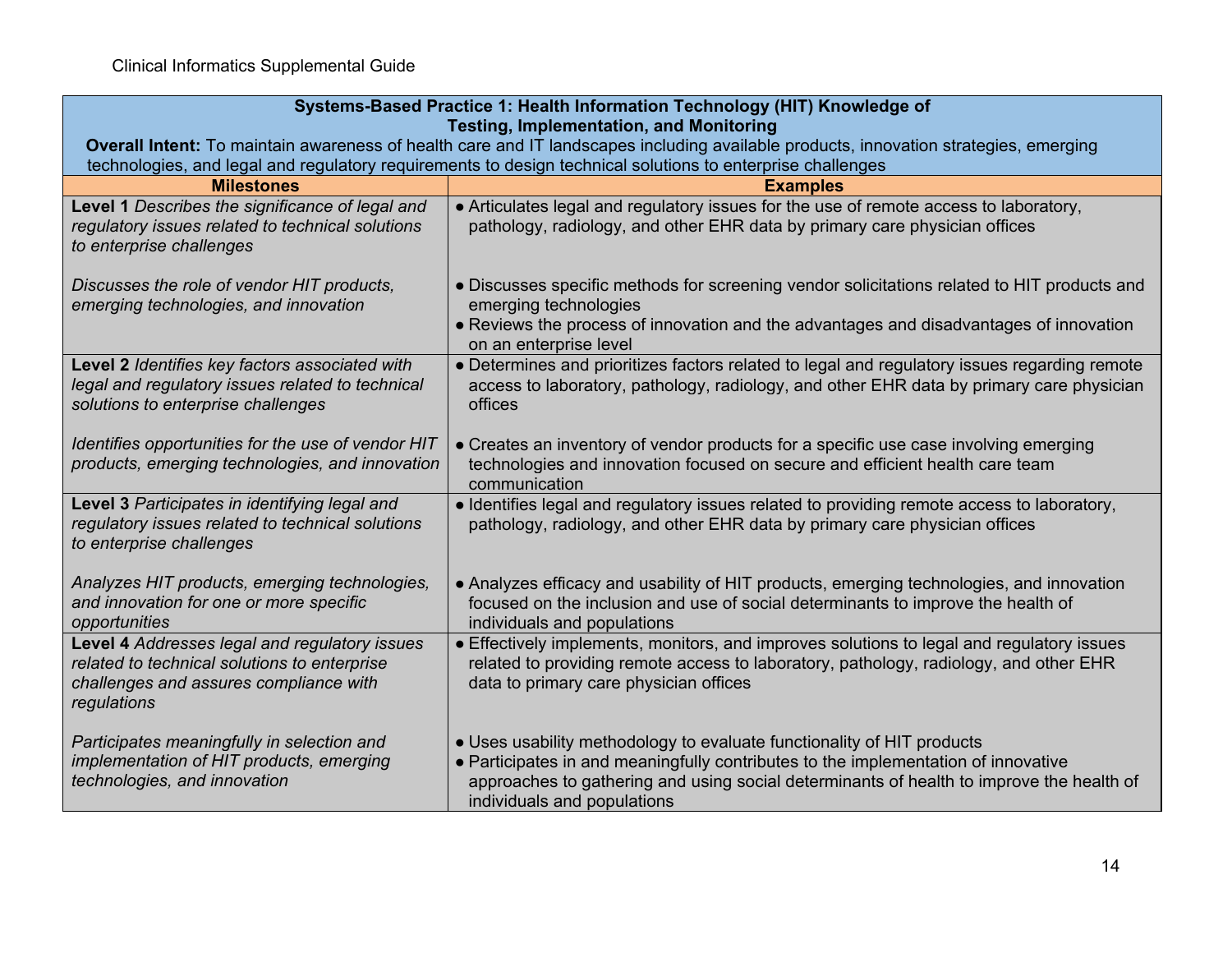| <b>Level 5</b> Leads processes addressing legal and<br>regulatory issues related to technical solutions<br>to enterprise challenges | • Develops, leads, monitors, and continuously improves the outcomes of processes which<br>improve remote access to laboratory, pathology, radiology, and other EHR data for<br>primary care physician offices                                                                                                                                                                                                                                                                                                         |
|-------------------------------------------------------------------------------------------------------------------------------------|-----------------------------------------------------------------------------------------------------------------------------------------------------------------------------------------------------------------------------------------------------------------------------------------------------------------------------------------------------------------------------------------------------------------------------------------------------------------------------------------------------------------------|
| Leads projects related to the implementation of<br>HIT products, emerging technologies, and<br>innovation                           | • Develops, leads, monitors, and continuously improves innovative approaches to gathering<br>and using social determinants of health to improve the health of individuals and population<br>health management                                                                                                                                                                                                                                                                                                         |
| <b>Assessment Models or Tools</b>                                                                                                   | • Direct observation<br>• End-user evaluation<br>• Portfolio review of written project documentation of project process and results<br>• Multisource feedback                                                                                                                                                                                                                                                                                                                                                         |
| <b>Curriculum Mapping</b>                                                                                                           |                                                                                                                                                                                                                                                                                                                                                                                                                                                                                                                       |
| <b>Notes or Resources</b>                                                                                                           | • Office of the National Coordinator for Health Information Technology. HealthIT.gov<br>Implementation Resources. https://www.healthit.gov/healthit-resources/implementation-<br>resources<br>• Office of the National Coordinator for Health Information Technology. HealthIT.gov Laws,<br>Regulation, and Policy. https://www.healthit.gov/topic/laws-regulation-and-policy.<br>• Office of the National Coordinator for Health Information Technology. HealthIT.gov<br>Playbook https://www.healthit.gov/playbook/ |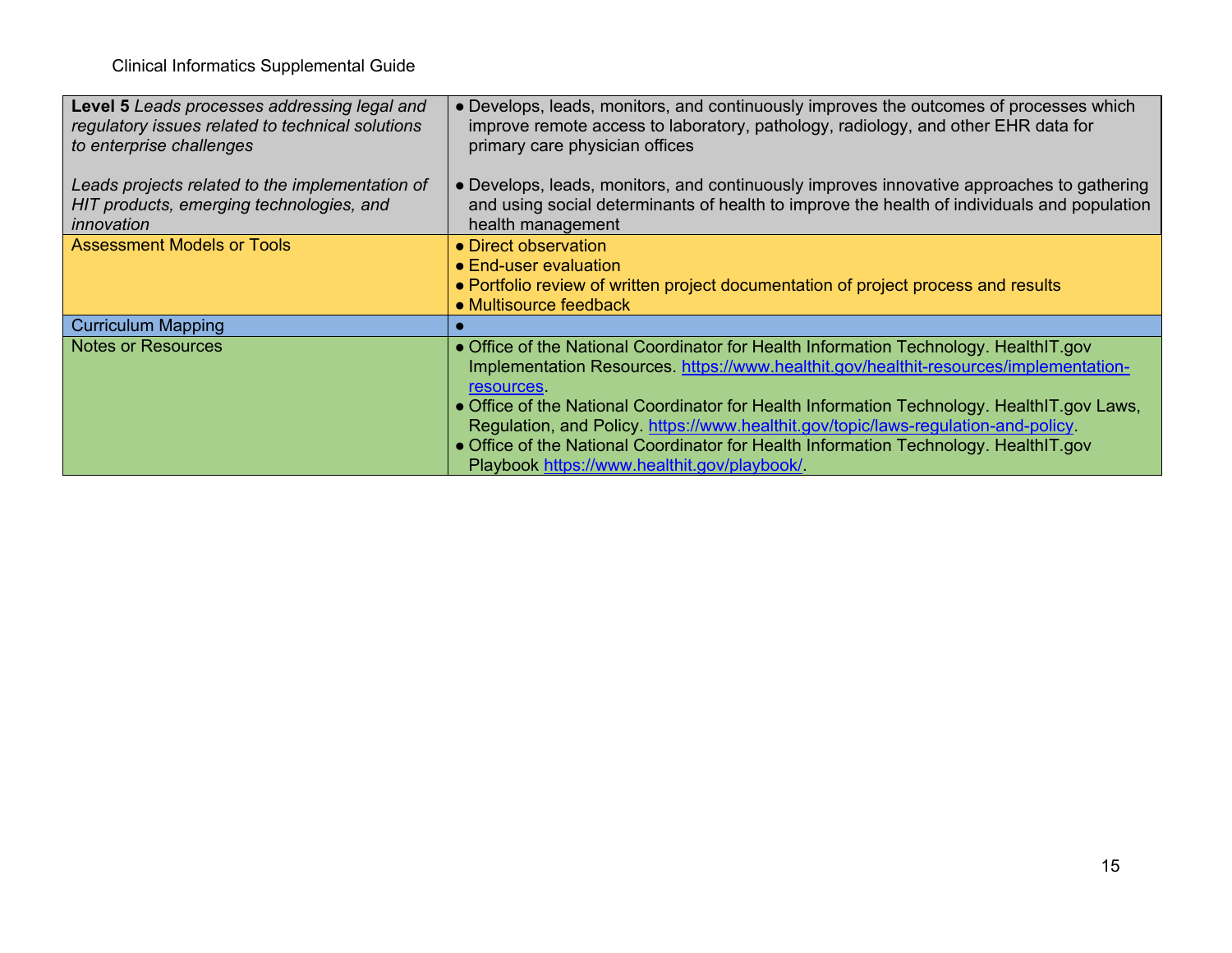| <b>Systems-Based Practice 2: Standards and Interoperability</b>                                                                                                                                                     |                                                                                                                                                                                                        |
|---------------------------------------------------------------------------------------------------------------------------------------------------------------------------------------------------------------------|--------------------------------------------------------------------------------------------------------------------------------------------------------------------------------------------------------|
| Overall Intent: To apply methods and standards for data sharing across systems to support data sharing through health information                                                                                   |                                                                                                                                                                                                        |
| exchanges, public health reporting, or other mechanisms; to reconcile requirements for clinical integration of data with technical constraints                                                                      |                                                                                                                                                                                                        |
|                                                                                                                                                                                                                     | to maintain connectivity, interfacing, and validity of content between systems and clinical areas; to advance/foster interoperability between                                                          |
| disparate health information systems                                                                                                                                                                                |                                                                                                                                                                                                        |
| <b>Milestones</b>                                                                                                                                                                                                   | <b>Examples</b>                                                                                                                                                                                        |
| Level 1 Describes methods and standards for<br>data sharing across systems to support data<br>sharing through health information exchanges,<br>public health reporting, or other mechanisms                         | • Reviews key issues, methods, and standards related to data normalization and sharing<br>related to implementation of required reporting of sexually transmitted diseases to<br>governmental agencies |
| Discusses issues related to ensuring<br>connectivity, interfacing, and validity of content<br>between systems and clinical areas                                                                                    | • Discusses issues related to normalizing laboratory reference ranges between systems<br>when reporting laboratory results                                                                             |
| Discusses sociocultural and other issues<br>regarding fostering interoperability between<br>disparate health information systems                                                                                    | • Reviews sociocultural issues related to the integration of data originating in laboratory,<br>radiology, and pharmacy systems to support enhanced CDS                                                |
| Level 2 Analyzes key factors regarding methods<br>and standards for data sharing across systems<br>to support data sharing through health<br>information exchanges, public health reporting,<br>or other mechanisms | • Identifies and analyzes key factors regarding methods and standards for the reporting of<br>sexually transmitted diseases to governmental agencies                                                   |
| Identifies requirements and/or constraints<br>related to ensuring connectivity, interfacing, and<br>validity of content between systems and clinical<br>areas                                                       | • Effectively identifies requirements and/or constraints to normalizing laboratory reference<br>ranges between systems when reporting laboratory results                                               |
| Analyzes key factors in fostering interoperability<br>between disparate health information systems                                                                                                                  | • Analyzes key factors and challenges to meaningful integration of data originating in<br>laboratory, radiology, and pharmacy systems to support enhanced CDS                                          |
| Level 3 Identifies opportunities for data sharing<br>across systems to support data sharing through<br>health information exchanges, public health<br>reporting, or other mechanisms                                | • Identifies legal and regulatory issues related to implementation of required reporting of<br>sexually transmitted diseases to governmental agencies                                                  |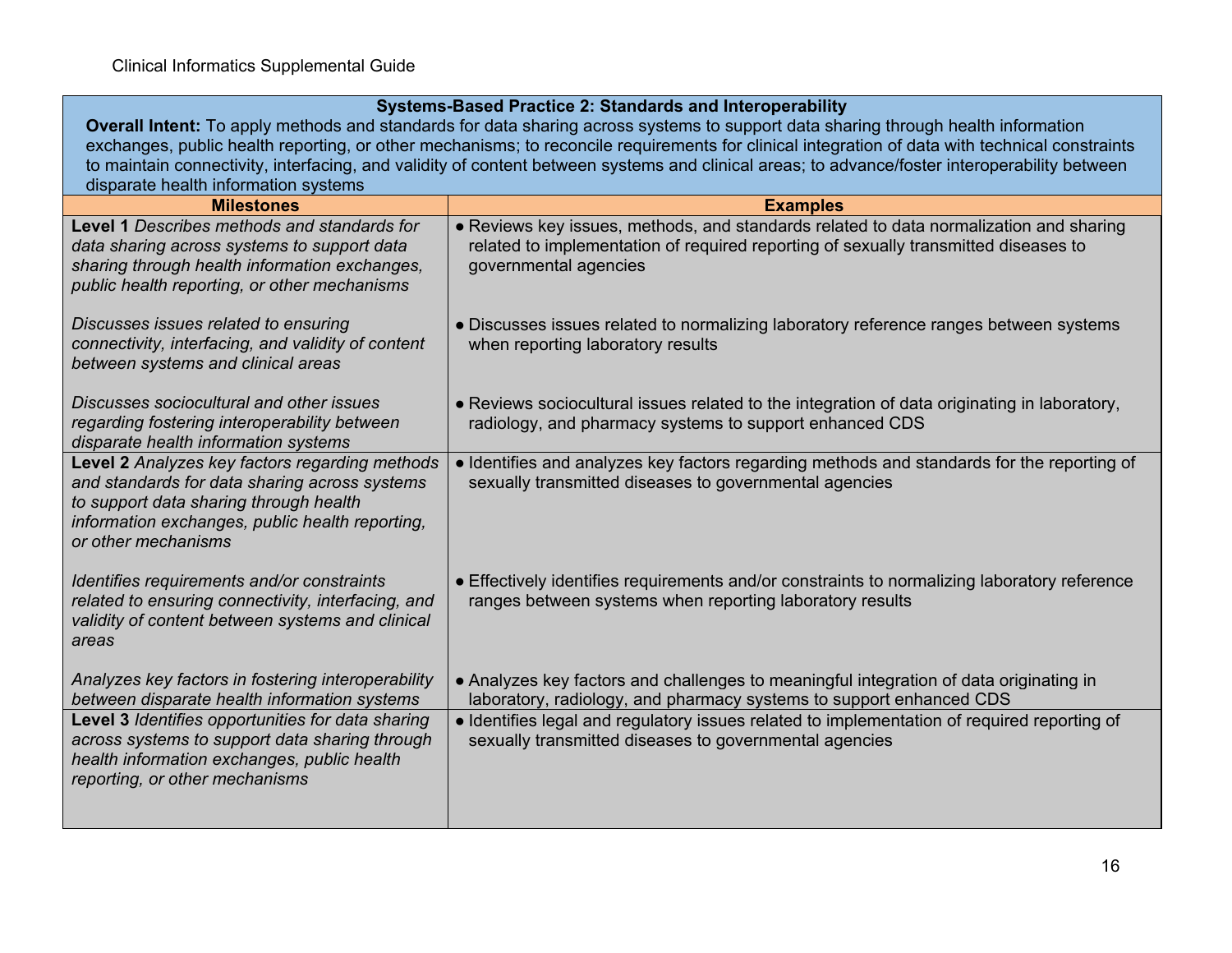| Participates in efforts to ensure connectivity,<br>interfacing, and validity of content between<br>systems and clinical areas                                                                                                        | • Contributes meaningfully to normalizing laboratory reference ranges between systems<br>when reporting laboratory results                                                                                                                  |
|--------------------------------------------------------------------------------------------------------------------------------------------------------------------------------------------------------------------------------------|---------------------------------------------------------------------------------------------------------------------------------------------------------------------------------------------------------------------------------------------|
| Identifies opportunities to foster interoperability<br>between disparate health information systems                                                                                                                                  | • Identifies opportunities to meaningfully integrate data originating in laboratory, radiology,<br>and pharmacy systems to support enhanced CDS                                                                                             |
| Level 4 Participates in efforts to design and<br>implement methods and standards for data<br>sharing across systems to support data sharing<br>through health information exchanges, public<br>health reporting, or other mechanisms | • Participates effectively in implementing, monitoring, and improving solutions to legal and<br>regulatory issues related to required reporting of sexually transmitted diseases to<br>governmental agencies                                |
| Develops solutions to ensure connectivity,<br>interfacing, and validity of content between<br>systems and clinical areas                                                                                                             | • Develops solutions to normalize laboratory reference ranges between systems when<br>reporting laboratory results                                                                                                                          |
| Participates meaningfully in efforts to foster<br>interoperability between disparate health<br>information systems                                                                                                                   | • Develops a solution which effectively incorporates and integrates data originating in<br>laboratory, radiology, and pharmacy systems to support enhanced CDS<br>• Implements LOINC codes for the laboratory test result names             |
| Level 5 Leads efforts to design and implement<br>methods and standards for data sharing across<br>systems to support data sharing through health<br>information exchanges, public health reporting,<br>or other mechanisms           | • Develops, leads, monitors, and continuously improves the outcomes of processes that<br>improve required reporting of sexually transmitted diseases to governmental agencies                                                               |
| Implements solutions to ensure connectivity,<br>interfacing, and validity of content between<br>systems and clinical areas                                                                                                           | . Implements solutions to normalize laboratory reference ranges between systems when<br>reporting laboratory results                                                                                                                        |
| Leads efforts to foster interoperability between<br>disparate health information systems                                                                                                                                             | • Leads teams which develop, monitor, and continuously improve processes and systems<br>effectively and continuously incorporates and integrates data originating in laboratory,<br>radiology, and pharmacy systems to support enhanced CDS |
| <b>Assessment Models or Tools</b>                                                                                                                                                                                                    | • Direct observation                                                                                                                                                                                                                        |
|                                                                                                                                                                                                                                      | • End-user evaluation                                                                                                                                                                                                                       |
|                                                                                                                                                                                                                                      | • Multisource feedback<br>• Portfolio review of written project documentation of project process and results                                                                                                                                |
| <b>Curriculum Mapping</b>                                                                                                                                                                                                            | $\bullet$                                                                                                                                                                                                                                   |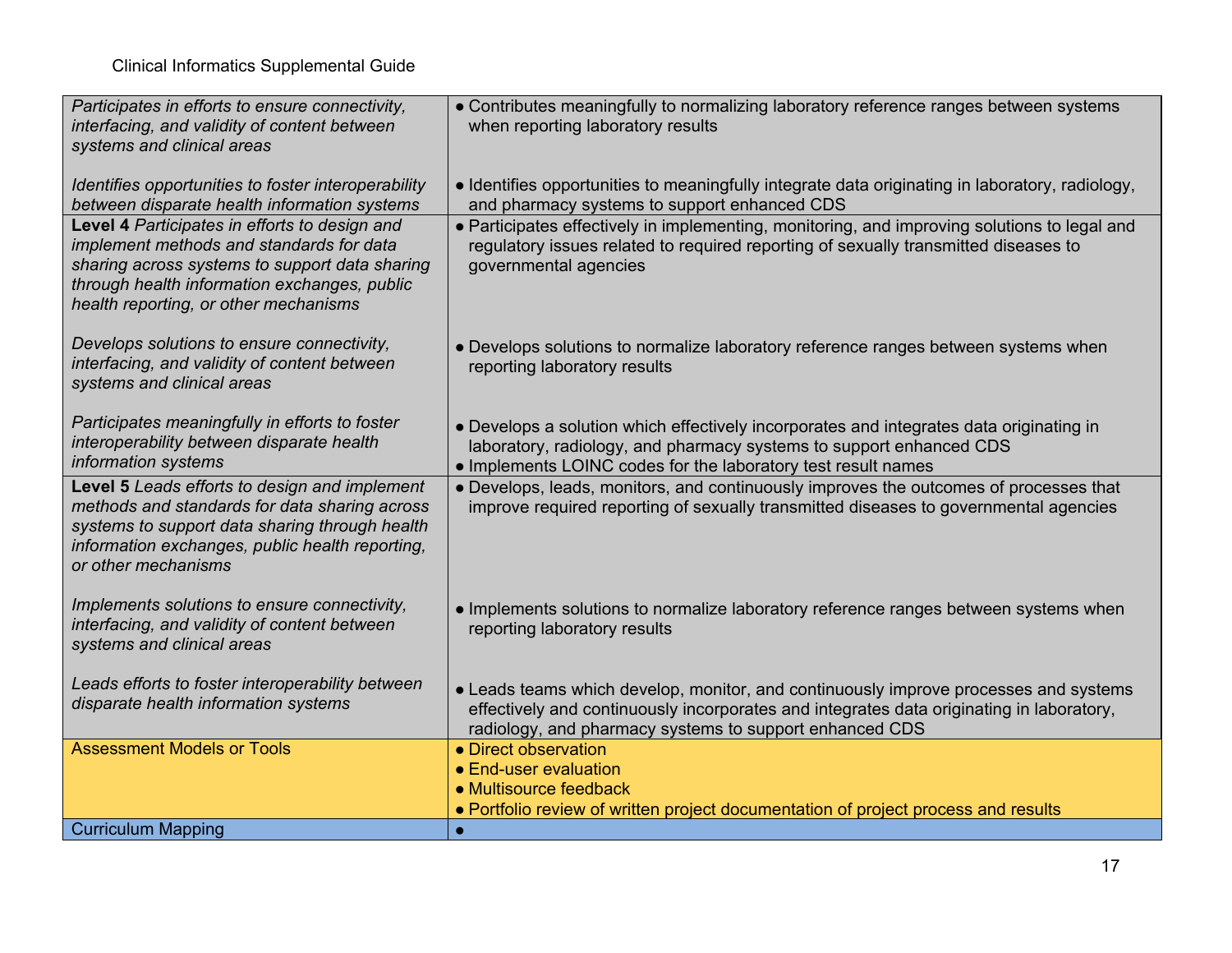| <b>Notes or Resources</b> | $\bullet$ HL7 FHIR, https://hl7.org/fhir/overview.html                                    |
|---------------------------|-------------------------------------------------------------------------------------------|
|                           | Office of the National Coordinator for Health Information Technology. HealthIT.gov Health |
|                           | IT and Health Information Exchange Basics. https://www.healthit.gov/topic/health-it-and-  |
|                           | health-information-exchange-basics/what-hie                                               |
|                           | Shapiro JS, Mostashari F, Hripcsak G, Soulakis N, Kuperman G. Using health information    |
|                           | exchange to improve public health. Am J Public Health. 2011 Apr;101(4):616-23. doi:       |
|                           | 10.2105/AJPH.2008.158980. Epub February 17, 2011. PMID: 21330598; PMCID:                  |
|                           | PMC3052326.                                                                               |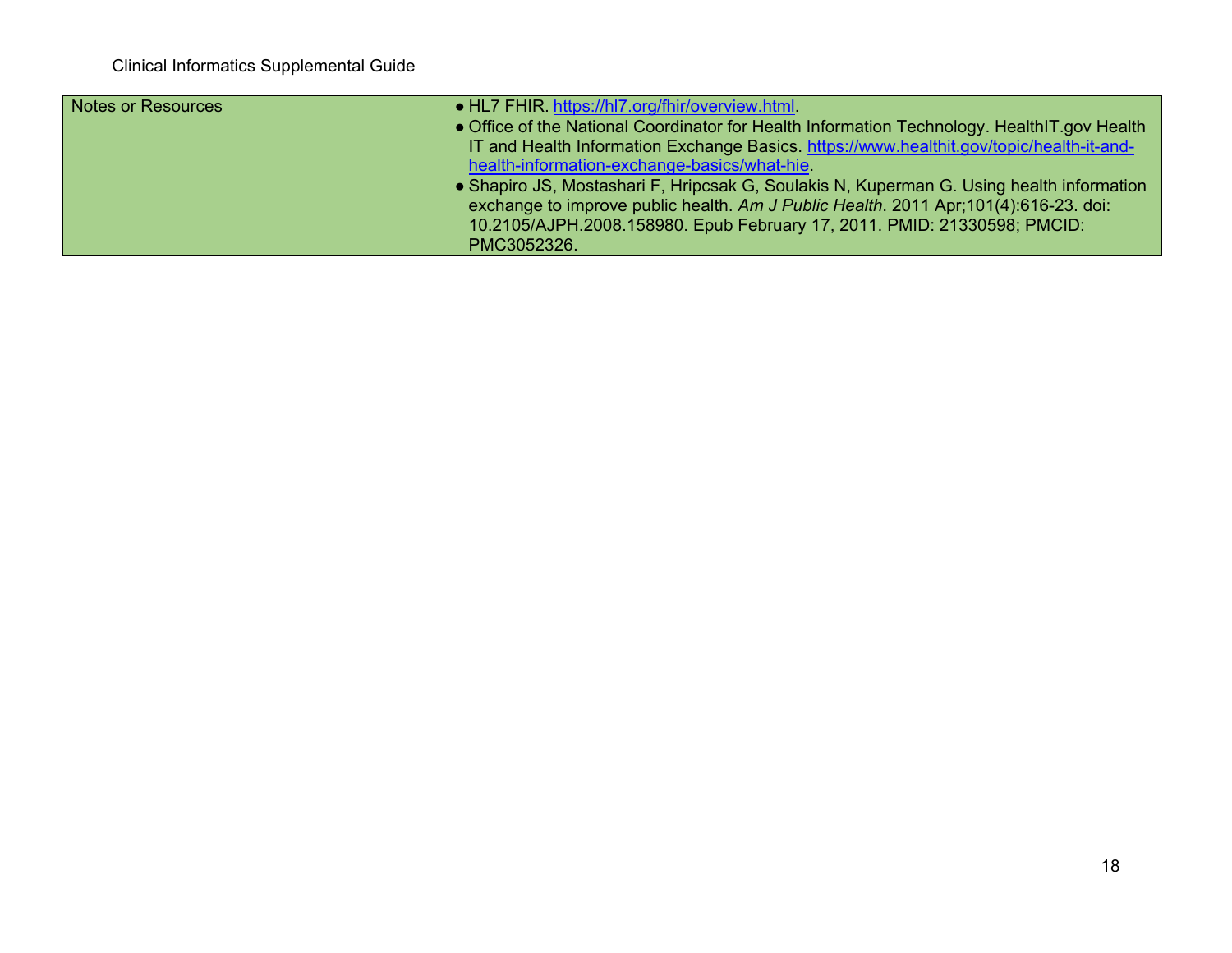| <b>Systems-Based Practice 3: Data Integrity/Security</b>                                                                                                                                                           |                                                                                                                                                                                                                                                  |  |
|--------------------------------------------------------------------------------------------------------------------------------------------------------------------------------------------------------------------|--------------------------------------------------------------------------------------------------------------------------------------------------------------------------------------------------------------------------------------------------|--|
| Overall Intent: To develop, implement, and/or leverage data life cycle processes for defining sources, and acquiring, storing, cleaning, and                                                                       |                                                                                                                                                                                                                                                  |  |
| ensuring integrity of data to safeguard the availability of relevant and valid data to meet clinical, quality, research, business, and strategic                                                                   |                                                                                                                                                                                                                                                  |  |
|                                                                                                                                                                                                                    | objectives; to participate in ongoing security threat assessments, development of clinician facing and enterprise security policy, and reinforce                                                                                                 |  |
| security training and policies with clinical staff members                                                                                                                                                         |                                                                                                                                                                                                                                                  |  |
| <b>Milestones</b>                                                                                                                                                                                                  | <b>Examples</b>                                                                                                                                                                                                                                  |  |
| Level 1 Discusses data issues and processes to<br>safeguard the availability of relevant and valid<br>data to meet clinical, quality, research, business,<br>and strategic objectives                              | • Discusses issues related to data life cycle for transactional and reporting/research<br>databases                                                                                                                                              |  |
| Describes security threat assessments,<br>development of security policies, and training                                                                                                                           | • Discusses local, national, and/or international security standards and safeguards and<br>security threat assessment methods and mitigation strategies related to phishing and<br>deep fakes                                                    |  |
| Level 2 Analyzes key factors in existing efforts<br>to safeguard the availability of relevant and valid<br>data to meet clinical, quality, research, business,<br>and strategic objectives                         | • Analyzes key factors related to existing data life cycle for transactional and<br>reporting/research databases                                                                                                                                 |  |
| Recognizes key factors and benefits related to<br>security threat assessments, development of<br>security policies, and training                                                                                   | • Identifies key factors and benefits related to security standards and safeguards and<br>security threat assessment methods and mitigation strategies related to phishing and<br>deep fakes                                                     |  |
| Level 3 Identifies opportunities for implementing<br>new processes to safeguard the availability of<br>relevant and valid data to meet clinical, quality,<br>research, business, and strategic objectives          | • Identifies key opportunities for implementing new processes to safeguard transactional<br>and reporting/research databases to meet clinical, quality, research, business, and<br>strategic objectives                                          |  |
| Identifies areas of focus for security threat<br>assessments, development of security policies,<br>and training                                                                                                    | • Identifies areas of focus for security threat assessment methods and mitigation strategies<br>related to medical devices such as infusion pumps including the development of security<br>policies and training                                 |  |
| Level 4 Meaningfully participates in the<br>development of new processes to safeguard the<br>availability of relevant and valid data to meet<br>clinical, quality, research, business, and<br>strategic objectives | • Meaningfully participates in the development of new processes to safeguard the<br>availability of relevant and valid transactional and reporting/research databases to meet<br>clinical, quality, research, business, and strategic objectives |  |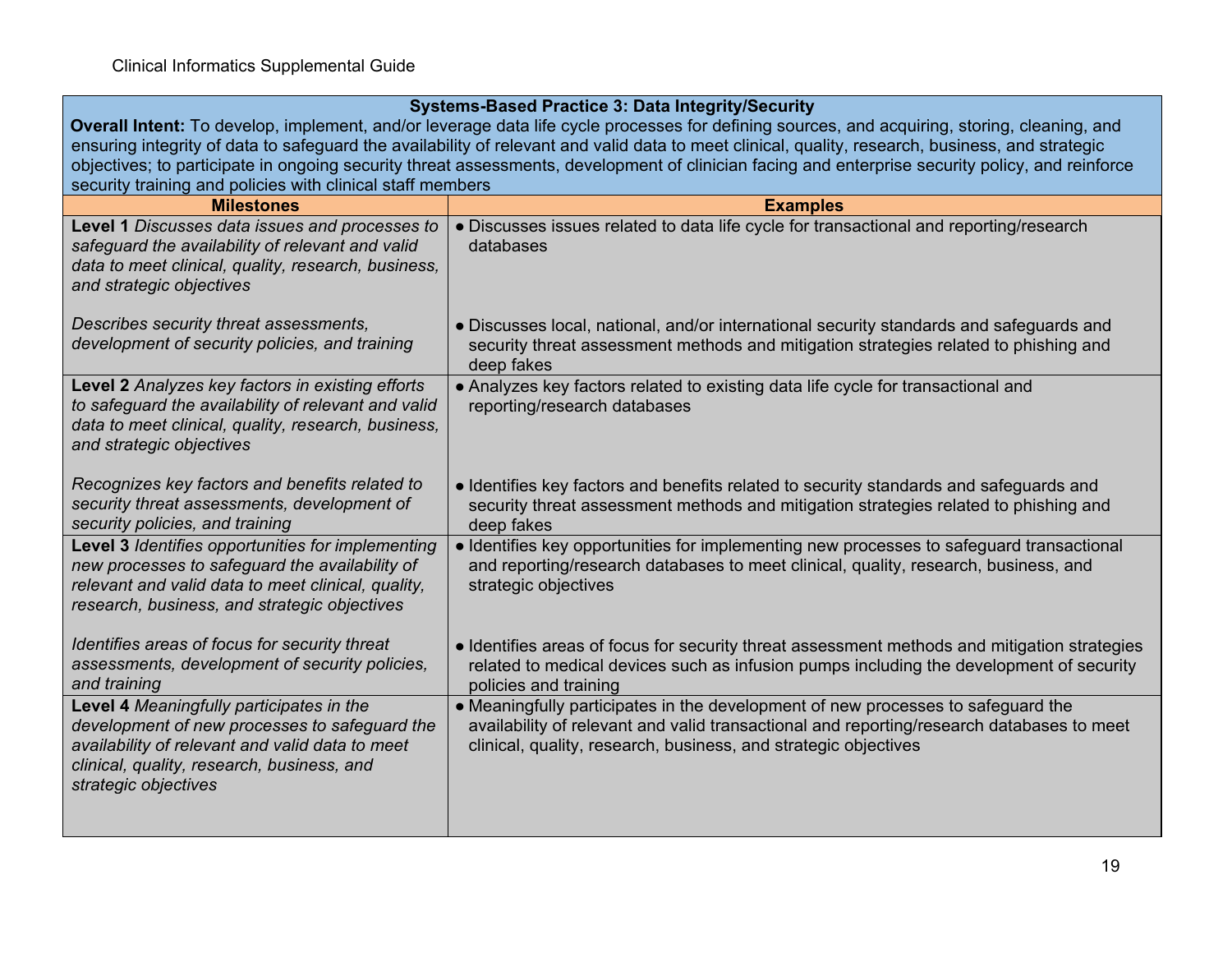| Meaningfully engages in efforts to conduct<br>security threat assessments, development of<br>security policies, and training                                                                  | • Engages in conducting security threat assessment methods and mitigation strategies<br>related to medical devices such as infusion pumps                                                                                                                                                                                                                                                                              |
|-----------------------------------------------------------------------------------------------------------------------------------------------------------------------------------------------|------------------------------------------------------------------------------------------------------------------------------------------------------------------------------------------------------------------------------------------------------------------------------------------------------------------------------------------------------------------------------------------------------------------------|
| <b>Level 5</b> Leads efforts to implement processes to<br>safeguard the availability of relevant and valid<br>data to meet clinical, quality, research, business,<br>and strategic objectives | • Leads efforts to safeguard the availability of relevant and valid transactional and<br>reporting/research databases to meet clinical, quality, research, business, and strategic<br>objectives                                                                                                                                                                                                                       |
| Educates others regarding security threat<br>assessments, development of security policies,<br>and training                                                                                   | • Educates others regarding establishing, monitoring, and improving processes and<br>outcomes related to security threat assessments and the development of security policies,<br>and training                                                                                                                                                                                                                         |
| <b>Assessment Models or Tools</b>                                                                                                                                                             | • Direct observation                                                                                                                                                                                                                                                                                                                                                                                                   |
|                                                                                                                                                                                               | • End-user evaluation                                                                                                                                                                                                                                                                                                                                                                                                  |
|                                                                                                                                                                                               | • Portfolio review of written project documentation of project process and results<br>• Multisource feedback                                                                                                                                                                                                                                                                                                           |
| <b>Curriculum Mapping</b>                                                                                                                                                                     |                                                                                                                                                                                                                                                                                                                                                                                                                        |
| <b>Notes or Resources</b>                                                                                                                                                                     | • Healthcare Information and Management Systems Society, Inc. (HIMSS). Cybersecurity in<br>Healthcare Guide. https://www.himss.org/resources/cybersecurity-healthcare.<br>• Lehmann CU, Kim GR, Gujral R, Veltri MA, Clark JS, Miller MR. Decreasing errors in<br>pediatric continuous intravenous infusions. Pediatr Crit Care Med. 2006 May;7(3):225-30.<br>doi: 10.1097/01.PCC.0000216415.12120.FF. PMID: 16575355. |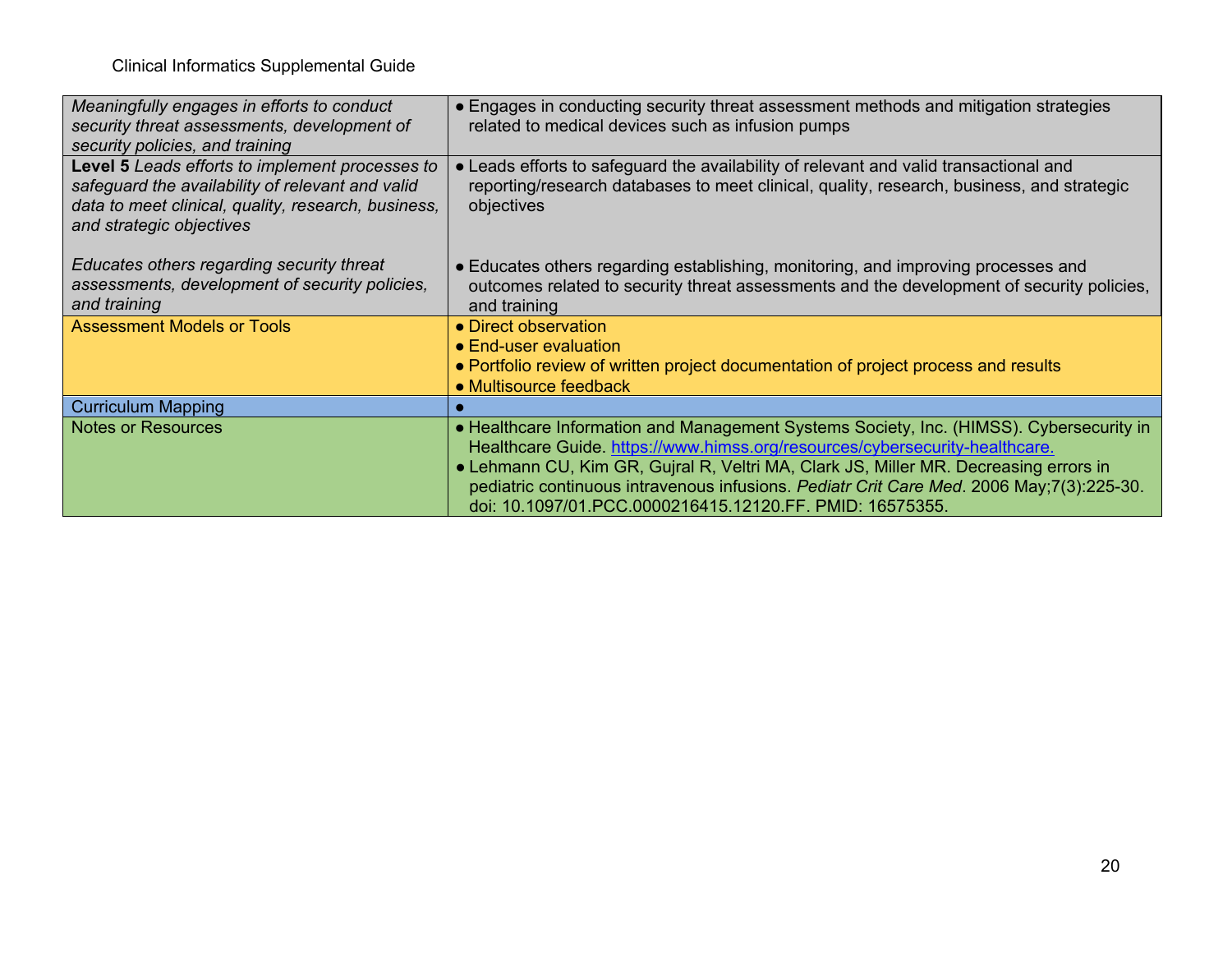**Overall Intent:** To analyze and identify necessary system and process changes to optimize clinical and related workflows

| <b>Milestones</b>                               | <b>Examples</b>                                                                           |
|-------------------------------------------------|-------------------------------------------------------------------------------------------|
| Level 1 Discusses challenges associated with    | • Assesses pre-existing clinical information systems and finds pain points from different |
| clinical information system upgrades and        | perspectives                                                                              |
| downtime                                        | • Documents or maps out potential upstream/downstream effects to pain points              |
| Articulates functional requirements related to  | • Meets with stakeholders and drafts functional requirements for upgrades                 |
| <b>EHR optimization and system downtime</b>     | • Articulates sociotechnical challenges with proposed changes/solutions                   |
|                                                 | • Maps workflows in clinical departments to downtime EHR use protocols                    |
| Level 2 Provides direct user support during     | • Learns and teaches users about upcoming upgrades and downtime procedures                |
| EHR upgrades, routine system maintenance        | • Curates curriculum for training to fit end-user's schedules and roles                   |
| cycles, and downtime                            | • Troubleshoots or escalates problems appropriately during upgrades/downtime              |
|                                                 |                                                                                           |
| Supports clinicians in EHR optimization and     | • Identifies key figures in organization to ensure a successful EHR upgrade/downtime      |
| system downtime                                 |                                                                                           |
| Level 3 Analyzes workflows related to clinician | • Analyzes and optimizes personal workflows                                               |
| use of the EHR and suggests techniques for      | • Creates and delivers at-the-elbow training for clinician to optimize EHR use            |
| optimization of both workflows and EHR use      |                                                                                           |
|                                                 |                                                                                           |
| Analyzes downtime events and identifies areas   | • Teaches an EHR training session for clinical end-users                                  |
| for improvement                                 |                                                                                           |
| Level 4 Develops and deploys specific system    | • Identifies and assembles key team members for a core EHR training team                  |
| and process changes during EHR upgrades and     | • Provides written/audio/audiovisual reference material of upcoming changes to be         |
| for optimization-related clinical informatics   | disseminated in organization                                                              |
| projects                                        |                                                                                           |
| Develops solution for downtime problems and     | • Creates, evaluates, and modifies the project implementation timeline                    |
| challenges                                      | • Evaluates whether there is adequate support to ensure timeline to implementation is     |
|                                                 | adhered to                                                                                |
|                                                 | • Implements a reporting and feedback mechanism for users during upgrades/downtime        |
| Level 5 Develops and executes EHR upgrade,      | • Creates a downtime plan for clinical unit in the hospital                               |
| optimization, and downtime procedures           |                                                                                           |
| <b>Assessment Models or Tools</b>               | • Direct observation                                                                      |
|                                                 | • End-user evaluation                                                                     |
|                                                 | • Simulation                                                                              |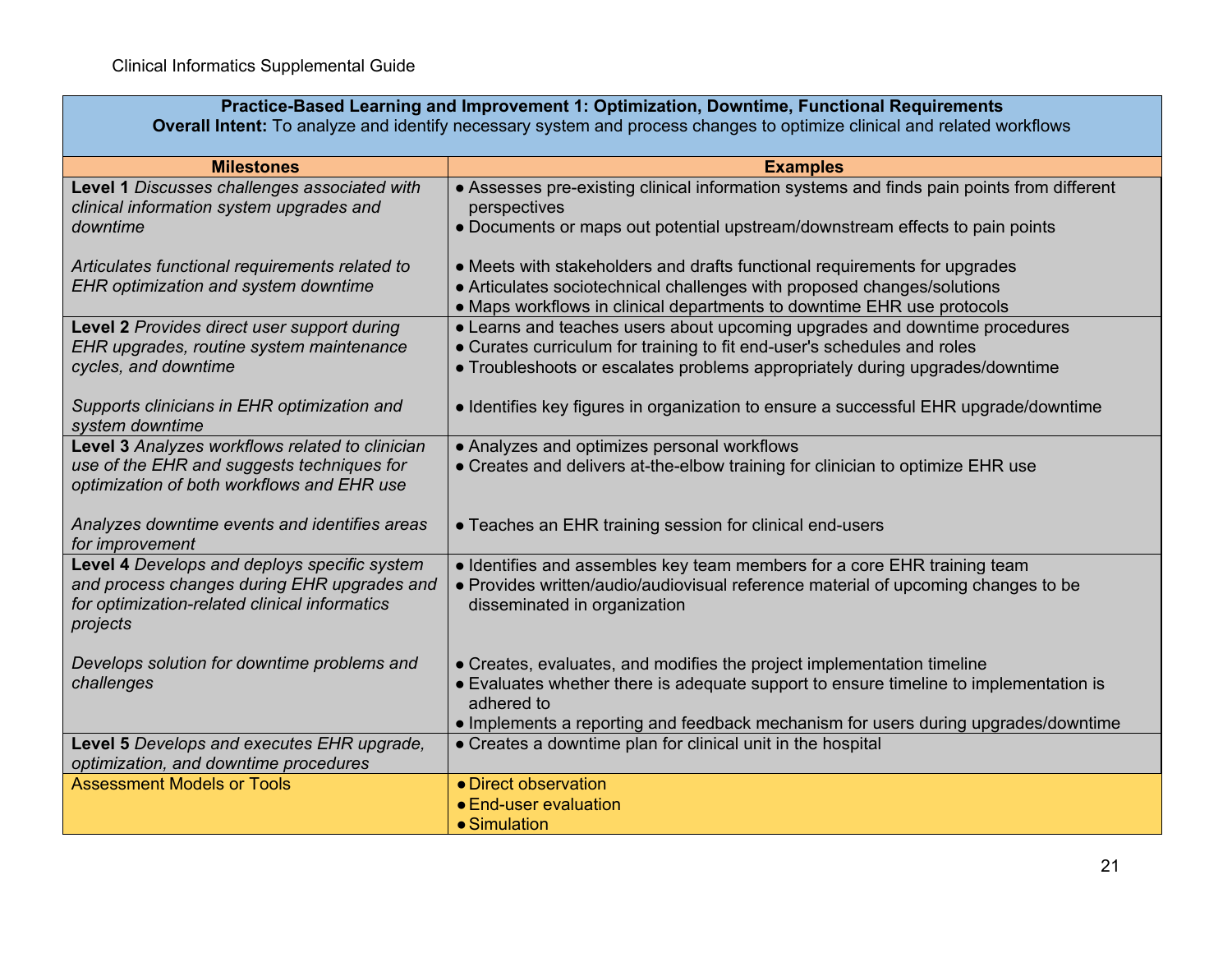| <b>Curriculum Mapping</b> |                                                                                            |
|---------------------------|--------------------------------------------------------------------------------------------|
| Notes or Resources        | ● HIPAA [Health Insurance Portability and Accountability Act] Journal. Optimizing Clinical |
|                           | Workflows. https://www.hipaajournal.com/optimizing-clinical-workflows-in-healthcare/.      |
|                           | • Pirtle CJ, Reeder RR, Lehmann CU, Unertl KM, Lorenzi NM. Physician perspectives on       |
|                           | training for an EHR implementation. Stud Health Technol Inform. 2019;264:1318-1322.        |
|                           | doi: 10.3233/SHTI190440. PMID: 31438139.                                                   |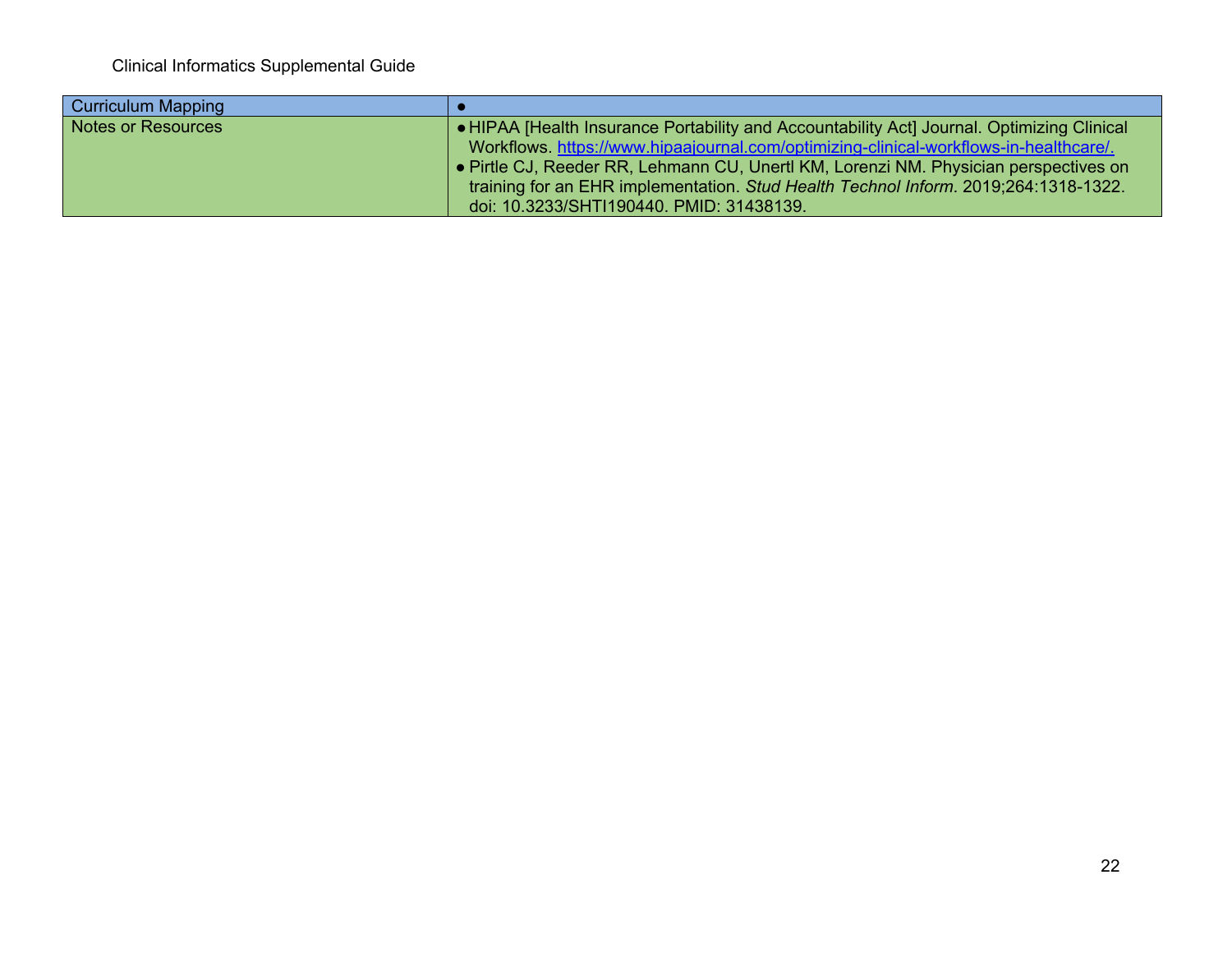#### **Practice-Based Learning and Improvement 2: Clinical Decision Support (CDS)**

**Overall Intent:** To develop, implement, evaluate, monitor, and /or maintain clinical decision support.

| <b>Milestones</b>                                                                                                                                       | <b>Examples</b>                                                                                                                                                                                                                                                                                                                                                                                                                                                                                                                                                                                                                                        |
|---------------------------------------------------------------------------------------------------------------------------------------------------------|--------------------------------------------------------------------------------------------------------------------------------------------------------------------------------------------------------------------------------------------------------------------------------------------------------------------------------------------------------------------------------------------------------------------------------------------------------------------------------------------------------------------------------------------------------------------------------------------------------------------------------------------------------|
| Level 1 Identifies the elements and categories<br>and discusses the challenges of CDS, such as<br>alert fatigue                                         | • Gives examples where a CDS System cause alert fatigue, e.g., medication management<br>to avoid acute kidney injury, non-steroidal anti-inflammatory drug (NSAID) use in arthritis<br>patients receiving methotrexate                                                                                                                                                                                                                                                                                                                                                                                                                                 |
| Level 2 Describes the basics of the science of<br>decision-making, including heuristics and tools<br>to analyze decisions                               | • Identifies techniques to overcome specific cognitive biases that result in considering<br>incomplete information when making clinical decisions, e.g., not considering allergies<br>when starting a new antibiotic                                                                                                                                                                                                                                                                                                                                                                                                                                   |
| Level 3 Participates in the design and<br>evaluation of an evidence-based CDS based on<br>input from stakeholders                                       | • As part of a committee, designs a CDS alert for supplementing potassium before<br>administering a loop diuretic if the potassium is low<br>• Works in a team to implement CDS for radiology appropriate use criteria for the Protecting<br>Access to Medicare Act (PAMA)                                                                                                                                                                                                                                                                                                                                                                             |
| Level 4 Assists in implementation of an<br>evidence-based CDS, and monitors its<br>effectiveness using key<br>outcomes/measures/metrics                 | • Uses a run chart used during PDSA (Plan-Do-Study-Act) cycles to monitor the number of<br>alerts fired over time, and actions taken                                                                                                                                                                                                                                                                                                                                                                                                                                                                                                                   |
| Level 5 Leads the design and implementation of<br>an evidence-based CDS and develops a plan to<br>identify and monitor key<br>outcomes/measures/metrics | • Designs and implements a CDS system for drug safety monitoring for cyclophosphamide-<br>induced leukopenia by identifying the key metric as the white blood cell count lab value 10<br>days post-drug initiation<br>• Monitors the effectiveness of this alert with reports (including potential savings per alert)                                                                                                                                                                                                                                                                                                                                  |
| <b>Assessment Models or Tools</b>                                                                                                                       | • Direct observation<br>• End-user evaluation<br>• Simulation                                                                                                                                                                                                                                                                                                                                                                                                                                                                                                                                                                                          |
| <b>Curriculum Mapping</b>                                                                                                                               | $\bullet$                                                                                                                                                                                                                                                                                                                                                                                                                                                                                                                                                                                                                                              |
| <b>Notes or Resources</b>                                                                                                                               | • Ash JS, Sittig DF, Guappone KP. et al. Recommended practices for computerized clinical<br>decision support and knowledge management in community settings: a qualitative study.<br>BMC Med Inform Decis Mak 2012;12(6). https://doi.org/10.1186/1472-6947-12-6<br>• Bates DW, Kuperman GJ, Wang S et al. Ten commandments for effective clinical decision<br>support: making the practice of evidence-based medicine a reality. J Am Med Inform<br>Assoc. 2003;10(6):523-30. doi: 10.1197/jamia.M1370. Epub August 4, 2003. PMID:<br>12925543; PMCID: PMC264429.<br>• Hendrickson CD, McLemore MF, Dahir KM, et al. Is the climb worth the view? The |
|                                                                                                                                                         | savings/alert ratio for reducing Vitamin D testing. Appl Clin Inform. 2020;11(1):160-165.                                                                                                                                                                                                                                                                                                                                                                                                                                                                                                                                                              |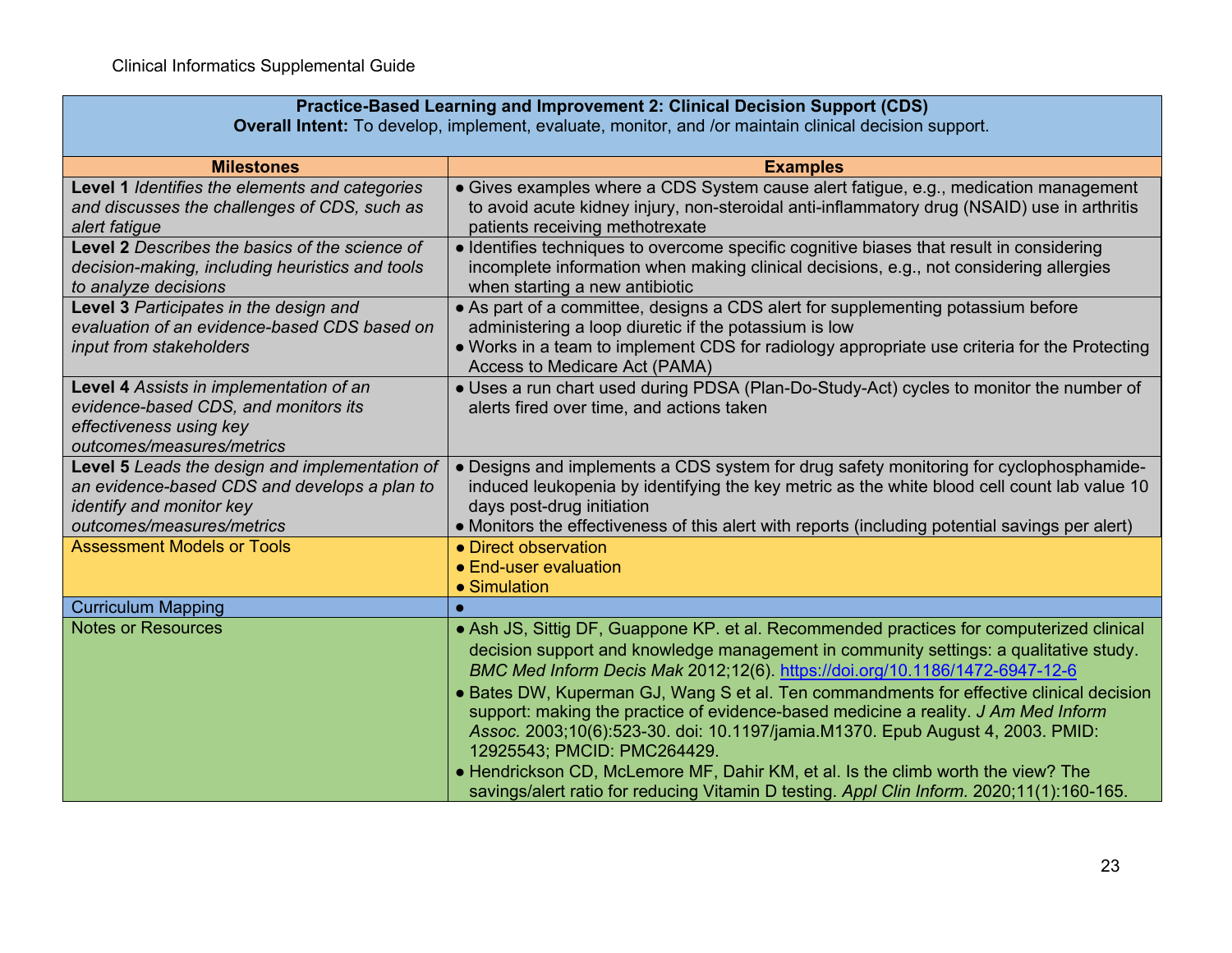| doi: 10.1055/s-0040-1701678. Epub February 26, 2020. PMID: 32102108; PMCID:<br>PMC7043952.                                                                                                                                                                                                                           |
|----------------------------------------------------------------------------------------------------------------------------------------------------------------------------------------------------------------------------------------------------------------------------------------------------------------------|
| • McGreevey III JD, Mallozzi CP, Perkins RM, Shelov E, Schreiber R. Reducing alert<br>burden in electronic health records: state of the art recommendations from four health<br>systems. Appl Clin Inform. 2020;11(1):1-12. doi: 10.1055/s-0039-3402715. Epub January<br>1, 2020. PMID: 31893559; PMCID: PMC6938713. |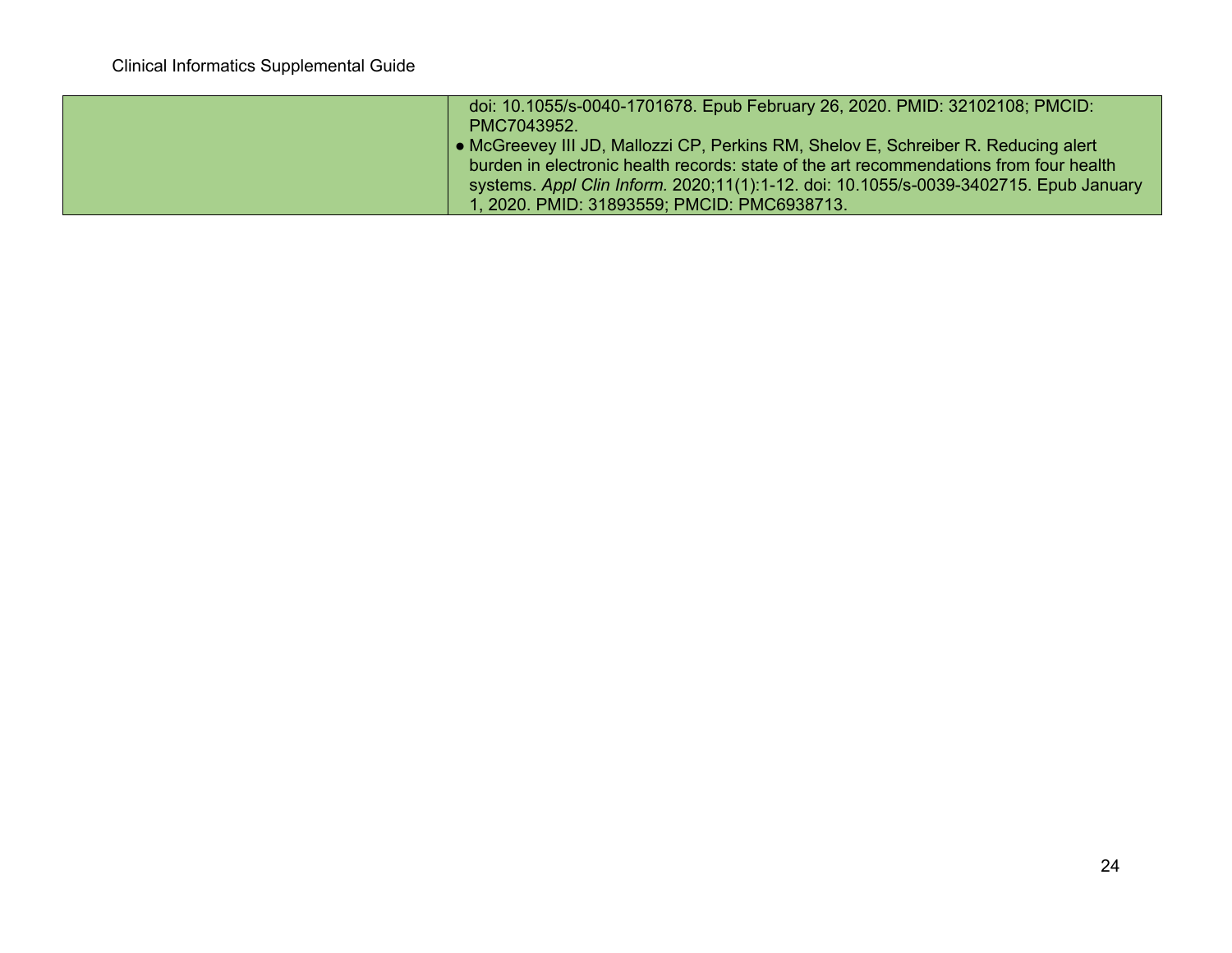|                                                                                                                                                  | <b>Practice-Based Learning and Improvement 3: Analytics</b>                                 |  |
|--------------------------------------------------------------------------------------------------------------------------------------------------|---------------------------------------------------------------------------------------------|--|
| Overall Intent: To employ data mining and analytic techniques (data visualization, artificial intelligence, natural language processing, machine |                                                                                             |  |
| learning) to optimize clinical and business decision making; to identify, execute, interpret, and disseminate measures and/or predictive         |                                                                                             |  |
| analytics to provide actionable feedback to improve individual and organizational performance                                                    |                                                                                             |  |
| <b>Milestones</b>                                                                                                                                | <b>Examples</b>                                                                             |  |
| Level 1 Discusses various data mining and                                                                                                        | • Identifies publicly available state Department of Health (DOH) data on COVID-19 and       |  |
| analytics techniques                                                                                                                             | chooses the appropriate analytics tool to explore the data and develop new knowledge        |  |
| Level 2 Identifies appropriate data analytics                                                                                                    | • Summarizes statistics regarding the state DOH and demographics of COVID-19 patients       |  |
| tools and visualizations for a specific use case                                                                                                 | at the fellow's institution                                                                 |  |
|                                                                                                                                                  | • Identifies the appropriate analytics tool to extract state DOH information about patients |  |
|                                                                                                                                                  | with COVID-19 at the fellow's institution                                                   |  |
|                                                                                                                                                  | • Describes visualization formats that would best present the data                          |  |
| Level 3 Constructs queries using database                                                                                                        | • Constructs a query to extract smoking history for all COVID-19 patients who required ICU  |  |
| query languages and ancillary software and                                                                                                       | admission                                                                                   |  |
| performs preliminary analysis on datasets                                                                                                        | • Presents results of data queries of publicly available datasets using SQL query language  |  |
| Level 4 Analyzes datasets using programming                                                                                                      | • Uses programming languages R, Python, SQL, and/or others to summarize                     |  |
| tools and present summary findings to                                                                                                            | characteristics of a patient population with COVID-19                                       |  |
| stakeholders using data visualization tools                                                                                                      | • Presents results of the query as visualizations in fourth-generation language tools,      |  |
|                                                                                                                                                  | including Tableau                                                                           |  |
| Level 5 Leverages analytics to improve patient                                                                                                   | • Uses results of data analytics as basis for CDS tools                                     |  |
| care                                                                                                                                             | • Constructs a query to identify patients with COVID-19 with state DOH risk factors and     |  |
|                                                                                                                                                  | connects them to case management resources                                                  |  |
|                                                                                                                                                  | • Troubleshoots query language and guide colleagues                                         |  |
| <b>Assessment Models or Tools</b>                                                                                                                | • Program execution in practice environment                                                 |  |
|                                                                                                                                                  | • Direct observation                                                                        |  |
|                                                                                                                                                  | • End-user evaluation                                                                       |  |
|                                                                                                                                                  | • Simulation                                                                                |  |
| <b>Curriculum Mapping</b>                                                                                                                        |                                                                                             |  |
| <b>Notes or Resources</b>                                                                                                                        | • Davenport TH and Davenport JH. Competing on Analytics: The New Science of Winning.        |  |
|                                                                                                                                                  | Boston, MA: Harvard Business School Press; 2017. ISBN: 9781422103326                        |  |
|                                                                                                                                                  | • Hersh W. Information Retrieval: A Health and Biomedical Perspective. 4th ed.              |  |
|                                                                                                                                                  | Switzerland: Springer Nature; 2020.                                                         |  |
|                                                                                                                                                  | • Kachchi V and Kothiya Y. 4 types of data analytics every analyst should know-             |  |
|                                                                                                                                                  | descriptive, diagnostic, predictive, prescriptive. Medium.com. Published May 8, 2021.       |  |
|                                                                                                                                                  | https://medium.com/co-learning-lounge/types-of-data-analytics-descriptive-diagnostic-       |  |
|                                                                                                                                                  | predictive-prescriptive-922654ce8f8f                                                        |  |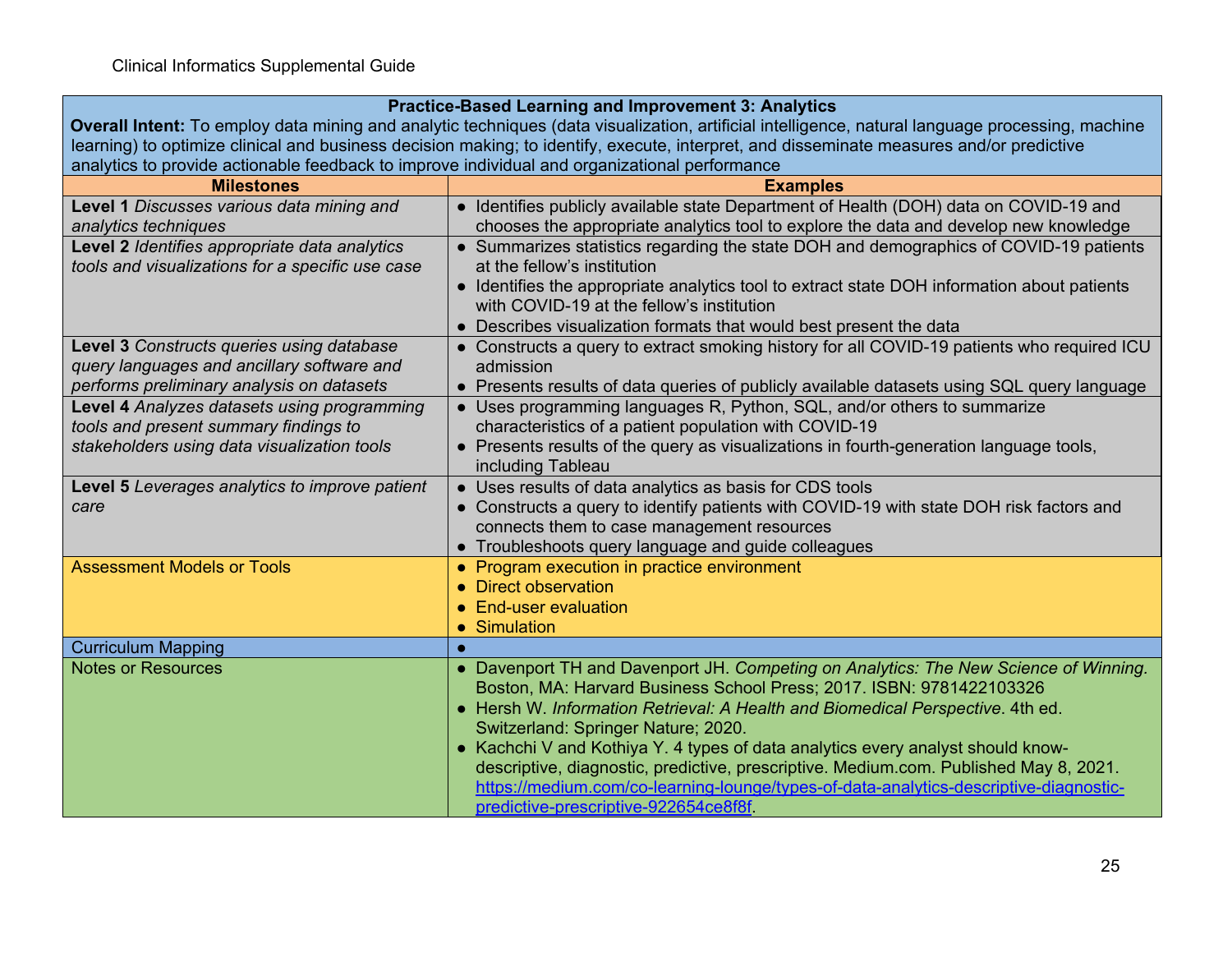| • Kuhn M and Johnson K. Applied Predictive Modeling. New York, NY: Springer; 2013.<br>ISBN: 978-1461468486. |
|-------------------------------------------------------------------------------------------------------------|
| • Velasco F, Yang DM, Zhang M, et al. Association of Healthcare Access with intensive                       |
| care unit utilization and mortality in patients of Hispanic ethnicity hospitalized with                     |
| COVID-19. J Hosp Med. 2021;16(11):659-666. https://doi.org/10.12788/jhm.3717. PMID:                         |
| 34730508; PMCID: PMC8577697.                                                                                |
| • World Health Organization. The Global Health Observatory.                                                 |
| https://www.who.int/data/gho/data/                                                                          |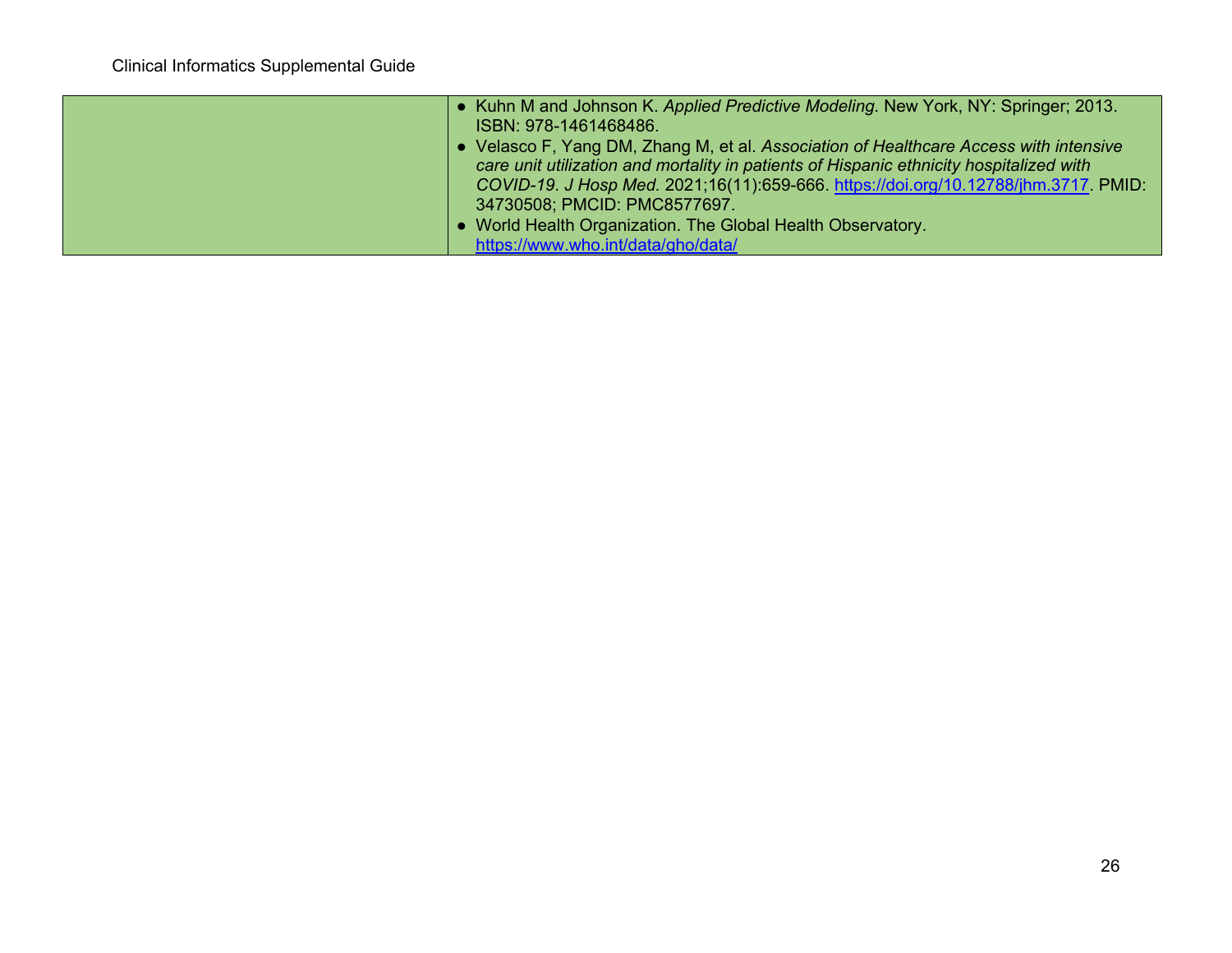| Practice-Based Learning and Improvement 4: Human-Computer Interaction (HCI) and User Interfaces (UI)<br><b>Overall Intent:</b> To assess/evaluate and/or improve usability of user-facing technology for clinicians |                                                                                                                                                                                                                                                                                                        |
|---------------------------------------------------------------------------------------------------------------------------------------------------------------------------------------------------------------------|--------------------------------------------------------------------------------------------------------------------------------------------------------------------------------------------------------------------------------------------------------------------------------------------------------|
| <b>Milestones</b>                                                                                                                                                                                                   | <b>Examples</b>                                                                                                                                                                                                                                                                                        |
| Level 1 Identifies models, theories, and<br>practices of HCI, including interface design<br>standards and principles                                                                                                | • Identifies properties of HCI and UI reflected by Hickman law, keystroke-level model, and<br>Fitt's law                                                                                                                                                                                               |
| Level 2 Discusses the role of EHR UI in causing<br>clinical errors                                                                                                                                                  | • Communicates an example of how a specific EHR UI can lead to or prevent clinical<br>errors, such as display of patient weight in nonstandard units leading to an antibiotic<br>dosing error<br>• Participates in a root cause analysis to evaluate the role of the EHR in a reported safety<br>event |
| Level 3 Participates in analysis of feedback of<br>EHR users of UI as new functionalities or<br>modules are implemented                                                                                             | • Attends meetings of EHR users providing feedback to periodic upgrades in<br>functionalities, such as UI changes in viewing scheduling, entering documentation, and<br>using order sets                                                                                                               |
| Level 4 Evaluates elements of usability of a new<br><b>EHR module or functionality</b>                                                                                                                              | • Uses the three major categories of usability evaluation (testing, inspection, and inquiry)                                                                                                                                                                                                           |
| Level 5 Designs or modifies a prototype for UI<br>that can be used by clinical end users                                                                                                                            | • Designs a wireframe or similar model prototype of a UI that can be used to design an app<br>on a mobile platform<br>• Creates a plan to resolve a user interface issue                                                                                                                               |
| <b>Assessment Models or Tools</b>                                                                                                                                                                                   | • Direct observation<br>• End-user evaluation<br>• Simulation                                                                                                                                                                                                                                          |
| <b>Curriculum Mapping</b>                                                                                                                                                                                           |                                                                                                                                                                                                                                                                                                        |
| <b>Notes or Resources</b>                                                                                                                                                                                           | • Lowry S, Quinn M, Ramaiah, M et al. Technical evaluation, testing and validation of the                                                                                                                                                                                                              |

| ● Lowry S, Quinn M, Ramaiah, M et al. Technical evaluation, testing and validation of the |
|-------------------------------------------------------------------------------------------|
| usability of electronic health records. Published online. National Institute of Standards |
| and Technology (NIST). February 2012. Accessed November 23, 2021.                         |
| https://doi.org/10.6028/NIST.IR.7804                                                      |
| <b>.</b> User Experience Professionals' Association. GOMS [Goals, Operators, Methods, and |

| Selection]. Usability Body of Knowledge website. www.usabilitybok.org/goms             |
|----------------------------------------------------------------------------------------|
| • MacKenzie, IS. Motor behaviour models for human-computer interaction. In Carroll JM, |
| ed. HCI models, theories, and frameworks: Toward a Multidisciplinary Science. San      |
| Francisco: Morgan Kaufmann; 2003:27-54.                                                |
| • Nielsen J. 10 Usability heuristics for user interface design. Nielsen Norman Group   |
| website. Published April 24, 1994. Updated November 15, 2020.                          |

<https://www.nngroup.com/articles/ten-usability-heuristics/>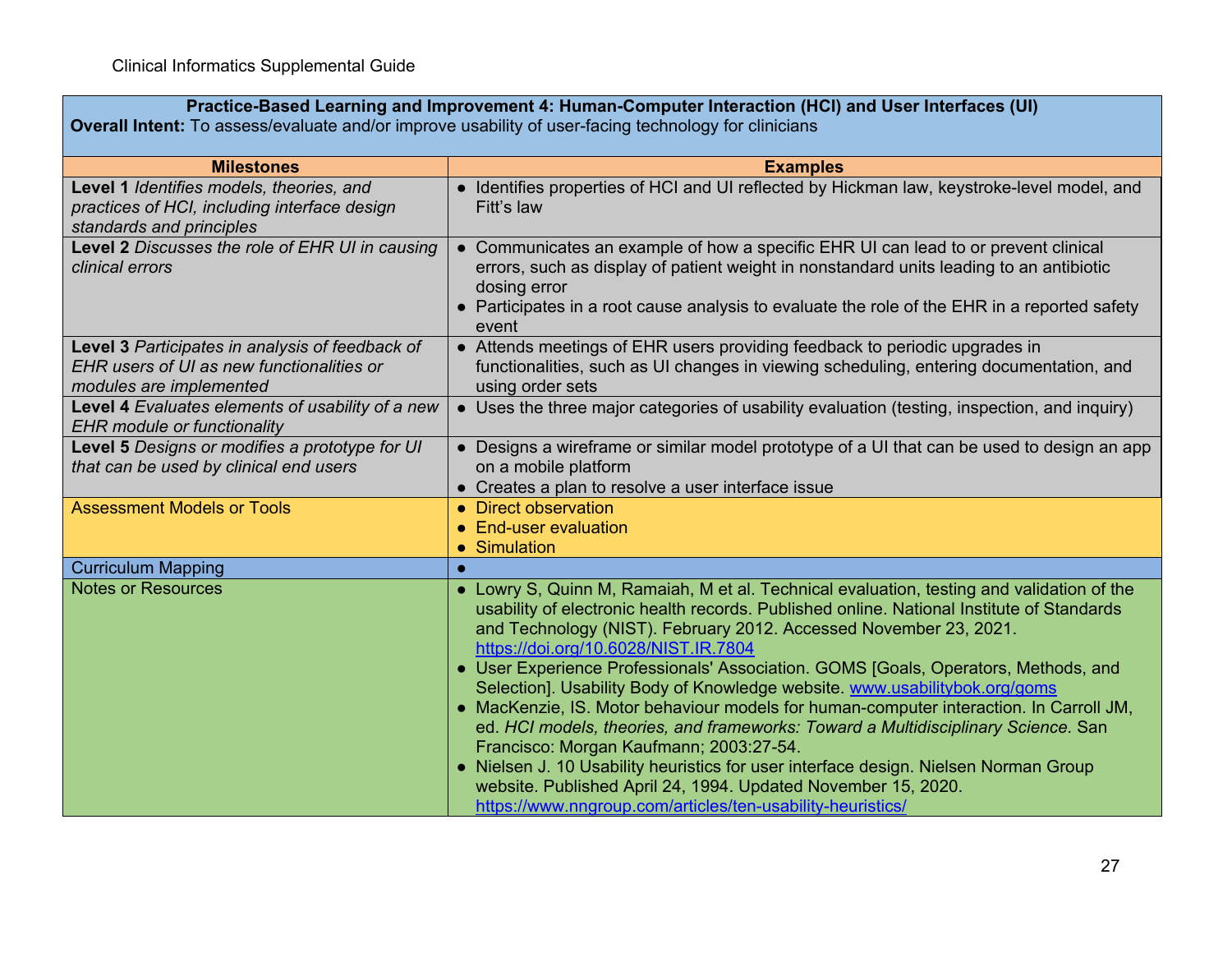| • National Aeronautics and Space Administration (NASA). NASA TLX: Task Load Index.<br>Web page. Updated December 15, 2020.<br>https://humansystems.arc.nasa.gov/groups/TLX/<br>• Agency for Healthcare Research and Quality (AHRQ). NASA task load index. Digital<br>Healthcare Research website. https://digital.ahrq.gov/health-it-tools-and-<br>resources/evaluation-resources/workflow-assessment-health-it-toolkit/all-workflow-                                                                            |
|------------------------------------------------------------------------------------------------------------------------------------------------------------------------------------------------------------------------------------------------------------------------------------------------------------------------------------------------------------------------------------------------------------------------------------------------------------------------------------------------------------------|
| tools/nasa-task-load-index<br>• US General Services Administration. Prototyping. Usability.gov website.<br>https://www.usability.gov/how-to-and-tools/methods/prototyping.html<br>• Zhang J and Walji M. Better EHR: usability, workflow and cognitive support in electronic<br>health records. Website document. UT [University of Texas Health] National Center for<br>Cognitive Informatics and Decision Making in Healthcare. Published November 2014.<br>https://sbmi.uth.edu/nccd/better-ehr/BetterEHR.pdf |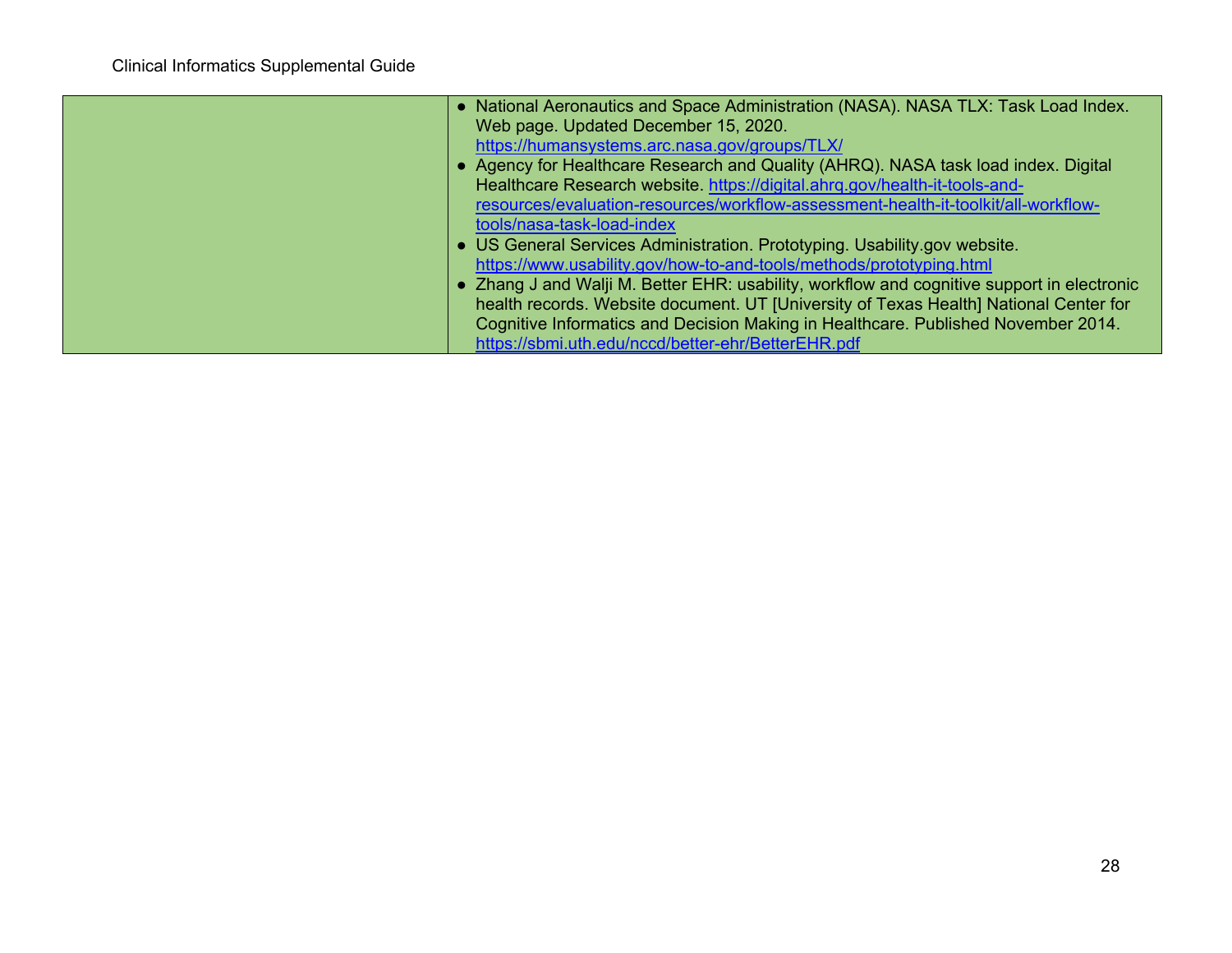г

| Practice-Based Learning and Improvement 5: Reflective Practice and Commitment to Personal Growth                                          |                                                                                                                                                       |  |  |
|-------------------------------------------------------------------------------------------------------------------------------------------|-------------------------------------------------------------------------------------------------------------------------------------------------------|--|--|
| Overall Intent: To seek clinical performance information with the intent to improve care; reflects on all domains of practice, personal   |                                                                                                                                                       |  |  |
| interactions, and behaviors, and their impact on colleagues and patients (reflective mindfulness); develop clear objectives and goals for |                                                                                                                                                       |  |  |
| improvement in some form of a learning plan                                                                                               |                                                                                                                                                       |  |  |
| <b>Milestones</b>                                                                                                                         | <b>Examples</b>                                                                                                                                       |  |  |
| Level 1 Accepts responsibility for personal and<br>professional development by establishing goals                                         | • Sets a personal practice goal of documenting use of the fishbone diagrams for quality<br>improvement                                                |  |  |
| Identifies the factors that contribute to gap(s)<br>between expectations and actual performance                                           | • Identifies gaps in knowledge of root cause analysis                                                                                                 |  |  |
| Actively seeks opportunities to improve                                                                                                   | • Asks for feedback from patient care and HIT team members                                                                                            |  |  |
| Level 2 Demonstrates openness to performance<br>data (feedback and other input) to inform goals                                           | • Integrates feedback to adjust the documentation of the fishbone diagrams for quality<br>improvement program (new PDSA cycle)                        |  |  |
| Analyzes and reflects on the factors that<br>contribute to gap(s) between expectations and<br>actual performance                          | • Assesses time management skills and how it impacts timely completion of root cause<br>analysis and failure mode and effect analysis                 |  |  |
| Designs and implements a learning plan, with<br>prompting                                                                                 | • When prompted, develops individual education plan to improve the evaluation of quality<br>improvement methods                                       |  |  |
| Level 3 Seeks performance data episodically,<br>with adaptability and humility                                                            | • Determines the decision support developed meets best practices in decision support<br>design                                                        |  |  |
|                                                                                                                                           | • Uses peer-code review to identify programming issues                                                                                                |  |  |
| Analyzes, reflects on, and institutes behavioral<br>change(s) to narrow the gap(s) between<br>expectations and actual performance         | • Completes a comprehensive literature review prior to research project or system design                                                              |  |  |
| Independently creates and implements a<br>learning plan                                                                                   | • Using web-based resources, creates a personal curriculum to improve evaluation of<br>quality improvement methods                                    |  |  |
| Level 4 Intentionally seeks performance data<br>consistently, with adaptability and humility                                              | • Completes and uses peer-code review to identify ongoing programming issues                                                                          |  |  |
| Challenges assumptions and considers<br>alternatives in narrowing the gap(s) between<br>expectations and actual performance               | • At completion of quality improvement project, debriefs with the team members to optimize<br>future collaboration in future quality improvement work |  |  |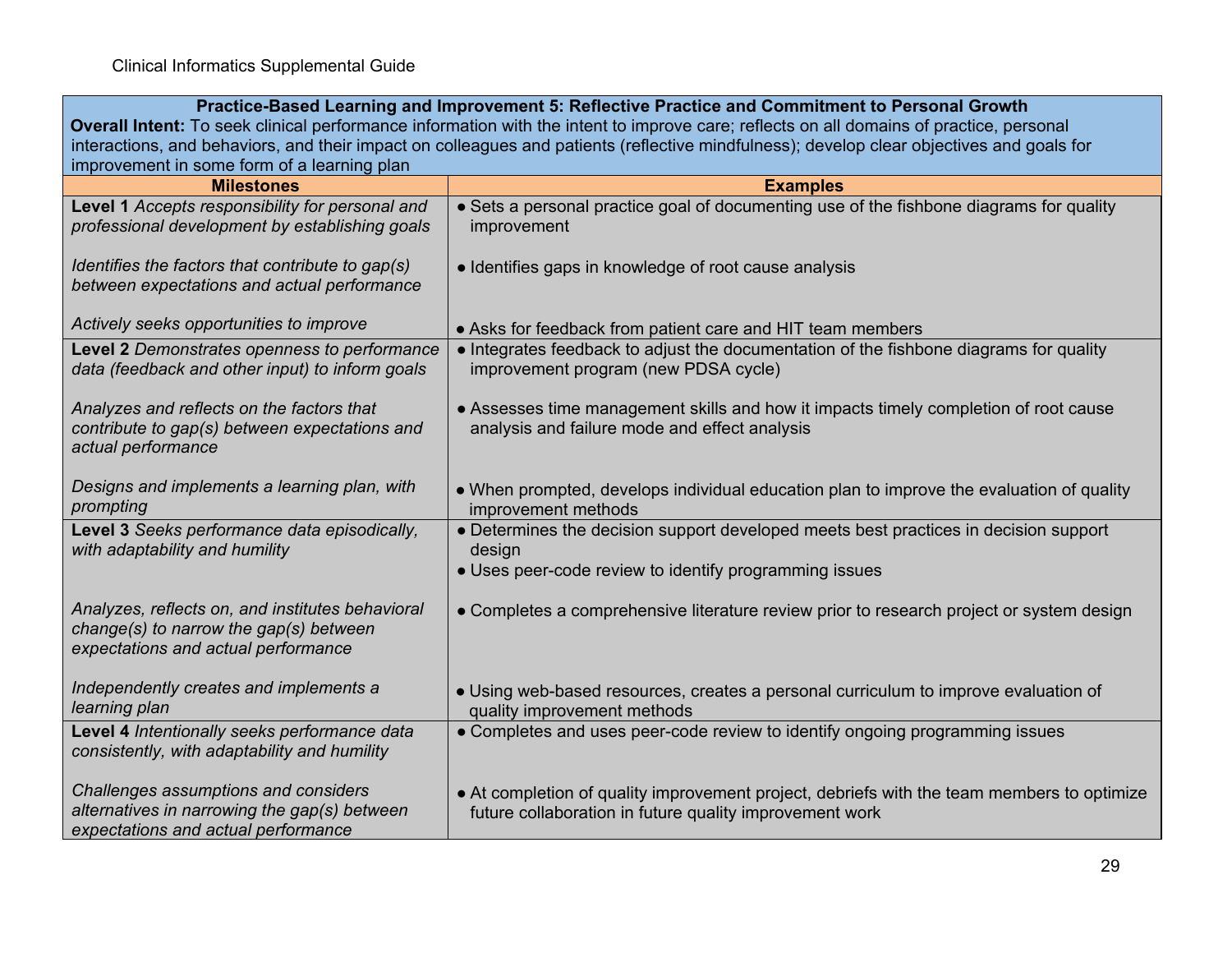| Uses performance data to measure the<br>effectiveness of the learning plan and, when<br>necessary, improves it | • Performs an audit on the design of quality improvement projects                                                                                                                                                                                                                                                                                                                                                                                                                                                                                                                                                                                                                                                                                      |
|----------------------------------------------------------------------------------------------------------------|--------------------------------------------------------------------------------------------------------------------------------------------------------------------------------------------------------------------------------------------------------------------------------------------------------------------------------------------------------------------------------------------------------------------------------------------------------------------------------------------------------------------------------------------------------------------------------------------------------------------------------------------------------------------------------------------------------------------------------------------------------|
| Level 5 Role models consistently seeking<br>performance data with adaptability and humility                    | • Serves as a code peer-reviewer                                                                                                                                                                                                                                                                                                                                                                                                                                                                                                                                                                                                                                                                                                                       |
| Coaches others on reflective practice                                                                          | • Develops educational module for collaboration with other team members                                                                                                                                                                                                                                                                                                                                                                                                                                                                                                                                                                                                                                                                                |
| Facilitates the design and implementation of<br>learning plans for others                                      | • Assists first-year fellows in developing their individualized learning plans                                                                                                                                                                                                                                                                                                                                                                                                                                                                                                                                                                                                                                                                         |
| <b>Assessment Models or Tools</b>                                                                              | • Direct observation<br>• Multisource feedback<br>• Review of learning plan                                                                                                                                                                                                                                                                                                                                                                                                                                                                                                                                                                                                                                                                            |
| <b>Curriculum Mapping</b>                                                                                      |                                                                                                                                                                                                                                                                                                                                                                                                                                                                                                                                                                                                                                                                                                                                                        |
| <b>Notes or Resources</b>                                                                                      | • Hojat M, Veloski JJ, Gonnella JS. Measurement and correlates of physicians' lifelong<br>learning. Acad Med. 2009 Aug;84(8):1066-74.<br>Note: Contains a validated questionnaire about physician lifelong learning.<br>• Kannry J, Sengstack P, Thyvalikakath TP, et al. The Chief Clinical Informatics Officer<br>(CCIO): AMIA task force report on CCIO knowledge, education, and skillset requirements.<br>Appl Clin Inform. 2016;7(1):143-76. doi: 10.4338/ACI-2015-12-R-0174. PMID: 27081413;<br><b>PMCID: PMC4817341.</b><br>• Lockspeiser TM, Schmitter PA, Lane JL et al. Assessing residents' written learning goals<br>and goal writing skill: validity evidence for the learning goal scoring rubric. Acad Med.<br>2013 Oct;88(10)1558-63. |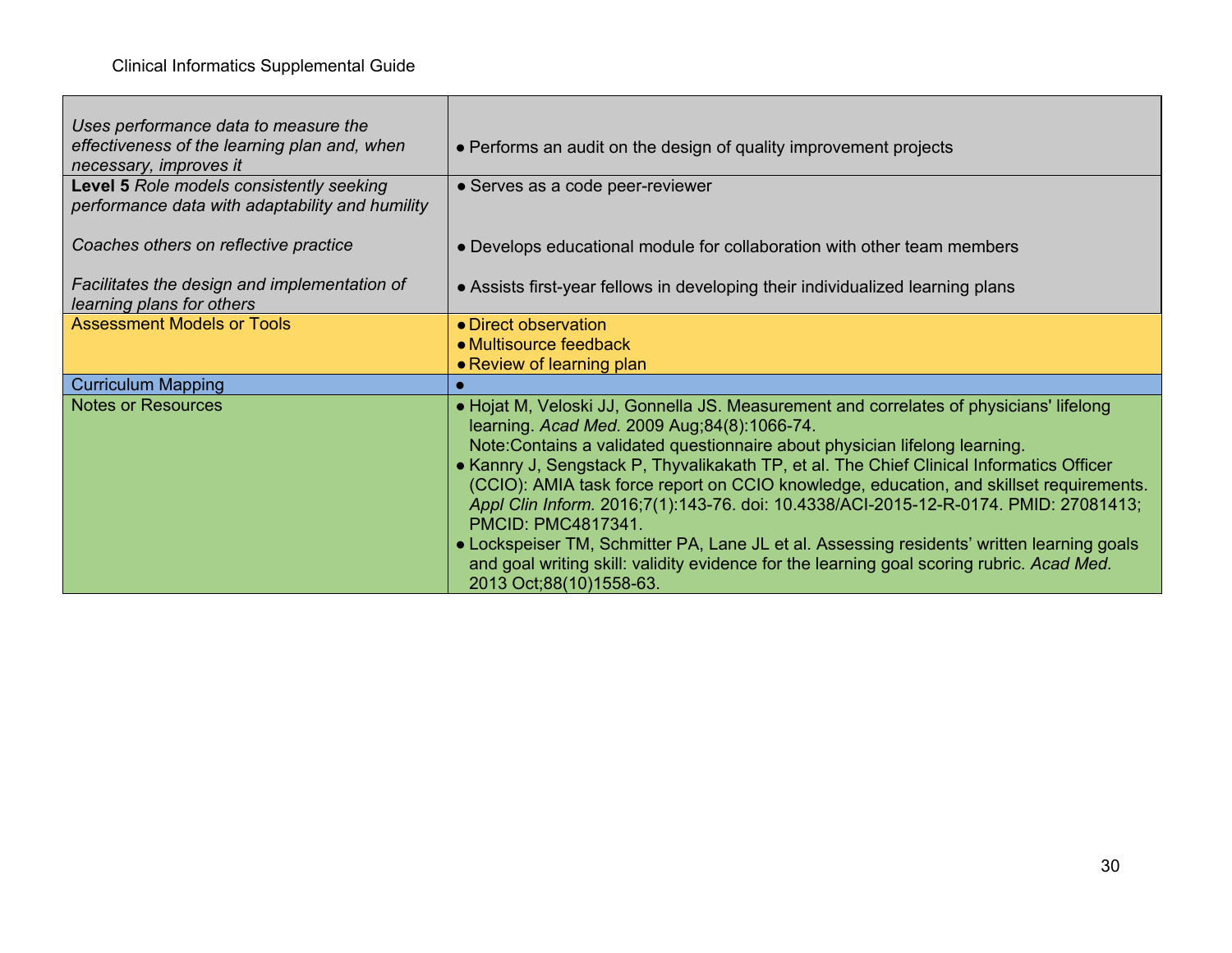#### **Professionalism 1: Governance**

**Overall Intent:** To help establish and maintain data governance structures, policies, and processes that encompass data quality, integrity, security, access, data domain management, definitions of clinical and business cohorts, oversight and application of data standards, data provenance/lineage, metadata, and data dictionaries/definitions; to establish and/or participate in HIT governance to support strategic and financial planning, including formulation, implementation, and evaluation; to identify informatics trends, best practices, and new technologies and/or participate in governance processes to position the organization for future opportunities; to help develop organizational health informatics goals, strategies, and tactics in alignment with the organizational mission and vision

| <b>Milestones</b>                                 | <b>Examples</b>                                                                           |
|---------------------------------------------------|-------------------------------------------------------------------------------------------|
| Level 1 Attends and provides summaries of         | • Attends CDS, data, or cybersecurity governance committee meetings                       |
| organizational informatics and/or management      | • Articulates and demonstrates where governance policy of the organization can be located |
| governance meetings                               |                                                                                           |
| Level 2 Adds meaningful contributions to ideas    | • Shadows and supports leaders to understand how they plan and manage meetings            |
| generated during (or in relation to) governance   | • Presents actionable ideas and examples during governance meetings                       |
| meetings                                          |                                                                                           |
| <b>Level 3 Contributes new ideas and tools to</b> | • Participates and/or leads a new initiative task for the governance committee            |
| governance and leads subtasks/projects for the    | • Creates a phishing educational campaign                                                 |
| governance committee                              |                                                                                           |
| Level 4 Leads work that meaningfully              | • Reviews and revises security policies for hospitals after a ransomware attack that is   |
| contributes to new policies and strategic plans   | presented to the governing board of a hospital or other health care organization          |
| <b>Level 5 Co-leads organizational HIT</b>        | • Plans agenda and/or leads at least one governance meeting                               |
| governance activities                             |                                                                                           |
| <b>Assessment Models or Tools</b>                 | • Direct observation                                                                      |
|                                                   | • End-user evaluation                                                                     |
| <b>Curriculum Mapping</b>                         |                                                                                           |
| <b>Notes or Resources</b>                         | • Office of the National Coordinator for Health Information Technology. HealthIT.gov      |
|                                                   | Playbook: Data Governance. https://www.healthit.gov/playbook/ambulatory-guide/data-       |
|                                                   | governance/                                                                               |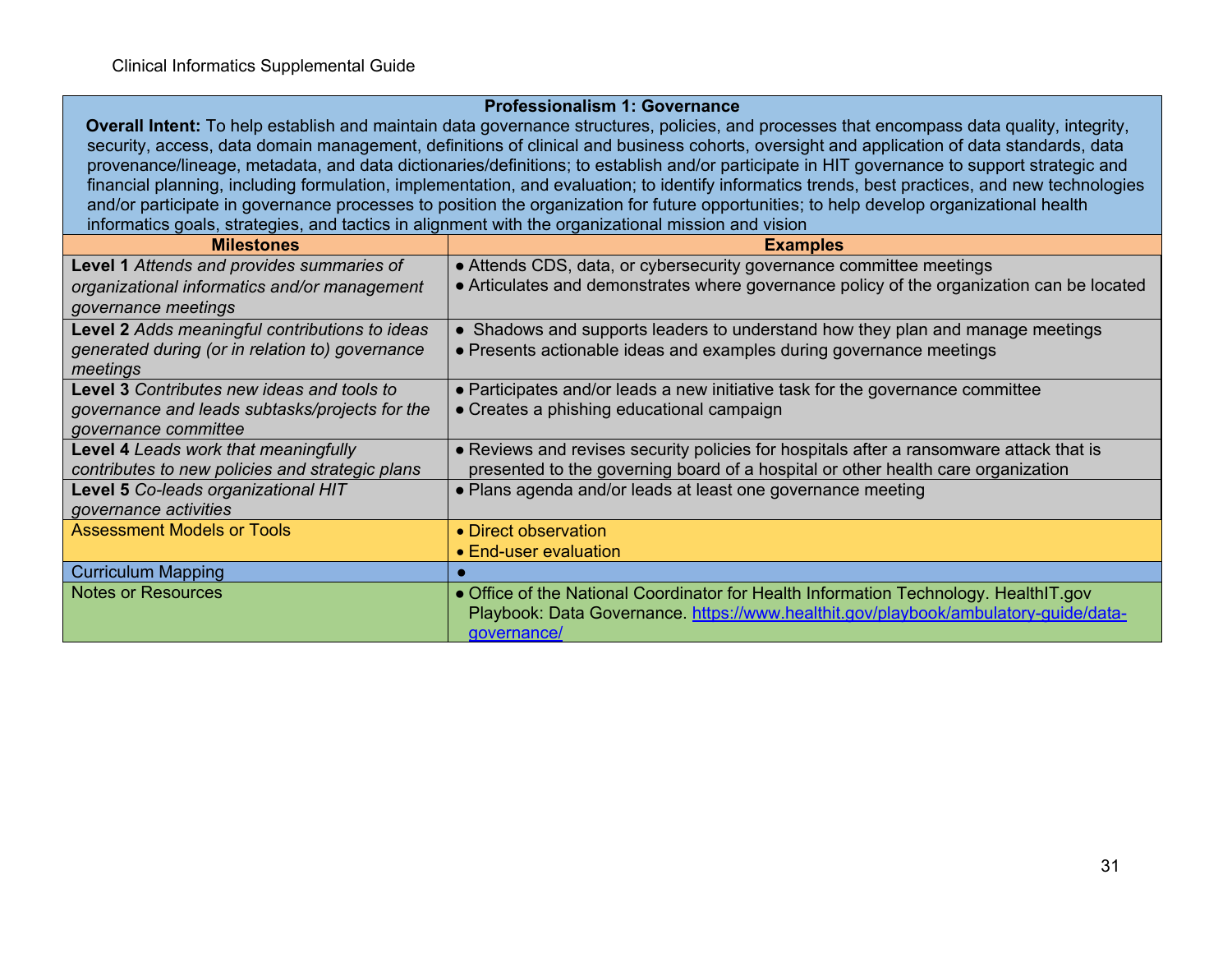| <b>Professionalism 2: Mentorship</b>            |                                                                                                                                               |  |  |
|-------------------------------------------------|-----------------------------------------------------------------------------------------------------------------------------------------------|--|--|
|                                                 | Overall Intent: To engage, educate, supervise, and/or mentor clinicians and other health care team members in their use of health information |  |  |
| tools, systems, and processes                   |                                                                                                                                               |  |  |
| <b>Milestones</b>                               | <b>Examples</b>                                                                                                                               |  |  |
| Level 1 Explains the functionality of health IT | • Explains International Organization for Standardization (ISO) Standard 13606: Electronic                                                    |  |  |
| systems                                         | health record communications                                                                                                                  |  |  |
|                                                 | • Assists with onboarding of new providers during EHR education                                                                               |  |  |
|                                                 |                                                                                                                                               |  |  |
| Seeks out and engages with mentors              | · Identifies areas where a mentor could be helpful, prospectively identifies and reaches out                                                  |  |  |
|                                                 | to relevant mentors                                                                                                                           |  |  |
| Level 2 Provides direct support for health IT   | • Guides users to make changes within the EHRs CDS system (e.g., alert fatigue due to                                                         |  |  |
| systems                                         | acetaminophen interactions and silencing this alert)                                                                                          |  |  |
| Offers support and advice to team members       | • Provides meaningful input to specific aspects of a team member's project                                                                    |  |  |
| Level 3 Participates in the development of      | • Collaborates to develop a training manual for an existing or new software implementation                                                    |  |  |
| learning materials for HIT                      |                                                                                                                                               |  |  |
|                                                 |                                                                                                                                               |  |  |
| Serves as a mentor to a team member or junior   | • Provides prospective and ongoing support to a team member                                                                                   |  |  |
| colleague                                       |                                                                                                                                               |  |  |
| Level 4 Actively engages in individual and HIT  | • Creates and presents training materials for a new or existing HIT system within a health                                                    |  |  |
| systems training                                | center                                                                                                                                        |  |  |
|                                                 |                                                                                                                                               |  |  |
| Advises mentees and supports them in            | • Provides in depth and continued advice and council surrounding ongoing and complex                                                          |  |  |
| development and evaluation of projects          | projects                                                                                                                                      |  |  |
| Level 5 Develops and executes user education    | • Leads a workshop or educational session and measures learning outcomes to ensure                                                            |  |  |
| workshops and sessions                          | users of a new or existing HIT system can use the system safely and effectively                                                               |  |  |
|                                                 |                                                                                                                                               |  |  |
| Manages large teams of mentees at various       | • Creates and sustains infrastructure and processes to ensure effective 'intergenerational'                                                   |  |  |
| stages of development and leverages more        | mentoring focused on specific institutional goals and projects                                                                                |  |  |
| senior mentees to mentor junior ones            |                                                                                                                                               |  |  |
| <b>Assessment Models or Tools</b>               | • Direct observation                                                                                                                          |  |  |
|                                                 | • Multisource feedback                                                                                                                        |  |  |
| <b>Curriculum Mapping</b>                       |                                                                                                                                               |  |  |
| <b>Notes or Resources</b>                       | • Kashiwagi DT, Varkey P, Cook DA. Mentoring programs for physicians in academic                                                              |  |  |
|                                                 | medicine: a systematic review. Acad Med. 2013 Jul;88(7):1029-37. doi:                                                                         |  |  |
|                                                 | 10.1097/ACM.0b013e318294f368. PMID: 23702518.                                                                                                 |  |  |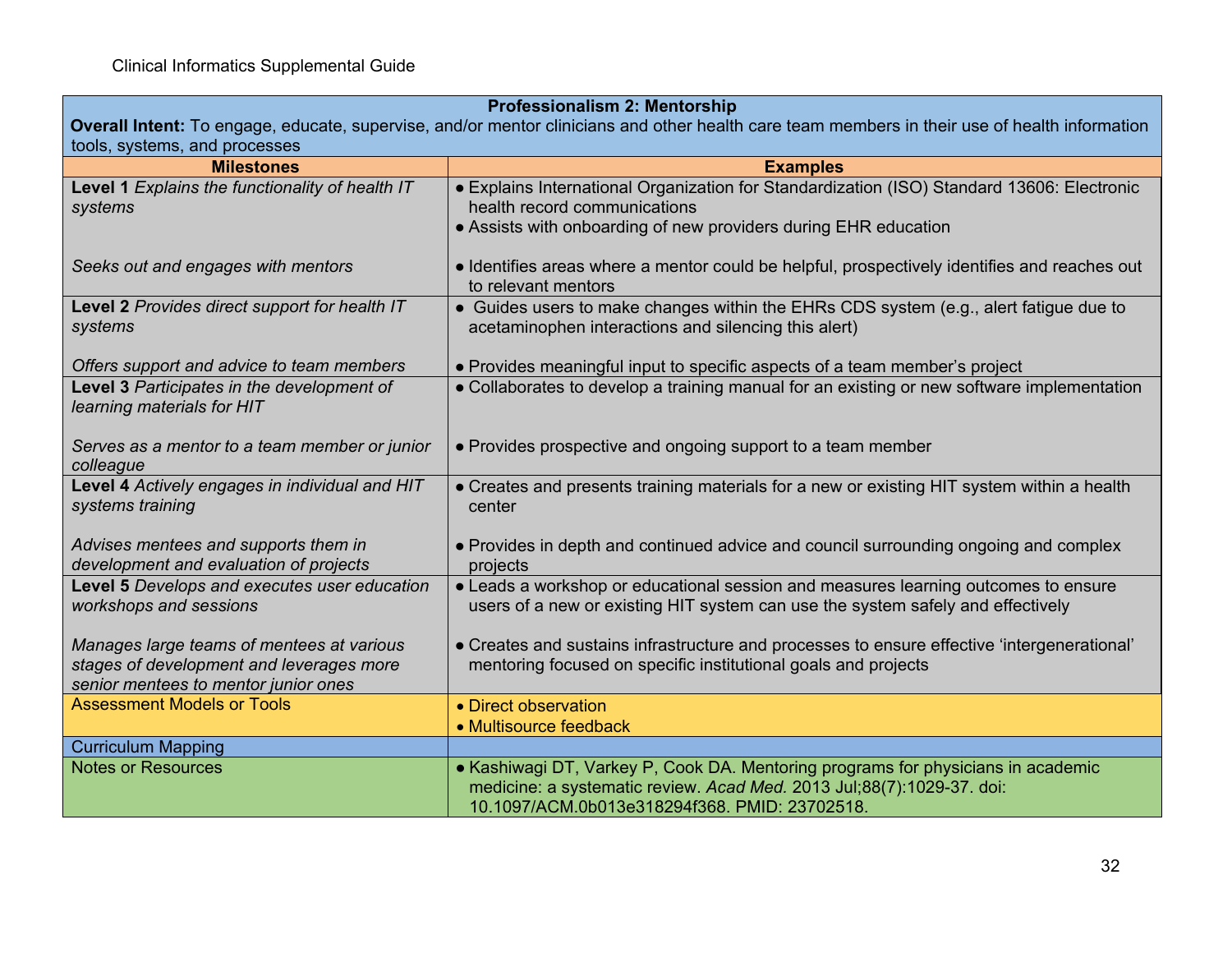| • MacKenzie C, Chan TM, Mondoux S. Clinical Improvement Interventions for Residents     |
|-----------------------------------------------------------------------------------------|
| and Practicing Physicians: A Scoping Review of Coaching and Mentoring for Practice      |
| Improvement. AEM Educ Train. 2019;3(4):353-364. Published 2019 Apr 24.                  |
| doi:10.1002/aet2.10345                                                                  |
| • Straus SE, Johnson MO, Marquez C, Feldman MD. Characteristics of successful and       |
| failed mentoring relationships: a qualitative study across two academic health centers. |
| Acad Med. 2013;88(1):82-89. doi:10.1097/ACM.0b013e31827647a0                            |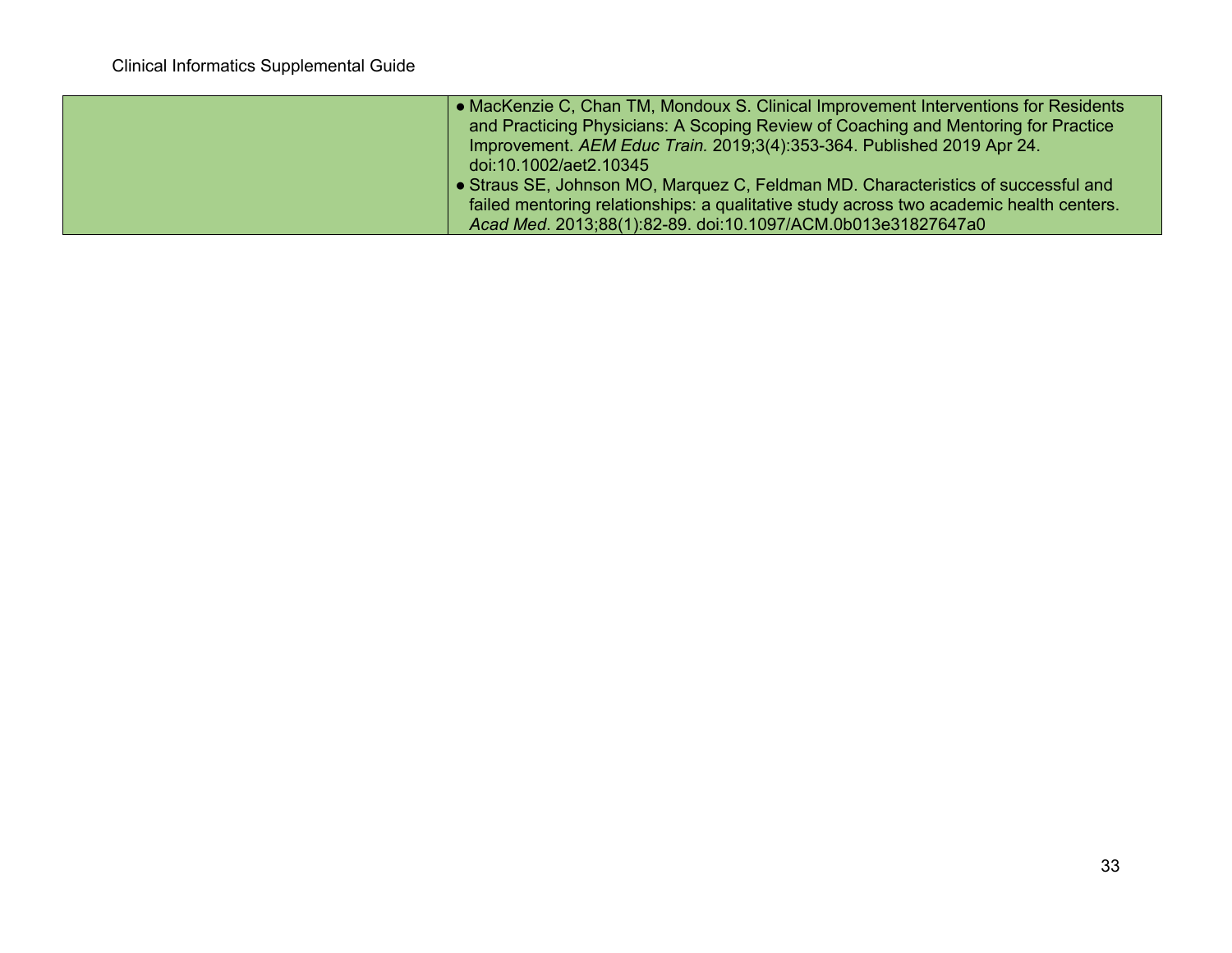| <b>Professionalism 3: Professional Behavior and Ethical Principles</b>                                                                     |                                                                                                                                                                                                                                                  |  |
|--------------------------------------------------------------------------------------------------------------------------------------------|--------------------------------------------------------------------------------------------------------------------------------------------------------------------------------------------------------------------------------------------------|--|
| Overall Intent: To recognize and address lapses in ethical and professional behavior, demonstrates ethical and professional behaviors, and |                                                                                                                                                                                                                                                  |  |
| use appropriate resources for managing ethical and professional dilemmas                                                                   |                                                                                                                                                                                                                                                  |  |
| <b>Milestones</b>                                                                                                                          | <b>Examples</b>                                                                                                                                                                                                                                  |  |
| Level 1 Identifies and describes potential<br>triggers for professionalism lapses, including<br>cultural insensitivity                     | • Understands that being tired can cause a lapse in professionalism                                                                                                                                                                              |  |
| Describes when and how to appropriately report<br>professionalism lapses, including strategies for<br>addressing common barriers           | • Understands being late to project meetings has an adverse effect on patient care and<br>professional relationships                                                                                                                             |  |
| Demonstrates knowledge of the ethical<br>principles underlying the practice of clinical<br>informatics                                     | • Articulates how the principle of "do no harm" applies to a patient for whom decision<br>support recommends unnecessary treatment<br>• Understands the risks of copying and pasting information                                                 |  |
| Level 2 Demonstrates insight into professional<br>behavior and cultural sensitivity in routine<br>situations                               | • Respectfully approaches a colleague who is late to a meeting about the importance of<br>being on time                                                                                                                                          |  |
| Takes responsibility for one's own<br>professionalism lapses                                                                               | • Notifies the appropriate supervisor when a colleague is routinely late                                                                                                                                                                         |  |
| Analyzes straightforward situations using ethical<br>principles                                                                            | • Identifies and applies ethical principles to machine learning and AI<br>• Explores and identifies errors resulting from copying and pasting information                                                                                        |  |
| Level 3 Demonstrates professional behavior<br>and cultural sensitivity in complex or stressful<br>situations                               | • Appropriately responds to a distraught team member following an unsuccessful<br>implementation or upgrade                                                                                                                                      |  |
| Recognizes the need to seek help in managing<br>and resolving complex ethical situations                                                   | • After noticing a colleague's inappropriate social media post, reviews policies related to<br>posting of content and seeks guidance<br>• Is aware of the ethical challenges of machine learning models derived from incomplete<br>data          |  |
| Analyzes complex situations using ethical<br>principles                                                                                    | • Follows up on injury to patients due to malfunctioning CDS in an ethical and<br>comprehensive manner, including notifying patients, setting harm mitigation in motion,<br>identifying the root cause, and addressing of the underlying problem |  |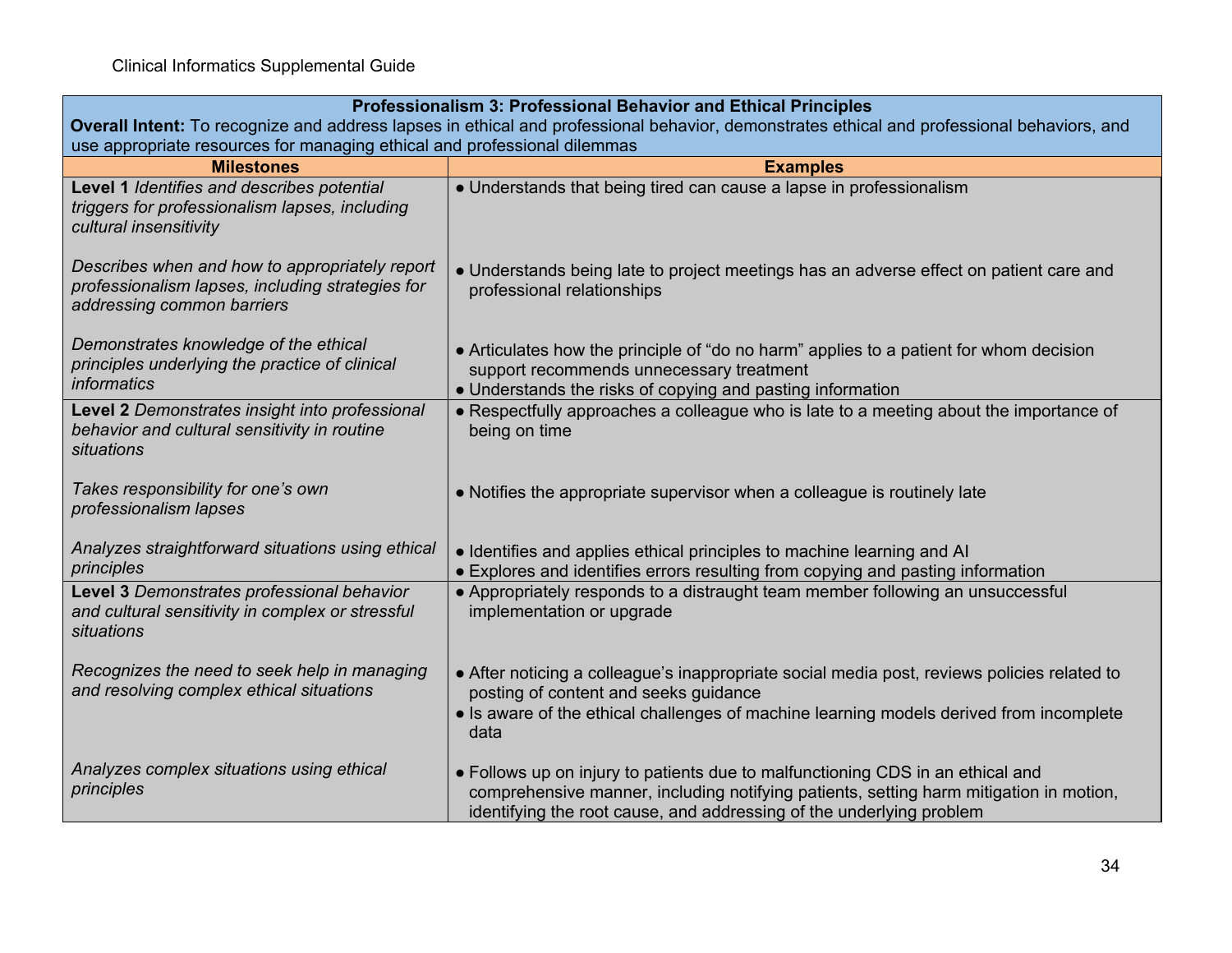| <b>Level 4 Recognizes situations that may trigger</b> | • Actively considers the perspectives of multidisciplinary team members                                                         |
|-------------------------------------------------------|---------------------------------------------------------------------------------------------------------------------------------|
| professionalism lapses and intervenes to              | • Models respect for users and promotes the same from colleagues during unanticipated                                           |
| prevent lapses in oneself and others                  | down time                                                                                                                       |
|                                                       |                                                                                                                                 |
| Recognizes and utilizes appropriate resources         | • Recognizes and uses ethics consults, literature, risk-management/legal counsel to resolve                                     |
| for managing and resolving ethical dilemmas as        | ethical dilemmas                                                                                                                |
| needed (e.g., ethics consultations, literature        | • Proposes ways to mitigate errors resulting from copying and pasting information                                               |
| review, risk management/legal consultation)           |                                                                                                                                 |
| Level 5 Coaches others when their behavior            | • Coaches others when their behavior fails to meet professional expectations, and creates a                                     |
| fails to meet professional expectations               | performance improvement plan to prevent recurrence                                                                              |
|                                                       |                                                                                                                                 |
| Identifies and seeks to address system-level          |                                                                                                                                 |
| factors that induce or exacerbate ethical             |                                                                                                                                 |
| problems or impede their resolution                   |                                                                                                                                 |
| <b>Assessment Models or Tools</b>                     | • Direct observation                                                                                                            |
|                                                       | • Global evaluation                                                                                                             |
|                                                       | • Multisource feedback                                                                                                          |
|                                                       | • Oral or written self-reflection                                                                                               |
|                                                       |                                                                                                                                 |
|                                                       | • Simulation                                                                                                                    |
| <b>Curriculum Mapping</b>                             | $\bullet$                                                                                                                       |
| <b>Notes or Resources</b>                             | • American Board of Internal Medicine; American College of Physicians-American Society                                          |
|                                                       | of Internal Medicine; European Federation of Internal Medicine. Medical professionalism in                                      |
|                                                       | the new millennium: a physician charter. Ann Intern Med. 2002;136:243-246.                                                      |
|                                                       | http://abimfoundation.org/wp-content/uploads/2015/12/Medical-Professionalism-in-the-                                            |
|                                                       | New-Millenium-A-Physician-Charter.pdf                                                                                           |
|                                                       | • AMA. American Medical Association Code of Ethics. Web page. 2019. https://www.ama-                                            |
|                                                       | assn.org/delivering-care/ama-code-medical-ethics                                                                                |
|                                                       | • AMIA. Ethics: a code of professional ethical conduct for AMIA. Web page.                                                      |
|                                                       | https://amia.org/about-amia/leadership-and-governance/ethics                                                                    |
|                                                       | . Bynny RL, Paauw DS, Papadakis MA, Pfeil S. Medical professionalism. Best practices:                                           |
|                                                       | professionalism in the modern era. 2017. ISBN: 978-1-5323-6516-4.                                                               |
|                                                       | • Domen RE, Johnson K, Conran RM, et al. Professionalism in pathology: a case-based                                             |
|                                                       | approach as a potential education tool. Arch Pathol Lab Med. 2017;141:215-219. doi:                                             |
|                                                       | 10.5858/arpa.2016-2017-CP.                                                                                                      |
|                                                       | • Levinson W, Ginsburg S, Hafferty FW, Lucey CR. Understanding Medical<br>Professionalism. 1st ed. McGraw-Hill Education; 2014. |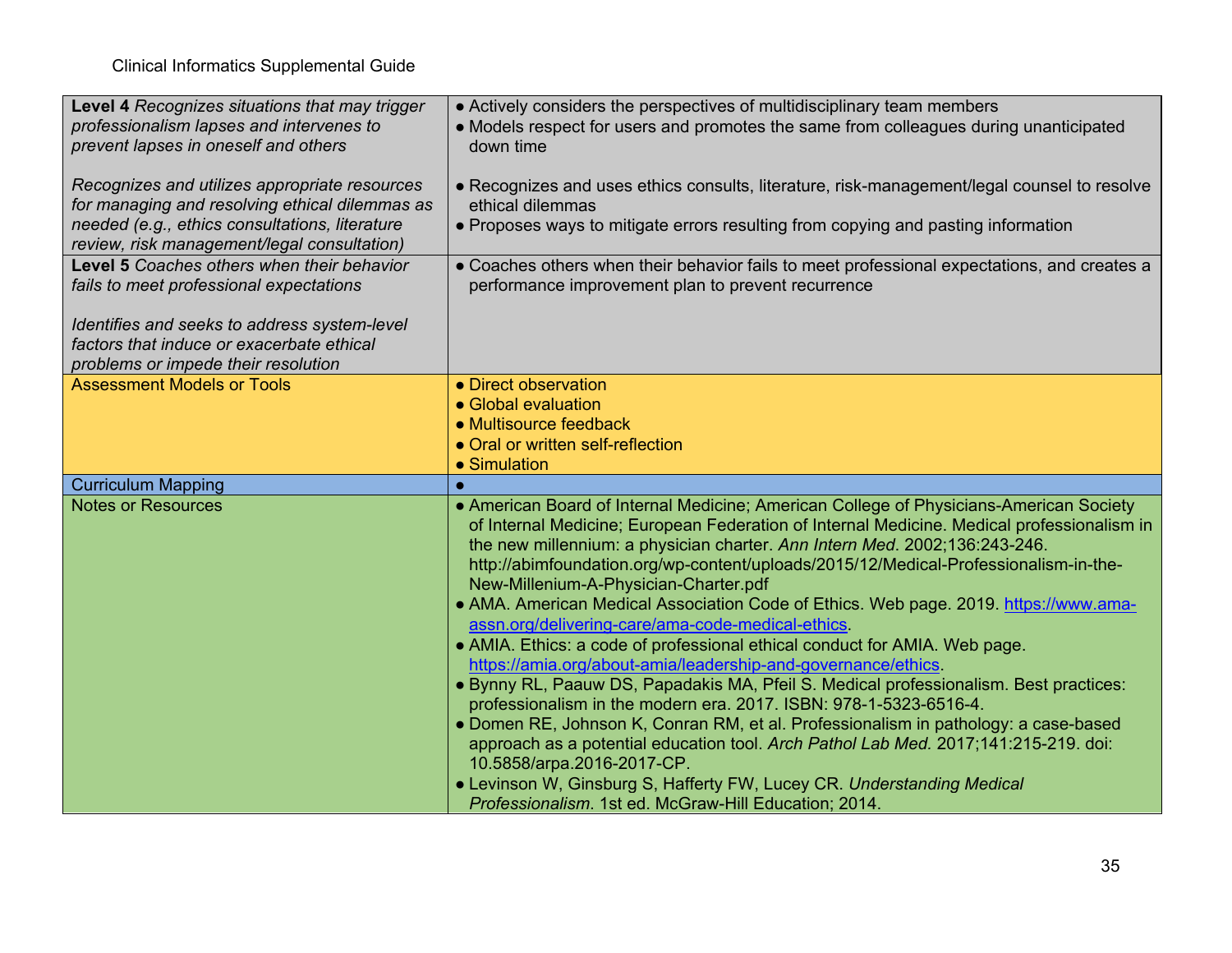| ● Petersen C, Berner ES, Embi PJ, et al. AMIA's code of professional and ethical conduct<br>2018. J Am Med Inform Assoc 2018;25(11):1579-1582. doi: 10.1093/jamia/ocy092.                                                                                                                                         |
|-------------------------------------------------------------------------------------------------------------------------------------------------------------------------------------------------------------------------------------------------------------------------------------------------------------------|
| ● Tsou AY, Lehmann CU, Michel J, Solomon R, Possanza L, Gandhi T. Safe practices for<br>copy and paste in the EHR: systematic review, recommendations, and novel model for<br>health IT collaboration. Appl Clin Inform. 2017;8(1):12-34. doi: 10.4338/ACI-2016-09-R-<br>0150. PMID: 28074211; PMCID: PMC5373750. |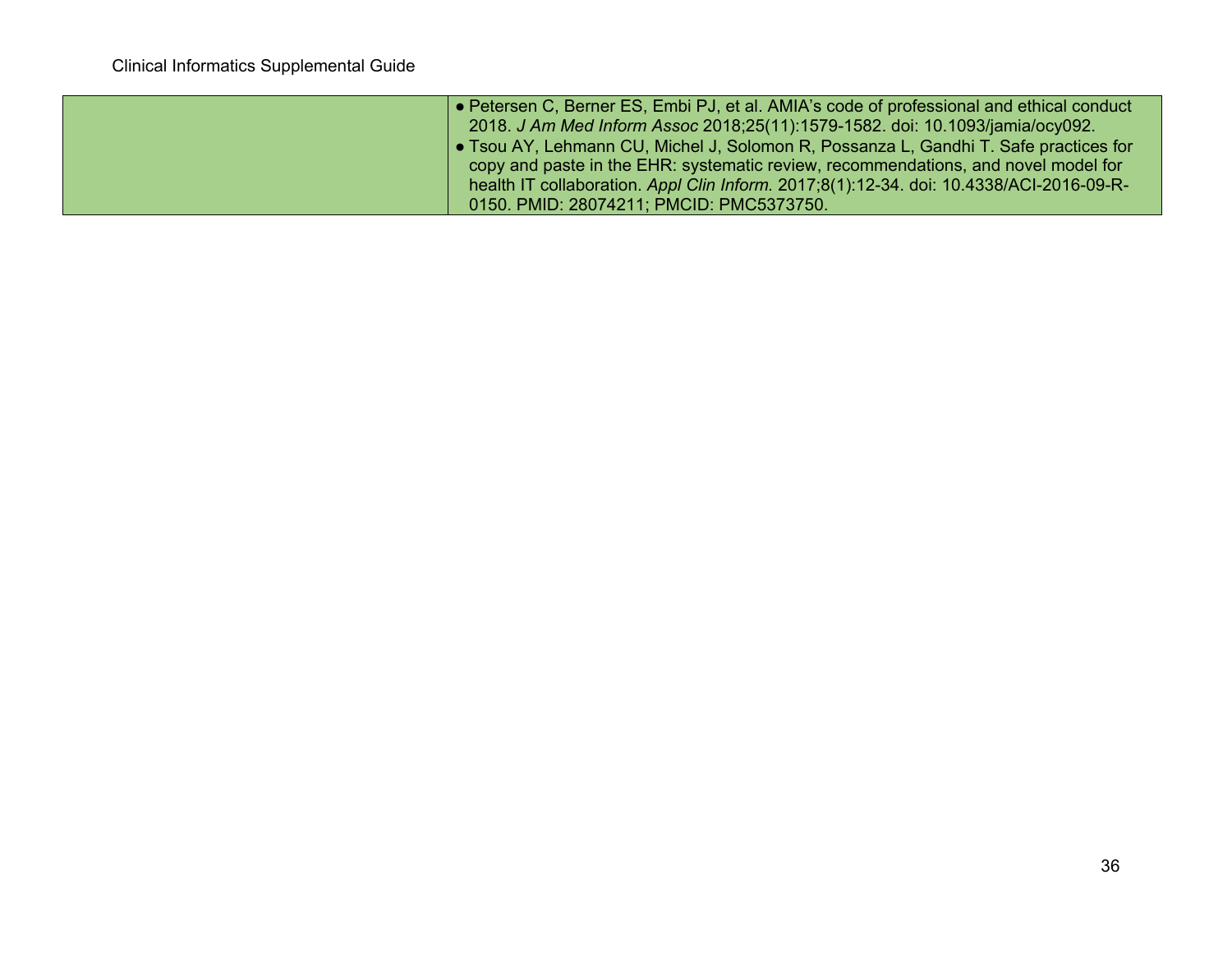| Professionalism 4: Accountability/Conscientiousness |  |
|-----------------------------------------------------|--|
|-----------------------------------------------------|--|

**Overall Intent:** To take responsibility for one's own actions and the impact on patients and other members of the health care team

| <b>Milestones</b>                                                                                                                                                                                                  | <b>Examples</b>                                                                                                                                                                              |
|--------------------------------------------------------------------------------------------------------------------------------------------------------------------------------------------------------------------|----------------------------------------------------------------------------------------------------------------------------------------------------------------------------------------------|
| Level 1 Takes responsibility for failure to<br>complete tasks and responsibilities, identifies<br>potential contributing factors, and describes<br>strategies for ensuring timely task completion in<br>the future | • Responds promptly to reminders from supervisor to complete project reports<br>• Timely attendance at meetings                                                                              |
| Responds promptly to requests or reminders to<br>complete tasks and responsibilities                                                                                                                               | • Completes end-of-rotation evaluations                                                                                                                                                      |
| Level 2 Performs tasks and responsibilities in a<br>timely manner with appropriate attention to<br>detail in routine situations                                                                                    | • Completes administrative tasks Including individualized learning plans and other<br>documentation pertaining to educational and training experiences                                       |
| Recognizes situations that may impact one's<br>own ability to complete tasks and responsibilities<br>in a timely manner                                                                                            | • Clearly communicates hand-offs within team projects                                                                                                                                        |
| Level 3 Performs tasks and responsibilities in a<br>timely manner with appropriate attention to<br>detail in complex or stressful situations                                                                       | • Notifies program faculty members of multiple competing demands, appropriately triages<br>tasks, and asks for assistance from other fellows, team members, or faculty members, as<br>needed |
| Proactively implements strategies to ensure that<br>the needs of patients, teams, and systems are<br>met                                                                                                           | • Arranges coverage for an assigned project and/or other tasks when preparing for time out<br>of the office                                                                                  |
| Level 4 Recognizes situations that may impact<br>others' ability to complete tasks and<br>responsibilities in a timely manner                                                                                      | • Takes responsibility for inadvertently omitting key project-related information with fellows,<br>team members, or faculty members                                                          |
| Monitors and improves strategies to ensure that<br>the needs of patients, teams, and systems are<br>met                                                                                                            | • Communicates prospectively with team members related to project-related tasks and<br>deadlines                                                                                             |
| Level 5 Takes ownership of system outcomes<br>Takes ownership of personal and team failures                                                                                                                        | • Sets up a meeting with project team members to overcome obstacles and improve<br>performance                                                                                               |
| <b>Assessment Models or Tools</b>                                                                                                                                                                                  |                                                                                                                                                                                              |
|                                                                                                                                                                                                                    | • Direct observation                                                                                                                                                                         |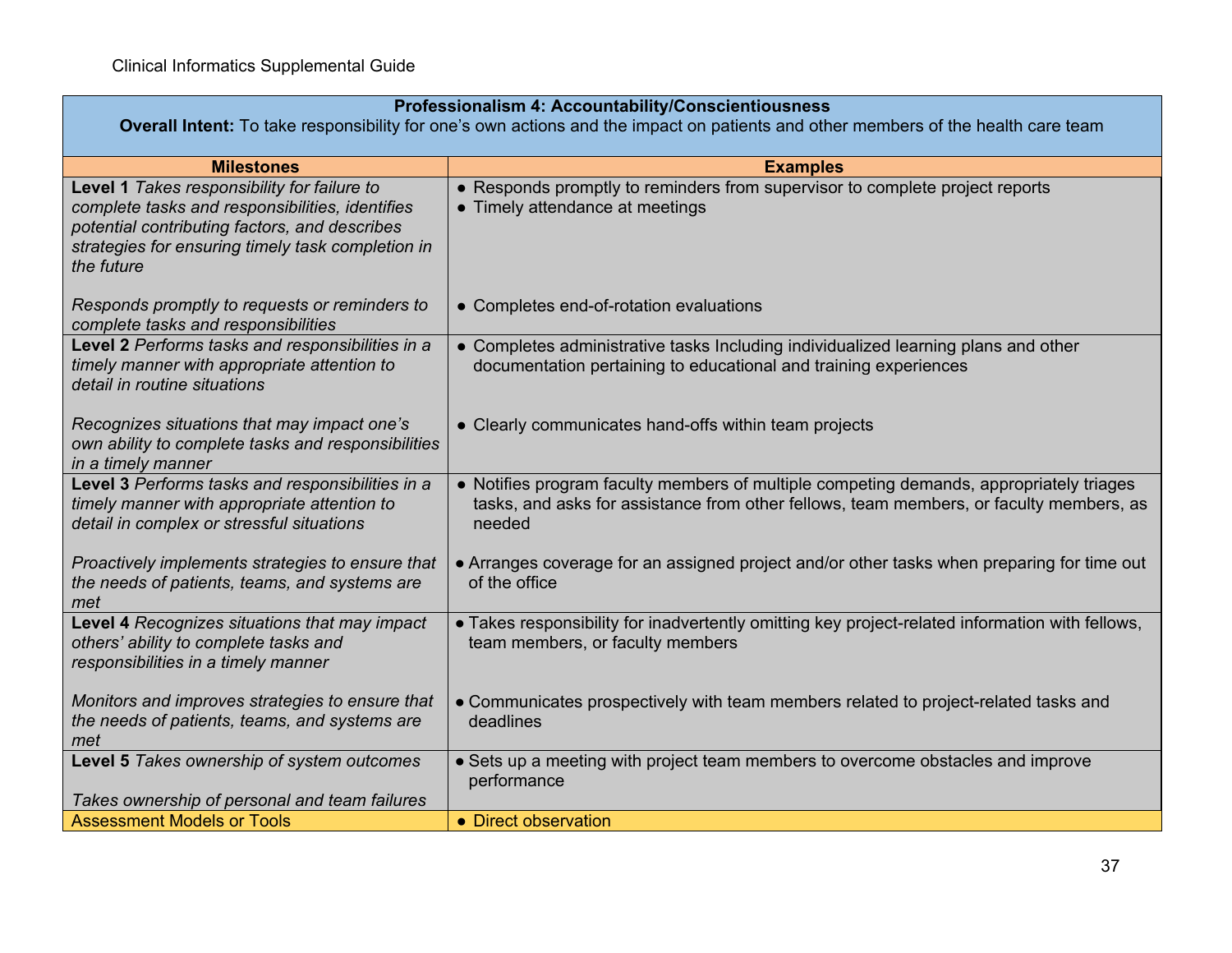|                           | • Multisource feedback<br>• Global evaluations<br>• Self-evaluations and reflective tools<br>• Compliance with deadlines and timelines<br>• Simulation                                                                                                                                                                                                                                                                                                                                                                                      |
|---------------------------|---------------------------------------------------------------------------------------------------------------------------------------------------------------------------------------------------------------------------------------------------------------------------------------------------------------------------------------------------------------------------------------------------------------------------------------------------------------------------------------------------------------------------------------------|
| <b>Curriculum Mapping</b> |                                                                                                                                                                                                                                                                                                                                                                                                                                                                                                                                             |
| <b>Notes or Resources</b> | • AMIA. Ethics: a code of professional ethical conduct for AMIA. Web page.<br>https://amia.org/about-amia/leadership-and-governance/ethics<br>https://amia.org/about-amia/leadership-and-governance/ethics<br>• Code of conduct from fellow/resident institutional manual<br>• Expectations of fellowship program regarding accountability and professionalism<br>• Petersen C, Berner ES, Embi PJ, et al. AMIA's code of professional and ethical conduct<br>2018. J Am Med Inform Assoc 2018;25(11):1579-1582. doi: 10.1093/jamia/ocy092. |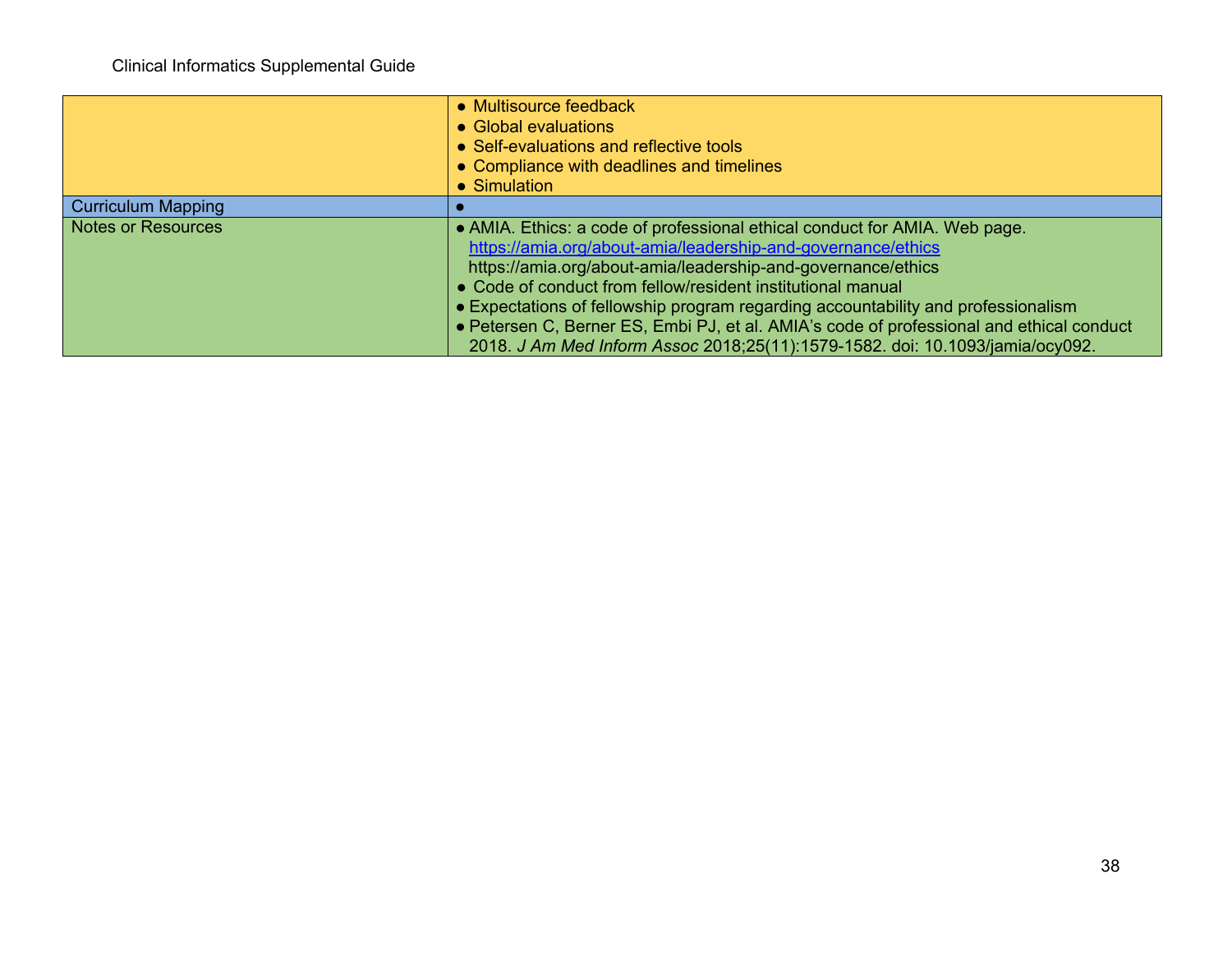| Professionalism 5: Self-Awareness and Help-Seeking<br>Overall Intent: To identify, use, manage, improve, and seek help for personal and professional well-being for self and others |                                                                                                                                                                                                                                                                                                                                                                                                                                                                                                                                                                                                                                                      |  |
|-------------------------------------------------------------------------------------------------------------------------------------------------------------------------------------|------------------------------------------------------------------------------------------------------------------------------------------------------------------------------------------------------------------------------------------------------------------------------------------------------------------------------------------------------------------------------------------------------------------------------------------------------------------------------------------------------------------------------------------------------------------------------------------------------------------------------------------------------|--|
|                                                                                                                                                                                     |                                                                                                                                                                                                                                                                                                                                                                                                                                                                                                                                                                                                                                                      |  |
| <b>Milestones</b>                                                                                                                                                                   | <b>Examples</b>                                                                                                                                                                                                                                                                                                                                                                                                                                                                                                                                                                                                                                      |  |
| Level 1 Recognizes the status of personal and<br>professional well-being, with assistance                                                                                           | • Acknowledges own response to project difficulties or failures                                                                                                                                                                                                                                                                                                                                                                                                                                                                                                                                                                                      |  |
| Level 2 Independently recognizes the status of<br>personal and professional well-being                                                                                              | • Independently identifies and communicates impact of project failure and lessons learned                                                                                                                                                                                                                                                                                                                                                                                                                                                                                                                                                            |  |
| Level 3 With assistance, proposes a plan to<br>optimize personal and professional well-being                                                                                        | • With support from colleagues and faculty members, develops a reflective response to deal<br>with personal impact of difficult team interactions and/or project failures                                                                                                                                                                                                                                                                                                                                                                                                                                                                            |  |
| Level 4 Independently develops a plan to<br>optimize personal and professional well-being                                                                                           | • Independently identifies ways to manage personal stress                                                                                                                                                                                                                                                                                                                                                                                                                                                                                                                                                                                            |  |
| <b>Level 5 Coaches others when emotional</b><br>responses or limitations in knowledge/skills do<br>not meet professional expectations                                               | • Assists in organizational efforts to address clinician well-being due to EHR burden<br>. Works with multidisciplinary team to develop a feedback framework for learners around<br>project meetings                                                                                                                                                                                                                                                                                                                                                                                                                                                 |  |
| <b>Assessment Models or Tools</b>                                                                                                                                                   | • Direct observation<br>• Self-assessment and personal learning plan<br>• Individual interview<br>• Group interview or discussions for team activities<br>• Institutional online training modules                                                                                                                                                                                                                                                                                                                                                                                                                                                    |  |
| <b>Curriculum Mapping</b>                                                                                                                                                           |                                                                                                                                                                                                                                                                                                                                                                                                                                                                                                                                                                                                                                                      |  |
| <b>Notes or Resources</b>                                                                                                                                                           | • This subcompetency is not intended to evaluate a fellow's well-being, but to ensure each<br>fellow has the fundamental knowledge of factors that impact well-being, the mechanisms<br>by which those factors impact well-being, and available resources and tools to improve<br>well-being.<br>• Local resources, including Employee Assistance Programs<br>• ACGME. ACGME Well-Being Tools and Resources. https://dl.acgme.org/pages/well-<br>being-tools-resourcesHicks PJ, Schumacher D, Guralnick S, Carraccio C, Burke AE.<br>Domain of competence: personal and professional development. Acad Pediatr. 2014 Mar-<br>Apr;14(2 Suppl):S80-97. |  |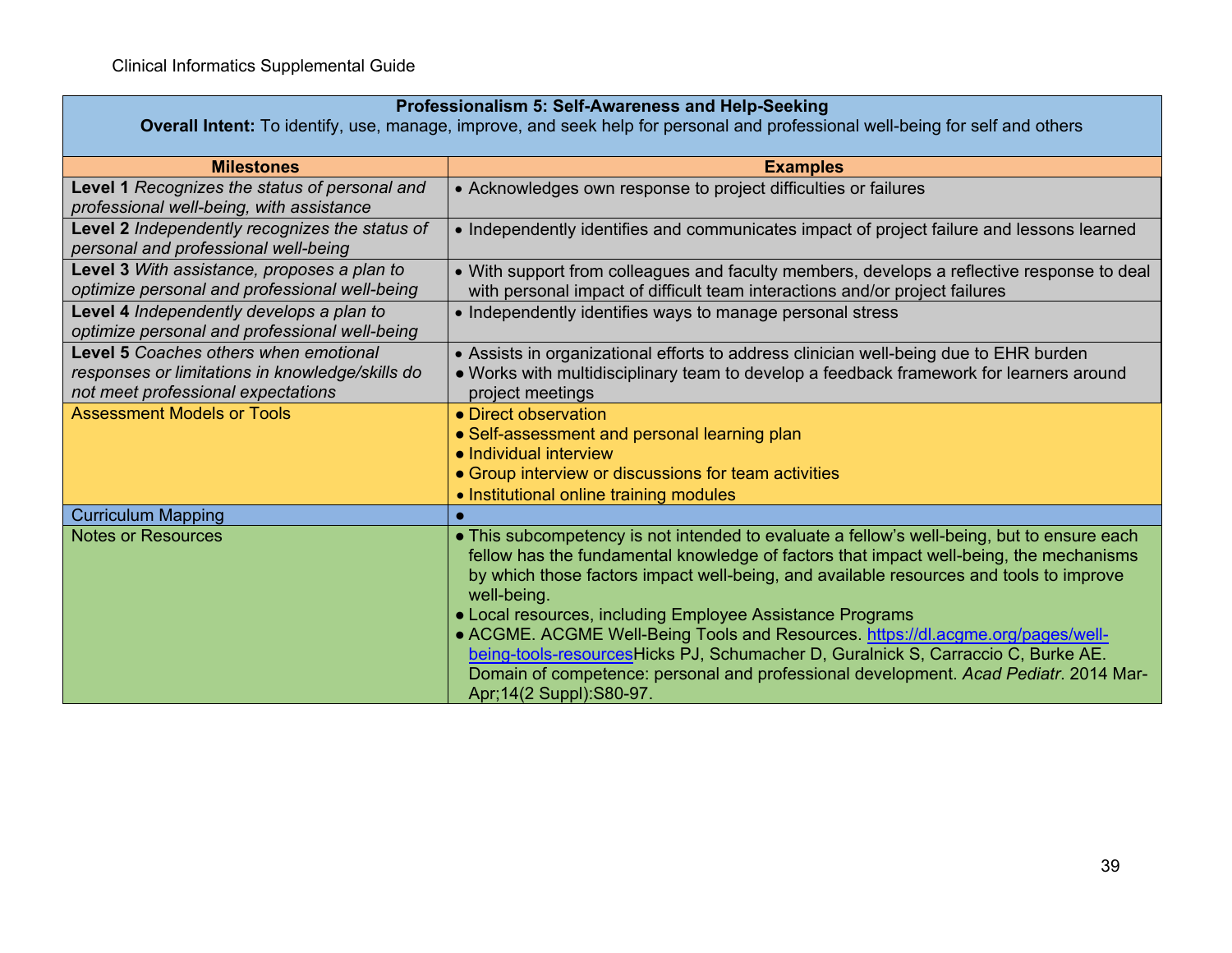| Interpersonal and Communication Skills 1: Communicate Effectively with Multiple Constituencies                                                 |                                                                                                                                                                                                                                    |  |
|------------------------------------------------------------------------------------------------------------------------------------------------|------------------------------------------------------------------------------------------------------------------------------------------------------------------------------------------------------------------------------------|--|
| Overall Intent: To demonstrate effective communication, negotiation, and conflict resolution skills; to promote collaboration with health care |                                                                                                                                                                                                                                    |  |
| team members, patients, members of the care community, external organizations, and vendors                                                     |                                                                                                                                                                                                                                    |  |
| <b>Milestones</b>                                                                                                                              | <b>Examples</b>                                                                                                                                                                                                                    |  |
| Level 1 Effectively uses an online team<br>communication tool                                                                                  | • Facilitates use of secure texting to transmit clinical data for one or more patients                                                                                                                                             |  |
| Demonstrates culturally sensitive<br>communications                                                                                            | • Demonstrates knowledge of cultural issues related to configuration and use of patient<br>portals and/or secure text messaging                                                                                                    |  |
| Level 2 Creates a logical argument to propose a<br>new project                                                                                 | • Proposes a project to communicate with patients who need a service for their health<br>maintenance, e.g., a colonoscopy or mammogram                                                                                             |  |
| Sets up culturally sensitive communication by<br>the team, project, and subproject                                                             | • Proposes a project to use culturally sensitive language to communicate these health<br>needs to underrepresented communities and to evaluate the efficacy of the technique                                                       |  |
| Level 3 Writes a project proposal that is<br>approved by the administration                                                                    | • Develops an implementation strategy and evaluation tools and presents the project<br>proposal at a management committee                                                                                                          |  |
| Generates a culturally sensitive project proposal<br>that is approved by the administration                                                    | • Demonstrates cultural awareness in the design and proposed implementation of a project                                                                                                                                           |  |
| Level 4 Implements the results of a project into<br>practice                                                                                   | • Implements and evaluates the project; resolves conflict between stakeholders                                                                                                                                                     |  |
| Implements a culturally sensitive project in<br>clinical practice                                                                              | • Builds methods into the implementation strategy that are culturally aware and provides a<br>strategy for implementing these methods in the practice. (e.g., intervention considers<br>some of the social determinants of health) |  |
| Level 5 Demonstrates practice improvement<br>through team science and team medicine                                                            | • Evaluates the implementation and its positive and negative effects on the practice<br>• Disseminates the results of the evaluation                                                                                               |  |
| Demonstrates the effectiveness of a culturally<br>sensitive practice improvement project                                                       | • Shows that the cultural awareness built into the implementation strategy improves its<br>efficacy for underrepresented communities                                                                                               |  |
| <b>Assessment Models or Tools</b>                                                                                                              | • Direct observation<br>• Multisource feedback                                                                                                                                                                                     |  |
| <b>Curriculum Mapping</b>                                                                                                                      |                                                                                                                                                                                                                                    |  |
| <b>Notes or Resources</b>                                                                                                                      | • Fisher R and Ury W. Getting to Yes: Negotiating Agreement without Giving In. New York,<br>NY: Houghton Mifflin Company; 1981.                                                                                                    |  |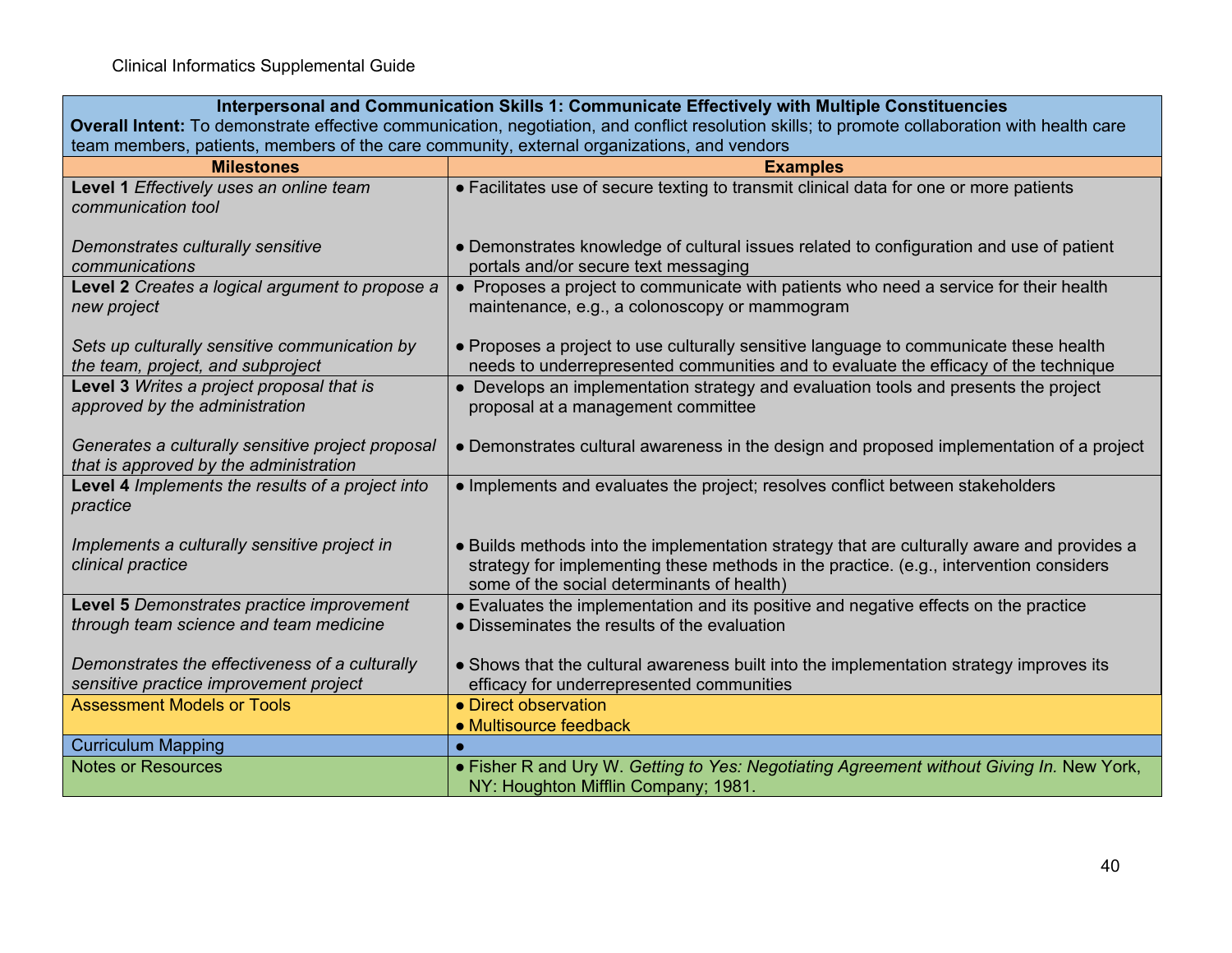| • Leonard, K. (2015). Yes, and: How improvisation reverses "no, but" thinking and improves<br>creativity and collaboration : lessons from The Second City (First edition.). New York, NY: |
|-------------------------------------------------------------------------------------------------------------------------------------------------------------------------------------------|
| HarperBusiness, an imprint of HarperCollinsPublishers.                                                                                                                                    |
| • Voss C, Raz T. Never Split the Difference. London, England: Random House Business                                                                                                       |
| Books; 2017.                                                                                                                                                                              |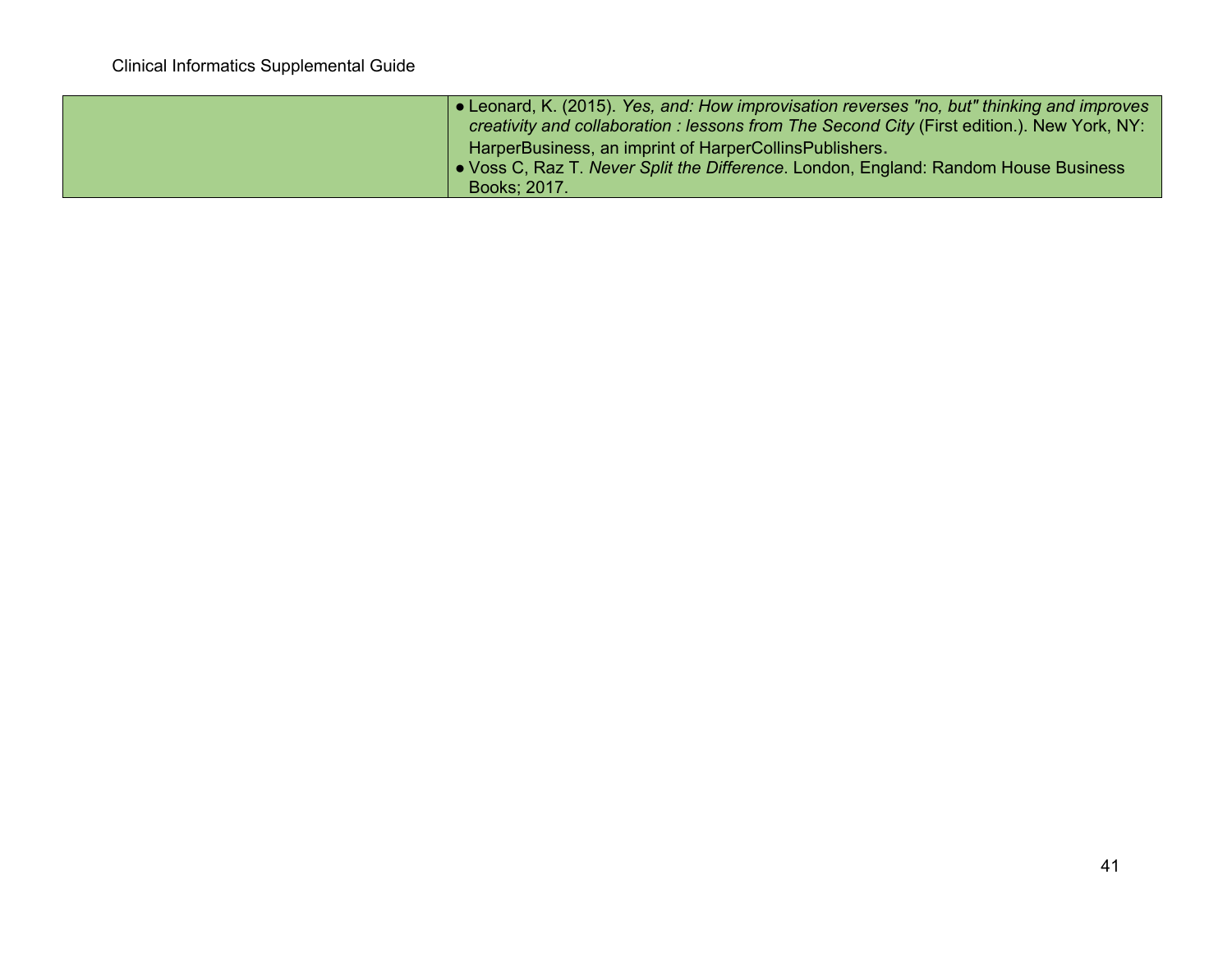# **Interpersonal and Communication Skills 2: Building Consensus**

**Overall Intent:** To build support and create alignment for informatics best practices to ensure all stakeholders are active, visible sponsors of informatics within their respective roles; to use change management techniques to implement and optimize HIT systems that promote adoption and use by health professionals

| <b>Milestones</b>                                                                                                            | <b>Examples</b>                                                                                                                                                                                                                                               |  |
|------------------------------------------------------------------------------------------------------------------------------|---------------------------------------------------------------------------------------------------------------------------------------------------------------------------------------------------------------------------------------------------------------|--|
| Level 1 Identifies stakeholders                                                                                              | • Presents a list of stakeholders for a new module implementation or changes to an existing<br>HIT tool                                                                                                                                                       |  |
| Contributes to the creation of a project vision                                                                              | • Identifies key issues for stakeholders for a specific project                                                                                                                                                                                               |  |
| Level 2 Creates targeted messaging for each<br>stakeholder                                                                   | • Creates targeted messaging regarding downtime to different stakeholder groups,<br>including patients, administrators, and care providers                                                                                                                    |  |
| Communicates vision of the project                                                                                           | • Articulates the rationale and importance of pediatric dosing algorithm and decision<br>supports                                                                                                                                                             |  |
| Level 3 Delivers messages to stakeholders in<br>multi-modal fashion and receives feedback                                    | • Uses electronic communications that are culturally sensitive for each stakeholder group                                                                                                                                                                     |  |
| Participates in governance                                                                                                   | • Participates in HIT governance committees planning an implementation of a new or<br>upgraded HIT system                                                                                                                                                     |  |
| Level 4 Coordinates discussions to resolve<br>conflict across stakeholders<br>Inspires and motivates others to accept change | • Mediates various stakeholder opinions to create discussions of each stakeholder groups'<br>points of view with respect to an active implementation issue (e.g., which non-critical alerts<br>to include in a clinical decision support system)              |  |
| Level 5 Builds consensus that is operationalized<br>in the health system                                                     | • Demonstrates the ability to build consensus within and between stakeholder groups with<br>respect to an implementation issue (e.g., gain consensus on which alerts that might be<br>important but have low specificity should be included in the CDS system |  |
| Evaluates change and pursues opportunities for<br>improvement                                                                | • Evaluates the over-ride rate of the CDS system before and after the implantation of new<br>CDS change                                                                                                                                                       |  |
| <b>Assessment Models or Tools</b>                                                                                            | • Direct observation<br>• Multisource feedback                                                                                                                                                                                                                |  |
| <b>Curriculum Mapping</b>                                                                                                    |                                                                                                                                                                                                                                                               |  |
| <b>Notes or Resources</b>                                                                                                    | Office of the National Coordinator for Health Information Technology. HealthIT.gov.<br>$\bullet$<br>Health IT Curriculum Resources for Educators: Working in Teams.<br>https://files.healthit.gov/Component 17/Comp17 ComponentGuide.docx                     |  |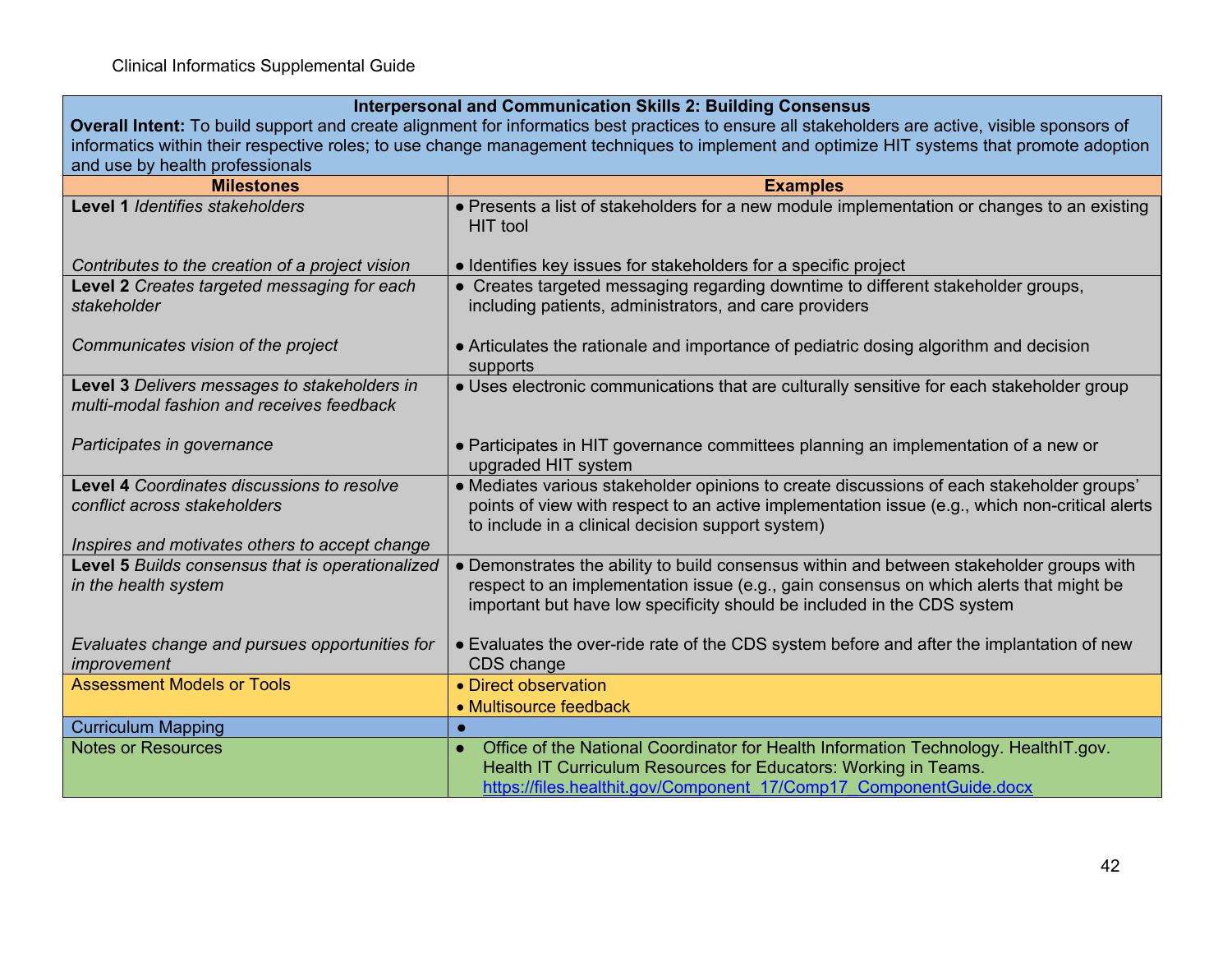To help programs transition to the new version of the Milestones, the ACGME has mapped the original Milestones 1.0 to the new Milestones 2.0. Indicated below are where the subcompetencies are similar between versions. These are not exact matches but are areas that include similar elements. Not all subcompetencies map between versions. Inclusion or exclusion of any subcompetency does not change the educational value or impact on curriculum or assessment.

| <b>Milestones 1.0</b>                                                  | <b>Milestones 2.0</b>                                  |
|------------------------------------------------------------------------|--------------------------------------------------------|
| PC1: Technology Assessment                                             |                                                        |
| PC3: Impact of Clinical Informatics on Patient Care                    |                                                        |
| PC5: Information Systems Lifecycle                                     |                                                        |
| PC6: Assessing User Needs                                              |                                                        |
| MK1: Clinical Informatics Fundamentals and Programming                 |                                                        |
| MK2: Leadership and Change Management                                  |                                                        |
| SBP1: Patient Safety and Unintended Consequences                       |                                                        |
| <b>SBP2: Resource Utilization</b>                                      |                                                        |
| SBP3: Workflow and Data Warehouse/Repository                           |                                                        |
| PBLI1: Recognition of Errors and Discrepancies                         |                                                        |
| PBLI2: Analyzes and appraises pertinent literature, applies scientific |                                                        |
| method to identify, interprets evidence-based medicine, and applies it |                                                        |
| clinically<br><b>ICS2: Communication with Patients and Families</b>    |                                                        |
|                                                                        | PC1: Consumer Informatics Applications, Portals, And   |
|                                                                        | <b>Telehealth</b>                                      |
|                                                                        | PC2: Emerging Data Sources                             |
|                                                                        |                                                        |
| PC4: Project Management                                                | MK1: Project Management                                |
|                                                                        | MK2: Implementations/Health Information Technology     |
|                                                                        | (HIT) Knowledge                                        |
|                                                                        | SBP1: Health Information Technology (HIT) Knowledge    |
|                                                                        | of Current and New Testing, Implementation, Monitoring |
|                                                                        | SBP2: Standards and Interoperability                   |
| PROF5: Professionalism — Understands and practices information         | SBP3: Data Integrity/Security                          |
| security and privacy                                                   |                                                        |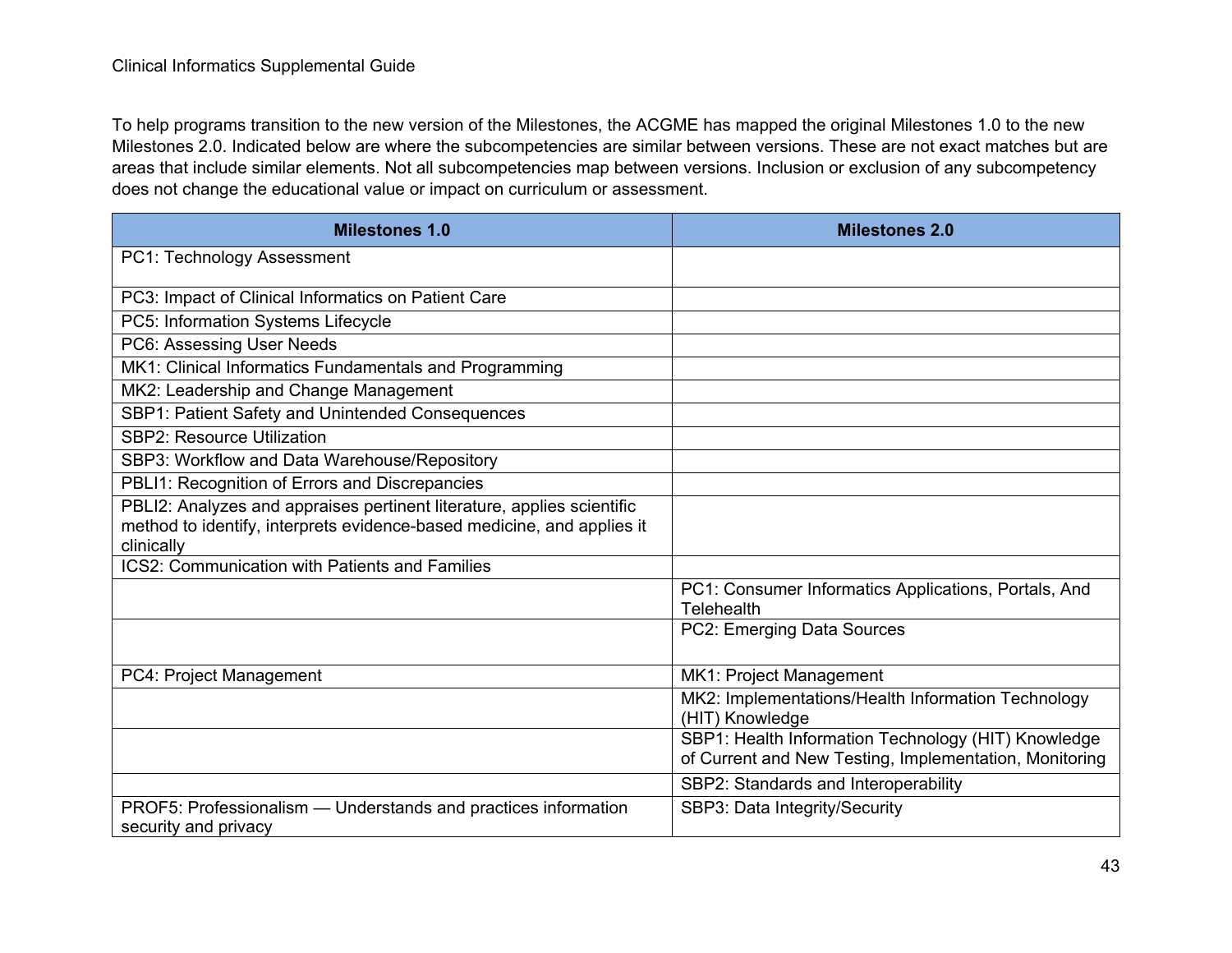|                                                                                                                            | PBLI1: Optimization, Downtime, Functional                           |
|----------------------------------------------------------------------------------------------------------------------------|---------------------------------------------------------------------|
|                                                                                                                            | Requirements                                                        |
| PC2: Clinical Decision Support                                                                                             | PBLI2: Clinical Decision Support (CDS)                              |
|                                                                                                                            | PBLI3: Analytics:                                                   |
|                                                                                                                            | PBLI4: Human-Computer Interaction (HCI) and User<br>Interfaces (UI) |
| PROF3: Professionalism — Gives and receives feedback                                                                       | PBLI5: Reflective Practice and Commitment to Personal<br>Growth     |
|                                                                                                                            | PROF1: Governance                                                   |
|                                                                                                                            | PROF2: Mentorship                                                   |
| PROF1: Professionalism - Demonstrates honesty, integrity, and ethical<br>behavior                                          | PROF3: Professional Behavior and Ethical Principles                 |
| PROF2: Professionalism - Demonstrates responsibility and follow-<br>through on tasks                                       | PROF4: Accountability/Conscientiousness                             |
| PROF4: Professionalism - Demonstrates responsiveness and<br>sensitivity to individuals' distinct characteristics and needs |                                                                     |
|                                                                                                                            | PROF5: Self-Awareness and Help-Seeking                              |
| ICS1: Effective Communications with Interprofessional Teams                                                                | ICS1: Communicate Effectively with Multiple<br>Constituencies       |
|                                                                                                                            | <b>ICS2: Building Consensus</b>                                     |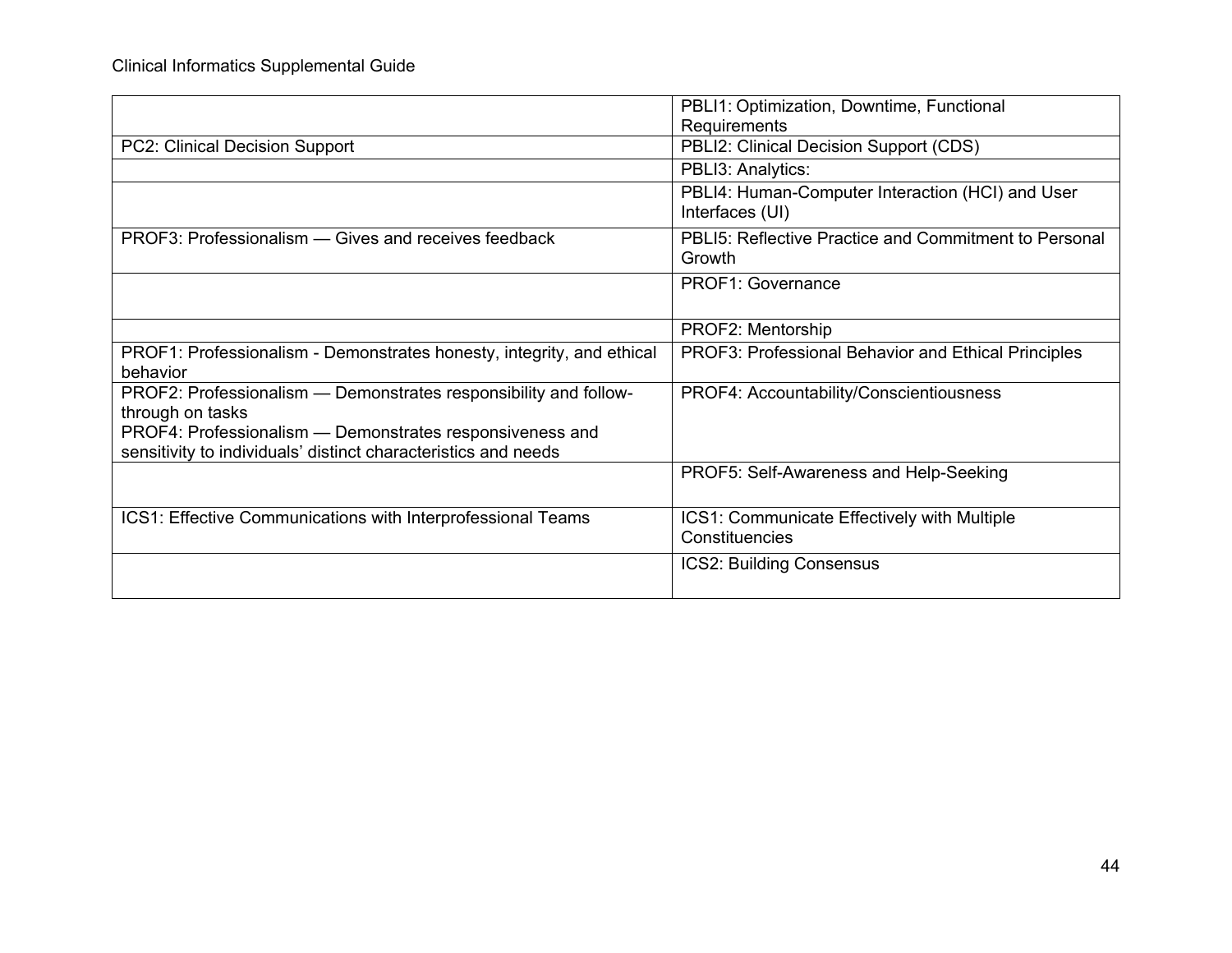#### **Available Milestones Resources**

*Milestones 2.0: Assessment, Implementation, and Clinical Competency Committees Supplement. new 2021* <https://meridian.allenpress.com/jgme/issue/13/2s>

*Clinical Competency Committee Guidebook*, updated 2020 <https://www.acgme.org/Portals/0/ACGMEClinicalCompetencyCommitteeGuidebook.pdf?ver=2020-04-16-121941-380>

*Clinical Competency Committee Guidebook Executive Summaries*, new 2020 - [https://www.acgme.org/What-We-](https://www.acgme.org/What-We-Do/Accreditation/Milestones/Resources)[Do/Accreditation/Milestones/Resources](https://www.acgme.org/What-We-Do/Accreditation/Milestones/Resources) - Guidebooks - Clinical Competency Committee Guidebook Executive Summaries

*Milestones Guidebook*, updated 2020 -<https://www.acgme.org/Portals/0/MilestonesGuidebook.pdf?ver=2020-06-11-100958-330>

*Milestones Guidebook for Residents and Fellows*, updated 2020 <https://www.acgme.org/Portals/0/PDFs/Milestones/MilestonesGuidebookforResidentsFellows.pdf?ver=2020-05-08-150234-750>

Milestones for Residents and Fellows PowerPoint, new 2020 [-https://www.acgme.org/Residents-and-Fellows/The-](https://www.acgme.org/Residents-and-Fellows/The-ACGME-for-Residents-and-Fellows)[ACGME-for-Residents-and-Fellows](https://www.acgme.org/Residents-and-Fellows/The-ACGME-for-Residents-and-Fellows) 

Milestones for Residents and Fellows Flyer, new 2020 <https://www.acgme.org/Portals/0/PDFs/Milestones/ResidentFlyer.pdf>

*Implementation Guidebook*, new 2020 - [https://www.acgme.org/Portals/0/Milestones%20Implementation%202020.pdf?ver=2020-](https://www.acgme.org/Portals/0/Milestones%20Implementation%202020.pdf?ver=2020-05-20-152402-013) [05-20-152402-013](https://www.acgme.org/Portals/0/Milestones%20Implementation%202020.pdf?ver=2020-05-20-152402-013) 

*Assessment Guidebook*, new 2020 -

<https://www.acgme.org/Portals/0/PDFs/Milestones/Guidebooks/AssessmentGuidebook.pdf?ver=2020-11-18-155141-527>

*Milestones National Report*, updated each Fall -

<https://www.acgme.org/Portals/0/PDFs/Milestones/2019MilestonesNationalReportFinal.pdf?ver=2019-09-30-110837-587> (2019)

*Milestones Bibliography*, updated twice each year -

<https://www.acgme.org/Portals/0/PDFs/Milestones/MilestonesBibliography.pdf?ver=2020-08-19-153536-447>

*Developing Faculty Competencies in Assessment* courses - [https://www.acgme.org/Meetings-and-Educational-Activities/Other-](https://www.acgme.org/Meetings-and-Educational-Activities/Other-Educational-Activities/Courses-and-Workshops/Developing-Faculty-Competencies-in-Assessment)[Educational-Activities/Courses-and-Workshops/Developing-Faculty-Competencies-in-Assessment](https://www.acgme.org/Meetings-and-Educational-Activities/Other-Educational-Activities/Courses-and-Workshops/Developing-Faculty-Competencies-in-Assessment)